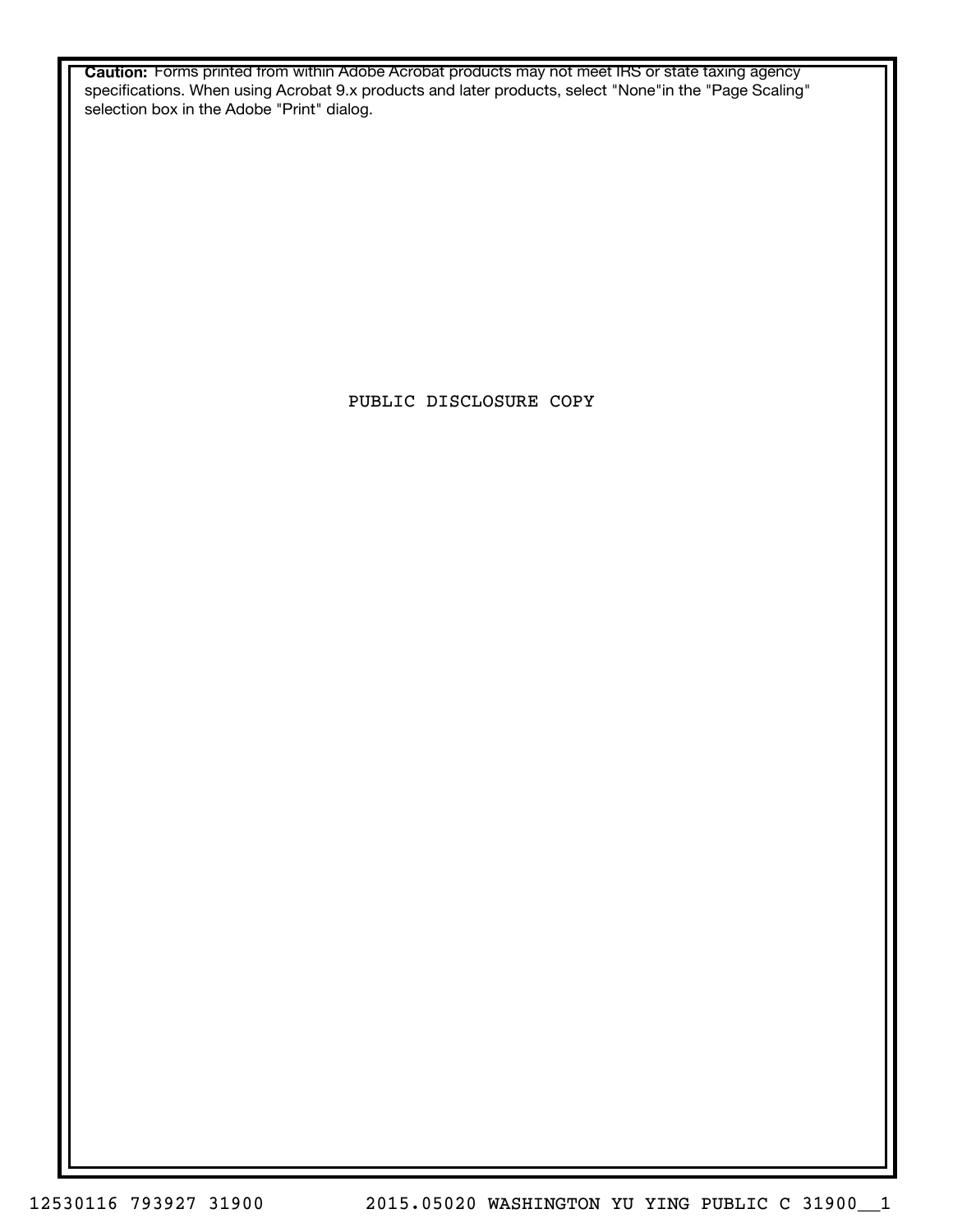|                                                       |                               |                                                           | ** PUBLIC DISCLOSURE COPY **                                                                                                                                               |     |                                                     |                                                         |  |  |  |
|-------------------------------------------------------|-------------------------------|-----------------------------------------------------------|----------------------------------------------------------------------------------------------------------------------------------------------------------------------------|-----|-----------------------------------------------------|---------------------------------------------------------|--|--|--|
|                                                       |                               |                                                           | <b>Return of Organization Exempt From Income Tax</b>                                                                                                                       |     |                                                     | OMB No. 1545-0047                                       |  |  |  |
| Form                                                  |                               | 991                                                       | Under section 501(c), 527, or 4947(a)(1) of the Internal Revenue Code (except private foundations)                                                                         |     |                                                     |                                                         |  |  |  |
|                                                       |                               | Department of the Treasury                                | Do not enter social security numbers on this form as it may be made public.                                                                                                |     |                                                     | <b>Open to Public</b>                                   |  |  |  |
|                                                       |                               | Internal Revenue Service                                  | Information about Form 990 and its instructions is at www.irs.gov/form990.                                                                                                 |     |                                                     | Inspection                                              |  |  |  |
|                                                       |                               |                                                           | A For the 2015 calendar year, or tax year beginning $\overline{JUL}$ 1, $\overline{2015}$                                                                                  |     | and ending JUN 30, 2016                             |                                                         |  |  |  |
|                                                       | <b>B</b> Check if applicable: |                                                           | C Name of organization                                                                                                                                                     |     | D Employer identification number                    |                                                         |  |  |  |
|                                                       |                               |                                                           | WASHINGTON YU YING PUBLIC CHARTER                                                                                                                                          |     |                                                     |                                                         |  |  |  |
| Address<br><b>SCHOOL</b><br>change                    |                               |                                                           |                                                                                                                                                                            |     |                                                     |                                                         |  |  |  |
| Name<br>$20 - 4464054$<br>Doing business as<br>change |                               |                                                           |                                                                                                                                                                            |     |                                                     |                                                         |  |  |  |
|                                                       | Initial<br>return             |                                                           | Number and street (or P.O. box if mail is not delivered to street address)                                                                                                 |     | Room/suite $\mathsf{E}$ Telephone number            |                                                         |  |  |  |
|                                                       | Final<br>return/<br>termin-   |                                                           | 220 TAYLOR ST, NE                                                                                                                                                          |     |                                                     | $202 - 635 - 1950$                                      |  |  |  |
|                                                       | ated                          |                                                           | City or town, state or province, country, and ZIP or foreign postal code                                                                                                   |     | G Gross receipts \$                                 | 10, 170, 699.                                           |  |  |  |
|                                                       | Amended<br>Ireturn            |                                                           | 20017<br>WASHINGTON, DC                                                                                                                                                    |     | H(a) Is this a group return                         |                                                         |  |  |  |
|                                                       | Applica-<br>Ition<br>pending  |                                                           | F Name and address of principal officer: MAQUITA ALEXANDER                                                                                                                 |     | for subordinates?                                   | $\vert$ Yes $\vert$ $\overline{\mathrm{X}}$ $\vert$ No  |  |  |  |
|                                                       |                               |                                                           | 220 TAYLOR ST. NE, WASHINGTON, DC<br>20017                                                                                                                                 |     | $H(b)$ Are all subordinates included? $\Box$ Yes    | <b>No</b>                                               |  |  |  |
|                                                       |                               | Tax-exempt status: $X \over 301(c)(3)$                    | $501(c)$ (<br>$\sqrt{\frac{1}{1}}$ (insert no.)<br>4947(a)(1) or<br>Website: WWW.WASHINGTONYUYING.ORG                                                                      | 527 |                                                     | If "No," attach a list. (see instructions)              |  |  |  |
|                                                       |                               |                                                           | Trust<br>$\overline{Other}$<br>Association                                                                                                                                 |     | $H(c)$ Group exemption number $\blacktriangleright$ |                                                         |  |  |  |
|                                                       | Part I                        | K Form of organization: $X$ Corporation<br><b>Summary</b> |                                                                                                                                                                            |     |                                                     | L Year of formation: 2006 M State of legal domicile: DC |  |  |  |
|                                                       |                               |                                                           | Briefly describe the organization's mission or most significant activities: TO OPERATE A PUBLIC CHARTER                                                                    |     |                                                     |                                                         |  |  |  |
|                                                       | 1.                            |                                                           | SCHOOL IN A CHINESE/ENGLISH DUAL LANGUAGE IMMERSION ENVIRONMENT                                                                                                            |     |                                                     |                                                         |  |  |  |
| Activities & Governance                               | 2                             |                                                           | Check this box $\blacktriangleright$ $\Box$ if the organization discontinued its operations or disposed of more than 25% of its net assets.                                |     |                                                     |                                                         |  |  |  |
|                                                       | З                             |                                                           | Number of voting members of the governing body (Part VI, line 1a)                                                                                                          |     | $\mathbf 3$                                         | 13                                                      |  |  |  |
|                                                       | 4                             |                                                           |                                                                                                                                                                            |     | $\overline{\mathbf{4}}$                             | $\overline{13}$                                         |  |  |  |
|                                                       | 5                             | 5                                                         | 198                                                                                                                                                                        |     |                                                     |                                                         |  |  |  |
|                                                       |                               | 13                                                        |                                                                                                                                                                            |     |                                                     |                                                         |  |  |  |
|                                                       |                               |                                                           |                                                                                                                                                                            |     | 6<br>7a                                             | $\overline{0}$ .                                        |  |  |  |
|                                                       |                               |                                                           |                                                                                                                                                                            |     | 7 <sub>b</sub>                                      | σ.                                                      |  |  |  |
|                                                       |                               |                                                           |                                                                                                                                                                            |     | <b>Prior Year</b>                                   | <b>Current Year</b>                                     |  |  |  |
|                                                       | 8                             |                                                           |                                                                                                                                                                            |     | 768,012.                                            | 1,015,692.                                              |  |  |  |
| Revenue                                               | 9                             |                                                           | Program service revenue (Part VIII, line 2g)                                                                                                                               |     | 9,099,072.                                          | 9,147,637.                                              |  |  |  |
|                                                       | 10                            |                                                           |                                                                                                                                                                            |     | 3,375.                                              | 2,644.                                                  |  |  |  |
|                                                       | 11                            |                                                           | Other revenue (Part VIII, column (A), lines 5, 6d, 8c, 9c, 10c, and 11e)                                                                                                   |     | 6,201.                                              | 4,726.                                                  |  |  |  |
|                                                       | 12                            |                                                           | Total revenue - add lines 8 through 11 (must equal Part VIII, column (A), line 12)                                                                                         |     | 9,876,660.                                          | 10, 170, 699.                                           |  |  |  |
|                                                       | 13                            |                                                           | Grants and similar amounts paid (Part IX, column (A), lines 1-3)                                                                                                           |     | 195, 118.                                           | 414,727.                                                |  |  |  |
|                                                       |                               |                                                           | 14 Benefits paid to or for members (Part IX, column (A), line 4)                                                                                                           |     | 0.                                                  | 0.                                                      |  |  |  |
|                                                       | 15                            |                                                           | Salaries, other compensation, employee benefits (Part IX, column (A), lines 5-10)                                                                                          |     | 5,704,219.                                          | 5,776,701 <b>.</b>                                      |  |  |  |
| Expenses                                              |                               |                                                           |                                                                                                                                                                            |     | 0                                                   | 0.                                                      |  |  |  |
|                                                       |                               |                                                           |                                                                                                                                                                            |     |                                                     |                                                         |  |  |  |
|                                                       |                               |                                                           |                                                                                                                                                                            |     | 3,060,070.                                          | 2,724,000.                                              |  |  |  |
|                                                       | 18                            |                                                           | Total expenses. Add lines 13-17 (must equal Part IX, column (A), line 25)                                                                                                  |     | 8,959,407.                                          | 8,915,428.                                              |  |  |  |
|                                                       | 19                            |                                                           |                                                                                                                                                                            |     | 917, 253.                                           | 1,255,271.                                              |  |  |  |
| Net Assets or                                         |                               |                                                           |                                                                                                                                                                            |     | <b>Beginning of Current Year</b>                    | <b>End of Year</b>                                      |  |  |  |
|                                                       | 20                            | Total assets (Part X, line 16)                            |                                                                                                                                                                            |     | 22,339,757.                                         | 23,094,126.                                             |  |  |  |
|                                                       | 21                            |                                                           | Total liabilities (Part X, line 26)                                                                                                                                        |     | 14,080,294.                                         | 13,820,585.                                             |  |  |  |
|                                                       | 22                            |                                                           |                                                                                                                                                                            |     | 8, 259, 463.                                        | 9, 273, 541.                                            |  |  |  |
|                                                       | Part II                       | Signature Block                                           |                                                                                                                                                                            |     |                                                     |                                                         |  |  |  |
|                                                       |                               |                                                           | Under penalties of perjury, I declare that I have examined this return, including accompanying schedules and statements, and to the best of my knowledge and belief, it is |     |                                                     |                                                         |  |  |  |
|                                                       |                               |                                                           | true, correct, and complete. Declaration of preparer (other than officer) is based on all information of which preparer has any knowledge.                                 |     |                                                     |                                                         |  |  |  |
|                                                       |                               |                                                           | Signature of officer                                                                                                                                                       |     | Date                                                |                                                         |  |  |  |
| Sign<br>Here                                          |                               |                                                           | MAQUITA ALEXANDER, HEAD OF SCHOOL                                                                                                                                          |     |                                                     |                                                         |  |  |  |
|                                                       |                               |                                                           |                                                                                                                                                                            |     |                                                     |                                                         |  |  |  |

| Here     | MAQUITA ALEXANDER, HEAD OF SCHOOL                                                                           |                      |      |                              |  |  |  |  |  |  |  |
|----------|-------------------------------------------------------------------------------------------------------------|----------------------|------|------------------------------|--|--|--|--|--|--|--|
|          | Type or print name and title                                                                                |                      |      |                              |  |  |  |  |  |  |  |
|          | Print/Type preparer's name                                                                                  | Preparer's signature | Date | PTIN<br>Check                |  |  |  |  |  |  |  |
| Paid     | DAVID JONES                                                                                                 |                      |      | P01361002<br>self-emploved   |  |  |  |  |  |  |  |
| Preparer | JONES MARESCA & MCQUADE PA<br>Firm's name                                                                   |                      |      | $52 - 1853933$<br>Firm's EIN |  |  |  |  |  |  |  |
| Use Only | Firm's address 1730 RHODE ISLAND AVE, N.W.,                                                                 | SUITE 800            |      |                              |  |  |  |  |  |  |  |
|          | Phone no. $202 - 296 - 3306$<br>WASHINGTON, DC 20036                                                        |                      |      |                              |  |  |  |  |  |  |  |
|          | ΧI<br><b>No</b><br>Yes<br>May the IRS discuss this return with the preparer shown above? (see instructions) |                      |      |                              |  |  |  |  |  |  |  |
|          |                                                                                                             |                      |      | $- - -$                      |  |  |  |  |  |  |  |

532001 12-16-15 **For Paperwork Reduction Act Notice, see the separate instructions.** LHA Form (2015)

Form **990** (2015)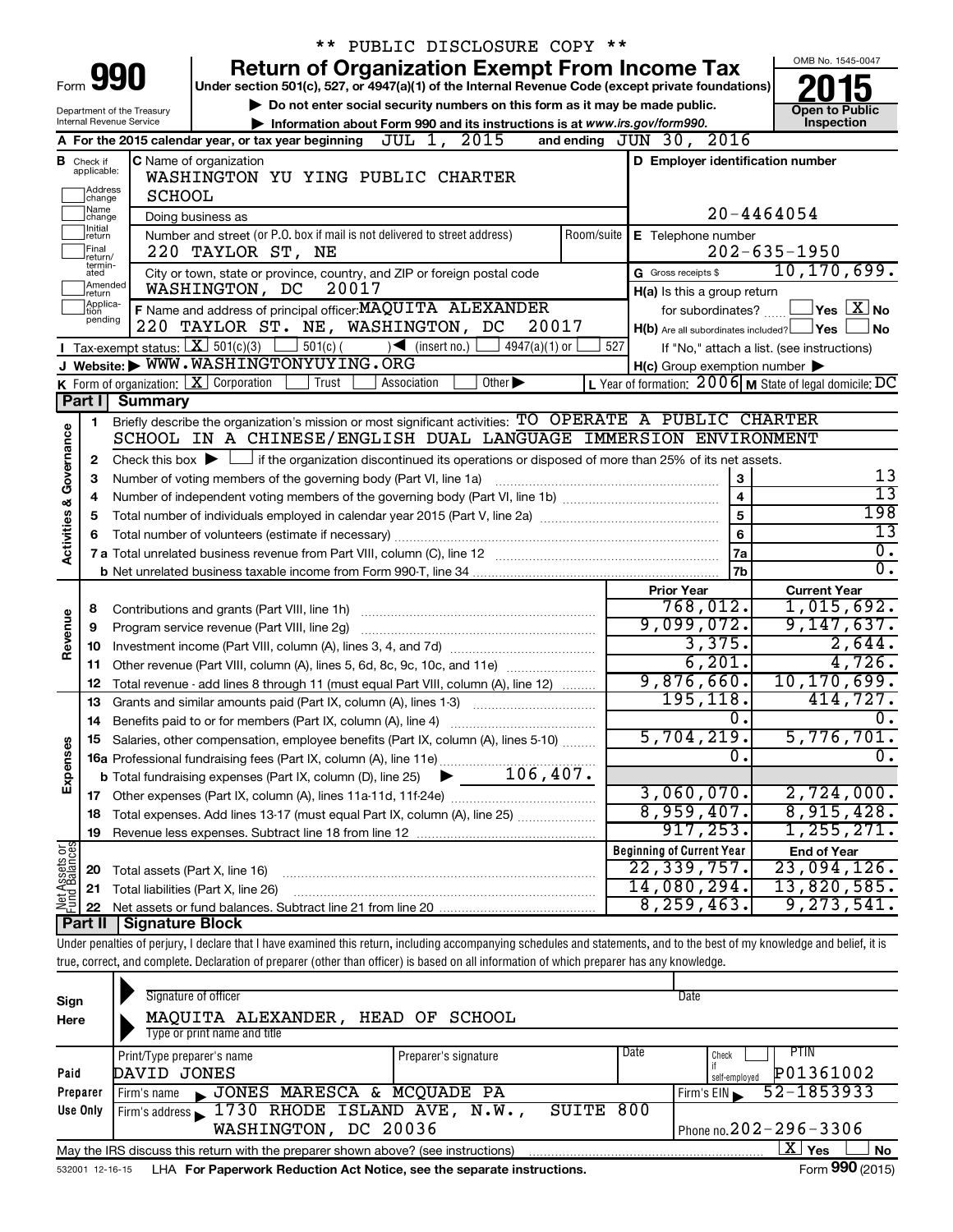|    | Part III   Statement of Program Service Accomplishments                                                      |                                            |                                                                                                                                              |
|----|--------------------------------------------------------------------------------------------------------------|--------------------------------------------|----------------------------------------------------------------------------------------------------------------------------------------------|
|    |                                                                                                              |                                            |                                                                                                                                              |
| 1  | Briefly describe the organization's mission:                                                                 |                                            |                                                                                                                                              |
|    | INSPIRING AND PREPARING YOUNG PEOPLE TO CREATE A BETTER WORLD BY                                             |                                            |                                                                                                                                              |
|    | CHALLENGING THEM TO REACH THEIR FULL POTENTIAL IN A NURTURING<br>CHINESE/ENGLISH EDUCATIONAL ENVIRONMENT.    |                                            |                                                                                                                                              |
|    |                                                                                                              |                                            |                                                                                                                                              |
| 2  | Did the organization undertake any significant program services during the year which were not listed on     |                                            |                                                                                                                                              |
|    | the prior Form 990 or 990-EZ?                                                                                |                                            | $\exists$ Yes $\boxed{\text{X}}$ No                                                                                                          |
|    | If "Yes," describe these new services on Schedule O.                                                         |                                            |                                                                                                                                              |
| 3  | Did the organization cease conducting, or make significant changes in how it conducts, any program services? |                                            | $\overline{\ }$ Yes $\overline{\ \ X}$ No                                                                                                    |
|    | If "Yes," describe these changes on Schedule O.                                                              |                                            |                                                                                                                                              |
| 4  |                                                                                                              |                                            | Describe the organization's program service accomplishments for each of its three largest program services, as measured by expenses.         |
|    |                                                                                                              |                                            | Section 501(c)(3) and 501(c)(4) organizations are required to report the amount of grants and allocations to others, the total expenses, and |
|    | revenue, if any, for each program service reported.                                                          |                                            |                                                                                                                                              |
|    | (Expenses \$<br>4a (Code:                                                                                    | $7,371,670$ $\cdot$ including grants of \$ | $414, 727.$ (Revenue \$<br>9, 152, 363.                                                                                                      |
|    |                                                                                                              |                                            | WASHINGTON YU YING IS ON THE LEADING EDGE OF ELEMENTARY EDUCATION BY                                                                         |
|    | COMBINING A CHINESE LANGUAGE IMMERSION PROGRAM WITH THE                                                      |                                            | STATE-OF-THE-ART INTERNATIONAL BACCALAUREATE CURRICULUM FRAMEWORK.                                                                           |
|    |                                                                                                              |                                            | 2015-2016 SCHOOL YEAR MARKED WASHINGTON YU YING'S SEVENTH YEAR WITH 551                                                                      |
|    |                                                                                                              |                                            | STUDENTS, REPRESENTING PRE-K 3, PRE-K 4, KINDERGARTEN, FIRST, SECOND,                                                                        |
|    |                                                                                                              |                                            | THIRD, FOURTH AND FIFTH GRADE. PRE-K STUDENTS ARE FULLY IMMERSED IN                                                                          |
|    |                                                                                                              |                                            | CHINESE EVERY DAY. KINDERGARTEN THROUGH FIFTH GRADES ALTERNATE BETWEEN                                                                       |
|    |                                                                                                              |                                            | THEIR CHINESE AND ENGLISH CLASSROOMS AND EXPERIENCE THE CURRICULUM                                                                           |
|    | FRAMEWORKS REPRESENTED BY THE IB PRIMARY YEARS PROGRAM.                                                      |                                            |                                                                                                                                              |
|    |                                                                                                              |                                            |                                                                                                                                              |
|    |                                                                                                              |                                            |                                                                                                                                              |
|    |                                                                                                              |                                            |                                                                                                                                              |
| 4b |                                                                                                              |                                            | $\overline{\phantom{a}}$                                                                                                                     |
|    |                                                                                                              |                                            |                                                                                                                                              |
|    |                                                                                                              |                                            |                                                                                                                                              |
|    |                                                                                                              |                                            |                                                                                                                                              |
|    |                                                                                                              |                                            |                                                                                                                                              |
|    |                                                                                                              |                                            |                                                                                                                                              |
|    |                                                                                                              |                                            |                                                                                                                                              |
|    |                                                                                                              |                                            |                                                                                                                                              |
|    |                                                                                                              |                                            |                                                                                                                                              |
|    |                                                                                                              |                                            |                                                                                                                                              |
|    |                                                                                                              |                                            |                                                                                                                                              |
|    |                                                                                                              |                                            |                                                                                                                                              |
|    |                                                                                                              |                                            |                                                                                                                                              |
|    |                                                                                                              |                                            |                                                                                                                                              |
| 4c | (Code: ) (Expenses \$                                                                                        | including grants of \$                     | ) (Revenue \$                                                                                                                                |
|    |                                                                                                              |                                            |                                                                                                                                              |
|    |                                                                                                              |                                            |                                                                                                                                              |
|    |                                                                                                              |                                            |                                                                                                                                              |
|    |                                                                                                              |                                            |                                                                                                                                              |
|    |                                                                                                              |                                            |                                                                                                                                              |
|    |                                                                                                              |                                            |                                                                                                                                              |
|    |                                                                                                              |                                            |                                                                                                                                              |
|    |                                                                                                              |                                            |                                                                                                                                              |
|    |                                                                                                              |                                            |                                                                                                                                              |
|    |                                                                                                              |                                            |                                                                                                                                              |
|    |                                                                                                              |                                            |                                                                                                                                              |
|    | <b>4d</b> Other program services (Describe in Schedule O.)                                                   |                                            |                                                                                                                                              |
|    | (Expenses \$                                                                                                 | including grants of \$                     | (Revenue \$                                                                                                                                  |
| 4e | Total program service expenses                                                                               | 7,371,670.                                 | Form 990 (2015)                                                                                                                              |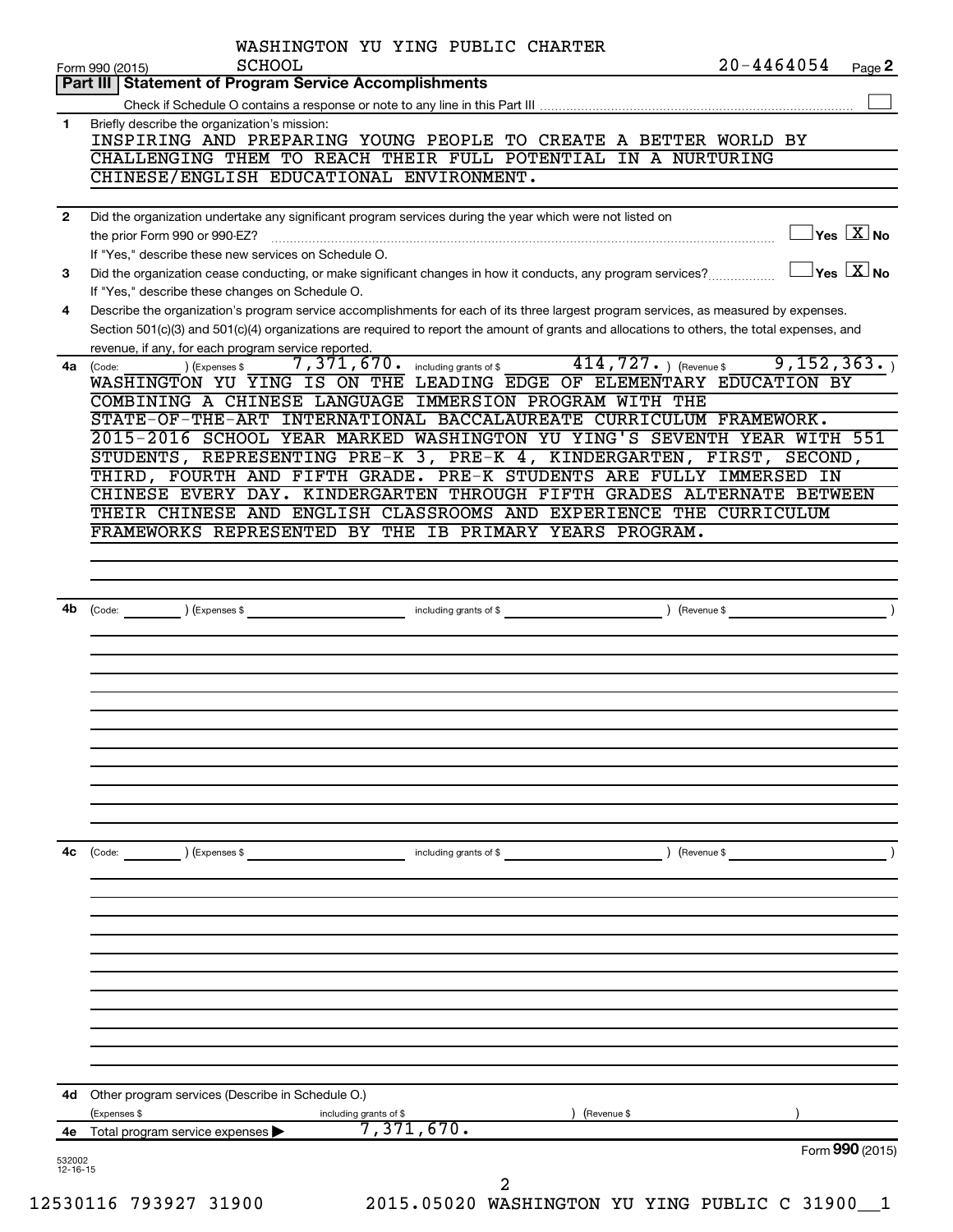|     | Part IV   Checklist of Required Schedules                                                                                                                                                                                                                                                                                                                            |                |                         |     |
|-----|----------------------------------------------------------------------------------------------------------------------------------------------------------------------------------------------------------------------------------------------------------------------------------------------------------------------------------------------------------------------|----------------|-------------------------|-----|
|     |                                                                                                                                                                                                                                                                                                                                                                      |                | Yes                     | No. |
| 1   | Is the organization described in section 501(c)(3) or $4947(a)(1)$ (other than a private foundation)?                                                                                                                                                                                                                                                                |                |                         |     |
|     |                                                                                                                                                                                                                                                                                                                                                                      | 1              | х                       |     |
| 2   |                                                                                                                                                                                                                                                                                                                                                                      | $\overline{2}$ | $\overline{\textbf{x}}$ |     |
| 3   | Did the organization engage in direct or indirect political campaign activities on behalf of or in opposition to candidates for                                                                                                                                                                                                                                      |                |                         |     |
|     |                                                                                                                                                                                                                                                                                                                                                                      | 3              |                         | x   |
| 4   | Section 501(c)(3) organizations. Did the organization engage in lobbying activities, or have a section 501(h) election in effect                                                                                                                                                                                                                                     |                |                         |     |
|     |                                                                                                                                                                                                                                                                                                                                                                      | 4              |                         | x   |
| 5   | Is the organization a section 501(c)(4), 501(c)(5), or 501(c)(6) organization that receives membership dues, assessments, or                                                                                                                                                                                                                                         |                |                         |     |
|     |                                                                                                                                                                                                                                                                                                                                                                      | 5              |                         | x   |
| 6   | Did the organization maintain any donor advised funds or any similar funds or accounts for which donors have the right to                                                                                                                                                                                                                                            |                |                         |     |
|     | provide advice on the distribution or investment of amounts in such funds or accounts? If "Yes," complete Schedule D, Part I                                                                                                                                                                                                                                         | 6              |                         | х   |
| 7   | Did the organization receive or hold a conservation easement, including easements to preserve open space,                                                                                                                                                                                                                                                            |                |                         |     |
|     | the environment, historic land areas, or historic structures? If "Yes," complete Schedule D, Part II                                                                                                                                                                                                                                                                 | $\overline{7}$ |                         | х   |
| 8   | Did the organization maintain collections of works of art, historical treasures, or other similar assets? If "Yes," complete                                                                                                                                                                                                                                         |                |                         |     |
|     |                                                                                                                                                                                                                                                                                                                                                                      | 8              |                         | x   |
| 9   | Schedule D, Part III <b>Marting Constructs</b> and the construction of the construction of the construction of the construction of the construction of the construction of the construction of the construction of the construction<br>Did the organization report an amount in Part X, line 21, for escrow or custodial account liability, serve as a custodian for |                |                         |     |
|     |                                                                                                                                                                                                                                                                                                                                                                      |                |                         |     |
|     | amounts not listed in Part X; or provide credit counseling, debt management, credit repair, or debt negotiation services?                                                                                                                                                                                                                                            |                |                         | х   |
|     | If "Yes," complete Schedule D, Part IV                                                                                                                                                                                                                                                                                                                               | 9              |                         |     |
| 10  | Did the organization, directly or through a related organization, hold assets in temporarily restricted endowments, permanent                                                                                                                                                                                                                                        |                |                         | x   |
|     |                                                                                                                                                                                                                                                                                                                                                                      | 10             |                         |     |
| 11  | If the organization's answer to any of the following questions is "Yes," then complete Schedule D, Parts VI, VII, VIII, IX, or X                                                                                                                                                                                                                                     |                |                         |     |
|     | as applicable.                                                                                                                                                                                                                                                                                                                                                       |                |                         |     |
|     | a Did the organization report an amount for land, buildings, and equipment in Part X, line 10? If "Yes," complete Schedule D,                                                                                                                                                                                                                                        |                | X                       |     |
|     | Part VI                                                                                                                                                                                                                                                                                                                                                              | 11a            |                         |     |
|     | <b>b</b> Did the organization report an amount for investments - other securities in Part X, line 12 that is 5% or more of its total                                                                                                                                                                                                                                 |                |                         |     |
|     |                                                                                                                                                                                                                                                                                                                                                                      | 11b            |                         | х   |
|     | c Did the organization report an amount for investments - program related in Part X, line 13 that is 5% or more of its total                                                                                                                                                                                                                                         |                |                         |     |
|     |                                                                                                                                                                                                                                                                                                                                                                      | 11с            |                         | х   |
|     | d Did the organization report an amount for other assets in Part X, line 15 that is 5% or more of its total assets reported in                                                                                                                                                                                                                                       |                |                         |     |
|     |                                                                                                                                                                                                                                                                                                                                                                      | 11d            |                         | x   |
|     | e Did the organization report an amount for other liabilities in Part X, line 25? If "Yes," complete Schedule D, Part X                                                                                                                                                                                                                                              | 11e            | $\overline{\textbf{x}}$ |     |
| f   | Did the organization's separate or consolidated financial statements for the tax year include a footnote that addresses                                                                                                                                                                                                                                              |                |                         |     |
|     | the organization's liability for uncertain tax positions under FIN 48 (ASC 740)? If "Yes," complete Schedule D, Part X                                                                                                                                                                                                                                               | 11f            | X                       |     |
|     | 12a Did the organization obtain separate, independent audited financial statements for the tax year? If "Yes," complete                                                                                                                                                                                                                                              |                |                         |     |
|     | Schedule D, Parts XI and XII                                                                                                                                                                                                                                                                                                                                         | 12a            | х                       |     |
| b   | Was the organization included in consolidated, independent audited financial statements for the tax year?                                                                                                                                                                                                                                                            |                |                         |     |
|     | If "Yes," and if the organization answered "No" to line 12a, then completing Schedule D, Parts XI and XII is optional                                                                                                                                                                                                                                                | 12b            |                         | х   |
| 13  |                                                                                                                                                                                                                                                                                                                                                                      | 13             | $\overline{\textbf{x}}$ |     |
| 14a | Did the organization maintain an office, employees, or agents outside of the United States?                                                                                                                                                                                                                                                                          | 14a            |                         | x   |
| b   | Did the organization have aggregate revenues or expenses of more than \$10,000 from grantmaking, fundraising, business,                                                                                                                                                                                                                                              |                |                         |     |
|     | investment, and program service activities outside the United States, or aggregate foreign investments valued at \$100,000                                                                                                                                                                                                                                           |                |                         |     |
|     |                                                                                                                                                                                                                                                                                                                                                                      | 14b            |                         | x.  |
| 15  | Did the organization report on Part IX, column (A), line 3, more than \$5,000 of grants or other assistance to or for any                                                                                                                                                                                                                                            |                |                         |     |
|     |                                                                                                                                                                                                                                                                                                                                                                      | 15             |                         | x   |
| 16  | Did the organization report on Part IX, column (A), line 3, more than \$5,000 of aggregate grants or other assistance to                                                                                                                                                                                                                                             |                |                         |     |
|     |                                                                                                                                                                                                                                                                                                                                                                      | 16             |                         | x   |
| 17  | Did the organization report a total of more than \$15,000 of expenses for professional fundraising services on Part IX,                                                                                                                                                                                                                                              |                |                         |     |
|     |                                                                                                                                                                                                                                                                                                                                                                      | 17             |                         | x   |
| 18  | Did the organization report more than \$15,000 total of fundraising event gross income and contributions on Part VIII, lines                                                                                                                                                                                                                                         |                |                         |     |
|     |                                                                                                                                                                                                                                                                                                                                                                      | 18             |                         | x   |
| 19  | Did the organization report more than \$15,000 of gross income from gaming activities on Part VIII, line 9a? If "Yes,"                                                                                                                                                                                                                                               |                |                         |     |
|     |                                                                                                                                                                                                                                                                                                                                                                      | 19             |                         | x   |

Form **990** (2015)

532003 12-16-15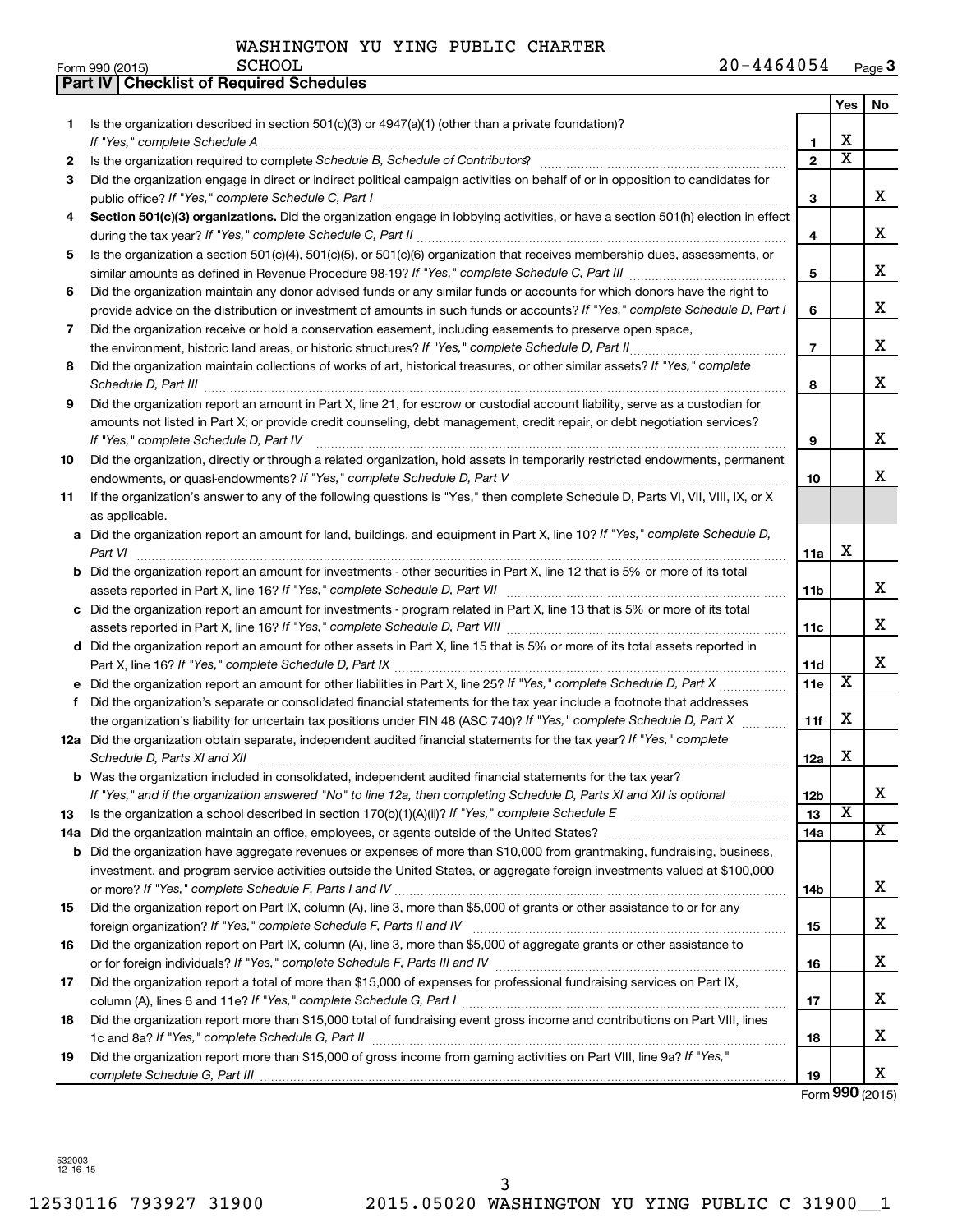SCHOOL

| 20-4464054 | Page 4 |
|------------|--------|
|------------|--------|

|    | <b>Part IV   Checklist of Required Schedules (continued)</b>                                                                                                                                         |                 |     |                       |  |
|----|------------------------------------------------------------------------------------------------------------------------------------------------------------------------------------------------------|-----------------|-----|-----------------------|--|
|    |                                                                                                                                                                                                      |                 | Yes | No                    |  |
|    | 20a Did the organization operate one or more hospital facilities? If "Yes," complete Schedule H                                                                                                      | <b>20a</b>      |     | x                     |  |
|    | b If "Yes" to line 20a, did the organization attach a copy of its audited financial statements to this return?                                                                                       | 20 <sub>b</sub> |     |                       |  |
| 21 | Did the organization report more than \$5,000 of grants or other assistance to any domestic organization or                                                                                          |                 |     |                       |  |
|    |                                                                                                                                                                                                      | 21              | х   |                       |  |
| 22 | Did the organization report more than \$5,000 of grants or other assistance to or for domestic individuals on                                                                                        |                 |     |                       |  |
|    |                                                                                                                                                                                                      | 22              |     | х                     |  |
| 23 | Did the organization answer "Yes" to Part VII, Section A, line 3, 4, or 5 about compensation of the organization's current                                                                           |                 |     |                       |  |
|    | and former officers, directors, trustees, key employees, and highest compensated employees? If "Yes," complete                                                                                       |                 |     |                       |  |
|    | Schedule J <b>Example 2 Contract 2 Contract 2 Contract 2 Contract 2 Contract 2 Contract 2 Contract 2 Contract 2 Contract 2 Contract 2 Contract 2 Contract 2 Contract 2 Contract 2 Contract 2 Con</b> | 23              |     | х                     |  |
|    | 24a Did the organization have a tax-exempt bond issue with an outstanding principal amount of more than \$100,000 as of the                                                                          |                 |     |                       |  |
|    | last day of the year, that was issued after December 31, 2002? If "Yes," answer lines 24b through 24d and complete                                                                                   |                 |     |                       |  |
|    | Schedule K. If "No", go to line 25a                                                                                                                                                                  | 24a             | х   |                       |  |
| b  |                                                                                                                                                                                                      | 24b             |     | x                     |  |
|    | Did the organization maintain an escrow account other than a refunding escrow at any time during the year to defease                                                                                 |                 |     |                       |  |
|    |                                                                                                                                                                                                      |                 |     |                       |  |
|    | d Did the organization act as an "on behalf of" issuer for bonds outstanding at any time during the year?                                                                                            | 24d             |     | $\overline{\text{X}}$ |  |
|    | 25a Section 501(c)(3), 501(c)(4), and 501(c)(29) organizations. Did the organization engage in an excess benefit                                                                                     |                 |     |                       |  |
|    |                                                                                                                                                                                                      | 25a             |     | x                     |  |
|    | <b>b</b> Is the organization aware that it engaged in an excess benefit transaction with a disqualified person in a prior year, and                                                                  |                 |     |                       |  |
|    | that the transaction has not been reported on any of the organization's prior Forms 990 or 990-EZ? If "Yes," complete                                                                                |                 |     |                       |  |
|    | Schedule L, Part I                                                                                                                                                                                   | 25b             |     | х                     |  |
| 26 | Did the organization report any amount on Part X, line 5, 6, or 22 for receivables from or payables to any current or                                                                                |                 |     |                       |  |
|    | former officers, directors, trustees, key employees, highest compensated employees, or disqualified persons? If "Yes,"                                                                               |                 |     |                       |  |
|    | complete Schedule L, Part II                                                                                                                                                                         | 26              |     | x                     |  |
| 27 | Did the organization provide a grant or other assistance to an officer, director, trustee, key employee, substantial                                                                                 |                 |     |                       |  |
|    | contributor or employee thereof, a grant selection committee member, or to a 35% controlled entity or family member                                                                                  |                 |     |                       |  |
|    |                                                                                                                                                                                                      | 27              |     | X                     |  |
| 28 | Was the organization a party to a business transaction with one of the following parties (see Schedule L, Part IV                                                                                    |                 |     |                       |  |
|    | instructions for applicable filing thresholds, conditions, and exceptions):                                                                                                                          |                 |     |                       |  |
| а  | A current or former officer, director, trustee, or key employee? If "Yes," complete Schedule L, Part IV                                                                                              | 28a             |     | x                     |  |
| b  | A family member of a current or former officer, director, trustee, or key employee? If "Yes," complete Schedule L, Part IV                                                                           | 28 <sub>b</sub> |     | $\overline{\text{X}}$ |  |
|    | c An entity of which a current or former officer, director, trustee, or key employee (or a family member thereof) was an officer,                                                                    |                 |     |                       |  |
|    | director, trustee, or direct or indirect owner? If "Yes," complete Schedule L, Part IV                                                                                                               | 28c             |     | х                     |  |
| 29 |                                                                                                                                                                                                      | 29              |     | $\overline{\text{X}}$ |  |
| 30 | Did the organization receive contributions of art, historical treasures, or other similar assets, or qualified conservation                                                                          |                 |     |                       |  |
|    |                                                                                                                                                                                                      | 30              |     | Χ                     |  |
| 31 | Did the organization liquidate, terminate, or dissolve and cease operations?                                                                                                                         |                 |     |                       |  |
|    |                                                                                                                                                                                                      | 31              |     | x                     |  |
| 32 | Did the organization sell, exchange, dispose of, or transfer more than 25% of its net assets?/f "Yes," complete                                                                                      |                 |     |                       |  |
|    |                                                                                                                                                                                                      | 32              |     | х                     |  |
| 33 | Did the organization own 100% of an entity disregarded as separate from the organization under Regulations                                                                                           |                 |     |                       |  |
|    |                                                                                                                                                                                                      | 33              |     | х                     |  |
| 34 | Was the organization related to any tax-exempt or taxable entity? If "Yes," complete Schedule R, Part II, III, or IV, and                                                                            |                 |     |                       |  |
|    | Part V, line 1                                                                                                                                                                                       | 34              |     | х                     |  |
|    |                                                                                                                                                                                                      | 35a             |     | $\overline{\text{X}}$ |  |
|    | b If "Yes" to line 35a, did the organization receive any payment from or engage in any transaction with a controlled entity                                                                          |                 |     |                       |  |
|    |                                                                                                                                                                                                      | 35b             |     |                       |  |
| 36 | Section 501(c)(3) organizations. Did the organization make any transfers to an exempt non-charitable related organization?                                                                           |                 |     |                       |  |
|    |                                                                                                                                                                                                      | 36              |     | x                     |  |
| 37 | Did the organization conduct more than 5% of its activities through an entity that is not a related organization                                                                                     |                 |     |                       |  |
|    |                                                                                                                                                                                                      | 37              |     | х                     |  |
| 38 | Did the organization complete Schedule O and provide explanations in Schedule O for Part VI, lines 11b and 19?                                                                                       |                 |     |                       |  |
|    |                                                                                                                                                                                                      | 38              | X   |                       |  |

Form **990** (2015)

532004 12-16-15

Form 990 (2015)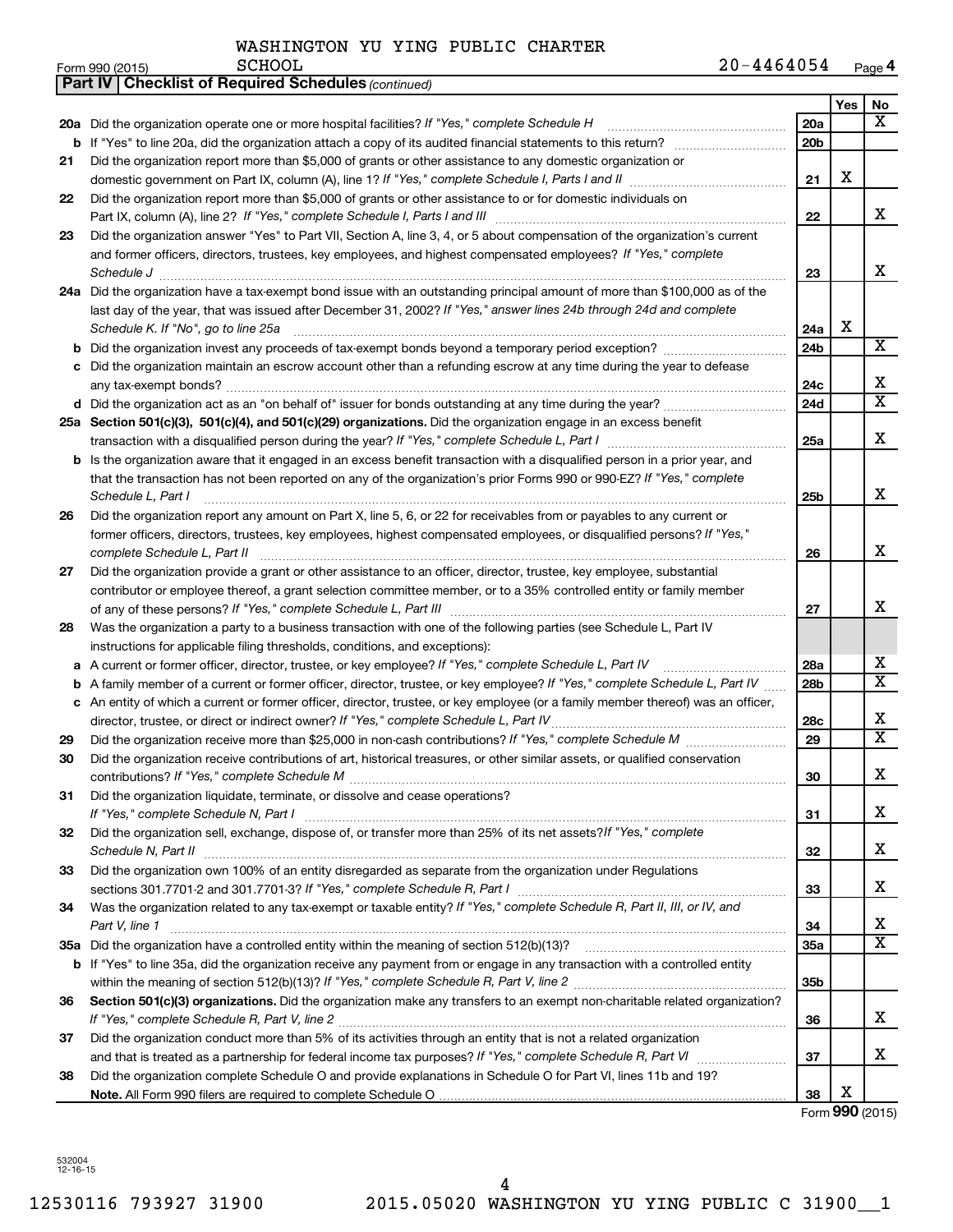# WASHINGTON YU YING PUBLIC CHARTER<br>SCHOOL

|    | Form 990 (2015)<br><b>PCHOOT</b><br>20-4464054                                                                                                       |                 |     | Page 5                  |  |  |  |
|----|------------------------------------------------------------------------------------------------------------------------------------------------------|-----------------|-----|-------------------------|--|--|--|
|    | <b>Statements Regarding Other IRS Filings and Tax Compliance</b><br>Part V                                                                           |                 |     |                         |  |  |  |
|    | Check if Schedule O contains a response or note to any line in this Part V                                                                           |                 |     |                         |  |  |  |
|    |                                                                                                                                                      |                 | Yes | No                      |  |  |  |
|    | 54<br>1a                                                                                                                                             |                 |     |                         |  |  |  |
|    | $\overline{0}$<br><b>b</b> Enter the number of Forms W-2G included in line 1a. Enter -0- if not applicable<br>1b                                     |                 |     |                         |  |  |  |
|    | c Did the organization comply with backup withholding rules for reportable payments to vendors and reportable gaming                                 |                 |     |                         |  |  |  |
|    |                                                                                                                                                      | 1c              | х   |                         |  |  |  |
|    | 2a Enter the number of employees reported on Form W-3, Transmittal of Wage and Tax Statements,                                                       |                 |     |                         |  |  |  |
|    | 198<br>2a                                                                                                                                            |                 |     |                         |  |  |  |
|    |                                                                                                                                                      | 2 <sub>b</sub>  | х   |                         |  |  |  |
|    |                                                                                                                                                      |                 |     |                         |  |  |  |
|    | 3a Did the organization have unrelated business gross income of \$1,000 or more during the year?                                                     | 3a              |     | х                       |  |  |  |
|    | <b>b</b> If "Yes," has it filed a Form 990-T for this year? If "No," to line 3b, provide an explanation in Schedule O                                | 3 <sub>b</sub>  |     |                         |  |  |  |
|    | 4a At any time during the calendar year, did the organization have an interest in, or a signature or other authority over, a                         |                 |     |                         |  |  |  |
|    | financial account in a foreign country (such as a bank account, securities account, or other financial account)?                                     | 4a              |     | х                       |  |  |  |
|    | <b>b</b> If "Yes," enter the name of the foreign country: $\blacktriangleright$                                                                      |                 |     |                         |  |  |  |
|    | See instructions for filing requirements for FinCEN Form 114, Report of Foreign Bank and Financial Accounts (FBAR).                                  |                 |     |                         |  |  |  |
|    |                                                                                                                                                      | 5a              |     | х                       |  |  |  |
|    |                                                                                                                                                      | 5 <sub>b</sub>  |     | $\overline{\text{X}}$   |  |  |  |
| с  | If "Yes," to line 5a or 5b, did the organization file Form 8886-T?                                                                                   | 5 <sub>c</sub>  |     |                         |  |  |  |
|    | 6a Does the organization have annual gross receipts that are normally greater than \$100,000, and did the organization solicit                       |                 |     |                         |  |  |  |
|    |                                                                                                                                                      | 6a              |     | х                       |  |  |  |
|    | <b>b</b> If "Yes," did the organization include with every solicitation an express statement that such contributions or gifts                        |                 |     |                         |  |  |  |
|    |                                                                                                                                                      | 6b              |     |                         |  |  |  |
| 7  | Organizations that may receive deductible contributions under section 170(c).                                                                        | 7a              |     | x                       |  |  |  |
|    | Did the organization receive a payment in excess of \$75 made partly as a contribution and partly for goods and services provided to the payor?<br>а |                 |     |                         |  |  |  |
|    |                                                                                                                                                      |                 |     |                         |  |  |  |
|    | c Did the organization sell, exchange, or otherwise dispose of tangible personal property for which it was required                                  |                 |     |                         |  |  |  |
|    |                                                                                                                                                      | 7c              |     | х                       |  |  |  |
|    | 7d                                                                                                                                                   |                 |     | х                       |  |  |  |
| е  |                                                                                                                                                      | 7e<br>7f        |     | $\overline{\textbf{x}}$ |  |  |  |
| t  | If the organization received a contribution of qualified intellectual property, did the organization file Form 8899 as required?                     | 7g              |     |                         |  |  |  |
| g  | h If the organization received a contribution of cars, boats, airplanes, or other vehicles, did the organization file a Form 1098-C?                 | 7h              |     |                         |  |  |  |
| 8  | Sponsoring organizations maintaining donor advised funds. Did a donor advised fund maintained by the                                                 |                 |     |                         |  |  |  |
|    |                                                                                                                                                      | 8               |     |                         |  |  |  |
| 9  | Sponsoring organizations maintaining donor advised funds.                                                                                            |                 |     |                         |  |  |  |
|    |                                                                                                                                                      | 9а              |     |                         |  |  |  |
| b  |                                                                                                                                                      | 9b              |     |                         |  |  |  |
| 10 | Section 501(c)(7) organizations. Enter:                                                                                                              |                 |     |                         |  |  |  |
| а  | 10a                                                                                                                                                  |                 |     |                         |  |  |  |
| b  | 10 <sub>b</sub><br>Gross receipts, included on Form 990, Part VIII, line 12, for public use of club facilities                                       |                 |     |                         |  |  |  |
| 11 | Section 501(c)(12) organizations. Enter:                                                                                                             |                 |     |                         |  |  |  |
| а  | 11a                                                                                                                                                  |                 |     |                         |  |  |  |
| b  | Gross income from other sources (Do not net amounts due or paid to other sources against                                                             |                 |     |                         |  |  |  |
|    | 11b                                                                                                                                                  |                 |     |                         |  |  |  |
|    | 12a Section 4947(a)(1) non-exempt charitable trusts. Is the organization filing Form 990 in lieu of Form 1041?                                       | 12a             |     |                         |  |  |  |
|    | 12b<br><b>b</b> If "Yes," enter the amount of tax-exempt interest received or accrued during the year                                                |                 |     |                         |  |  |  |
| 13 | Section 501(c)(29) qualified nonprofit health insurance issuers.                                                                                     |                 |     |                         |  |  |  |
| а  |                                                                                                                                                      | 13a             |     |                         |  |  |  |
|    | Note. See the instructions for additional information the organization must report on Schedule O.                                                    |                 |     |                         |  |  |  |
|    | <b>b</b> Enter the amount of reserves the organization is required to maintain by the states in which the                                            |                 |     |                         |  |  |  |
|    | 13 <sub>b</sub>                                                                                                                                      |                 |     |                         |  |  |  |
|    | 13с                                                                                                                                                  |                 |     |                         |  |  |  |
|    |                                                                                                                                                      | 14a             |     | x                       |  |  |  |
|    |                                                                                                                                                      | 14 <sub>b</sub> |     |                         |  |  |  |

| Form 990 (2015) |  |
|-----------------|--|
|-----------------|--|

532005 12-16-15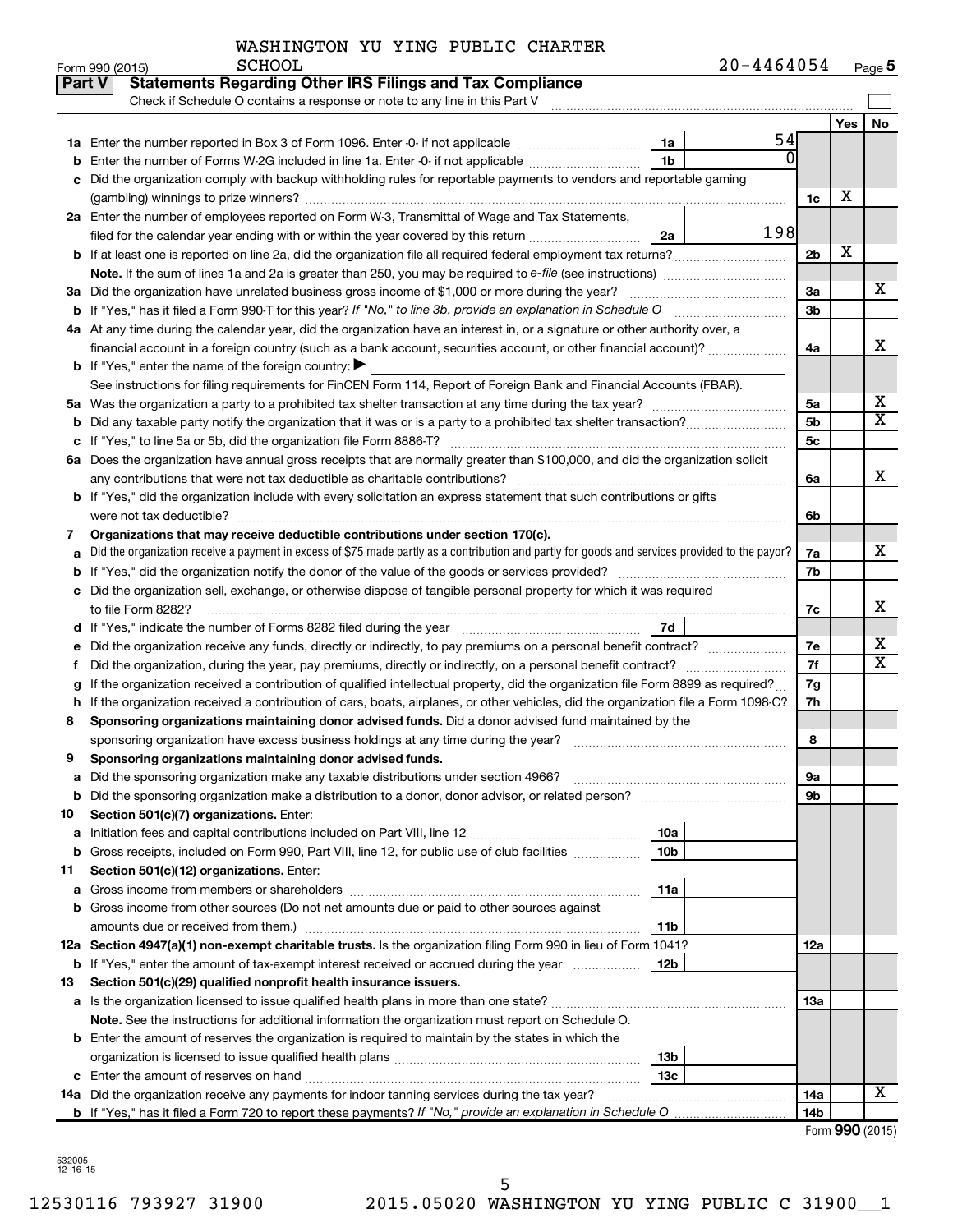|    | <b>SCHOOL</b><br>Form 990 (2015)                                                                                                                                                                                              |    | 20-4464054 |                 |                         | Page $6$                |
|----|-------------------------------------------------------------------------------------------------------------------------------------------------------------------------------------------------------------------------------|----|------------|-----------------|-------------------------|-------------------------|
|    | Governance, Management, and Disclosure For each "Yes" response to lines 2 through 7b below, and for a "No" response<br>Part VI                                                                                                |    |            |                 |                         |                         |
|    | to line 8a, 8b, or 10b below, describe the circumstances, processes, or changes in Schedule O. See instructions.                                                                                                              |    |            |                 |                         |                         |
|    |                                                                                                                                                                                                                               |    |            |                 |                         | $\boxed{\text{X}}$      |
|    | <b>Section A. Governing Body and Management</b>                                                                                                                                                                               |    |            |                 |                         |                         |
|    |                                                                                                                                                                                                                               |    |            |                 | Yes                     | No                      |
|    | <b>1a</b> Enter the number of voting members of the governing body at the end of the tax year                                                                                                                                 | 1a | 13         |                 |                         |                         |
|    | If there are material differences in voting rights among members of the governing body, or if the governing                                                                                                                   |    |            |                 |                         |                         |
|    | body delegated broad authority to an executive committee or similar committee, explain in Schedule O.                                                                                                                         |    |            |                 |                         |                         |
| b  | Enter the number of voting members included in line 1a, above, who are independent                                                                                                                                            | 1b | 13         |                 |                         |                         |
| 2  | Did any officer, director, trustee, or key employee have a family relationship or a business relationship with any other                                                                                                      |    |            |                 |                         |                         |
|    | officer, director, trustee, or key employee?                                                                                                                                                                                  |    |            | 2               |                         | х                       |
| 3  | Did the organization delegate control over management duties customarily performed by or under the direct supervision                                                                                                         |    |            |                 |                         |                         |
|    |                                                                                                                                                                                                                               |    |            | 3               |                         | х                       |
| 4  | Did the organization make any significant changes to its governing documents since the prior Form 990 was filed?                                                                                                              |    |            | 4               |                         | $\overline{\mathbf{x}}$ |
| 5  |                                                                                                                                                                                                                               |    |            | 5               |                         | х                       |
| 6  |                                                                                                                                                                                                                               |    |            | 6               |                         | х                       |
| 7a | Did the organization have members, stockholders, or other persons who had the power to elect or appoint one or                                                                                                                |    |            |                 |                         |                         |
|    |                                                                                                                                                                                                                               |    |            | 7a              |                         | X                       |
|    | b Are any governance decisions of the organization reserved to (or subject to approval by) members, stockholders, or                                                                                                          |    |            |                 |                         |                         |
|    |                                                                                                                                                                                                                               |    |            | 7b              |                         | x                       |
| 8  | Did the organization contemporaneously document the meetings held or written actions undertaken during the year by the following:                                                                                             |    |            |                 |                         |                         |
| a  |                                                                                                                                                                                                                               |    |            | 8а              | х                       |                         |
| b  |                                                                                                                                                                                                                               |    |            | 8b              |                         | X                       |
| 9  | Is there any officer, director, trustee, or key employee listed in Part VII, Section A, who cannot be reached at the                                                                                                          |    |            |                 |                         |                         |
|    |                                                                                                                                                                                                                               |    |            | 9               |                         | х                       |
|    | <b>Section B. Policies</b> (This Section B requests information about policies not required by the Internal Revenue Code.)                                                                                                    |    |            |                 |                         |                         |
|    |                                                                                                                                                                                                                               |    |            |                 | Yes                     | No                      |
|    |                                                                                                                                                                                                                               |    |            | 10a             |                         | X                       |
|    | b If "Yes," did the organization have written policies and procedures governing the activities of such chapters, affiliates,                                                                                                  |    |            |                 |                         |                         |
|    |                                                                                                                                                                                                                               |    |            | 10b             |                         |                         |
|    | 11a Has the organization provided a complete copy of this Form 990 to all members of its governing body before filing the form?                                                                                               |    |            | 11a             | х                       |                         |
|    | <b>b</b> Describe in Schedule O the process, if any, used by the organization to review this Form 990.                                                                                                                        |    |            |                 |                         |                         |
|    | 12a Did the organization have a written conflict of interest policy? If "No," go to line 13                                                                                                                                   |    |            | 12a             | X                       |                         |
|    | <b>b</b> Were officers, directors, or trustees, and key employees required to disclose annually interests that could give rise to conflicts?                                                                                  |    |            | 12b             | X                       |                         |
|    | c Did the organization regularly and consistently monitor and enforce compliance with the policy? If "Yes," describe                                                                                                          |    |            |                 |                         |                         |
|    | in Schedule O how this was done <i>manufacture contract to the schedule O</i> how this was done                                                                                                                               |    |            | 12c             | х                       |                         |
| 13 |                                                                                                                                                                                                                               |    |            | 13              | $\overline{\textbf{x}}$ |                         |
| 14 | Did the organization have a written document retention and destruction policy? [11] manufaction manufaction in                                                                                                                |    |            | 14              | X                       |                         |
| 15 | Did the process for determining compensation of the following persons include a review and approval by independent                                                                                                            |    |            |                 |                         |                         |
|    | persons, comparability data, and contemporaneous substantiation of the deliberation and decision?                                                                                                                             |    |            |                 |                         |                         |
| а  | The organization's CEO, Executive Director, or top management official manufactured content of the organization's CEO, Executive Director, or top management official manufactured and the state of the state of the state of |    |            | <b>15a</b>      | х                       |                         |
|    |                                                                                                                                                                                                                               |    |            | 15 <sub>b</sub> | X                       |                         |
|    | If "Yes" to line 15a or 15b, describe the process in Schedule O (see instructions).                                                                                                                                           |    |            |                 |                         |                         |
|    | <b>16a</b> Did the organization invest in, contribute assets to, or participate in a joint venture or similar arrangement with a                                                                                              |    |            |                 |                         |                         |
|    | taxable entity during the year?                                                                                                                                                                                               |    |            | 16a             |                         | х                       |
|    | <b>b</b> If "Yes," did the organization follow a written policy or procedure requiring the organization to evaluate its participation                                                                                         |    |            |                 |                         |                         |
|    | in joint venture arrangements under applicable federal tax law, and take steps to safequard the organization's                                                                                                                |    |            |                 |                         |                         |
|    | exempt status with respect to such arrangements?                                                                                                                                                                              |    |            | 16b             |                         |                         |
|    | <b>Section C. Disclosure</b><br><b>NONE</b>                                                                                                                                                                                   |    |            |                 |                         |                         |
| 17 | List the states with which a copy of this Form 990 is required to be filed $\blacktriangleright$                                                                                                                              |    |            |                 |                         |                         |
| 18 | Section 6104 requires an organization to make its Forms 1023 (or 1024 if applicable), 990, and 990-T (Section 501(c)(3)s only) available                                                                                      |    |            |                 |                         |                         |
|    | for public inspection. Indicate how you made these available. Check all that apply.                                                                                                                                           |    |            |                 |                         |                         |
|    | $\lfloor x \rfloor$ Upon request<br>$\lfloor x \rfloor$ Another's website<br>Own website<br>Other (explain in Schedule O)                                                                                                     |    |            |                 |                         |                         |
| 19 | Describe in Schedule O whether (and if so, how) the organization made its governing documents, conflict of interest policy, and financial                                                                                     |    |            |                 |                         |                         |
|    | statements available to the public during the tax year.                                                                                                                                                                       |    |            |                 |                         |                         |
| 20 | State the name, address, and telephone number of the person who possesses the organization's books and records:<br>THE ORGANIZATION - 202-635-1950                                                                            |    |            |                 |                         |                         |
|    | 20017<br>220 TAYLOR ST. NE, WASHINGTON, DC                                                                                                                                                                                    |    |            |                 |                         |                         |
|    |                                                                                                                                                                                                                               |    |            |                 | Form 990 (2015)         |                         |
|    | 532006 12-16-15<br>6                                                                                                                                                                                                          |    |            |                 |                         |                         |
|    |                                                                                                                                                                                                                               |    |            |                 |                         |                         |

| 12530116 793927 3190 |  |  |
|----------------------|--|--|
|----------------------|--|--|

0 2015.05020 WASHINGTON YU YING PUBLIC C 31900\_1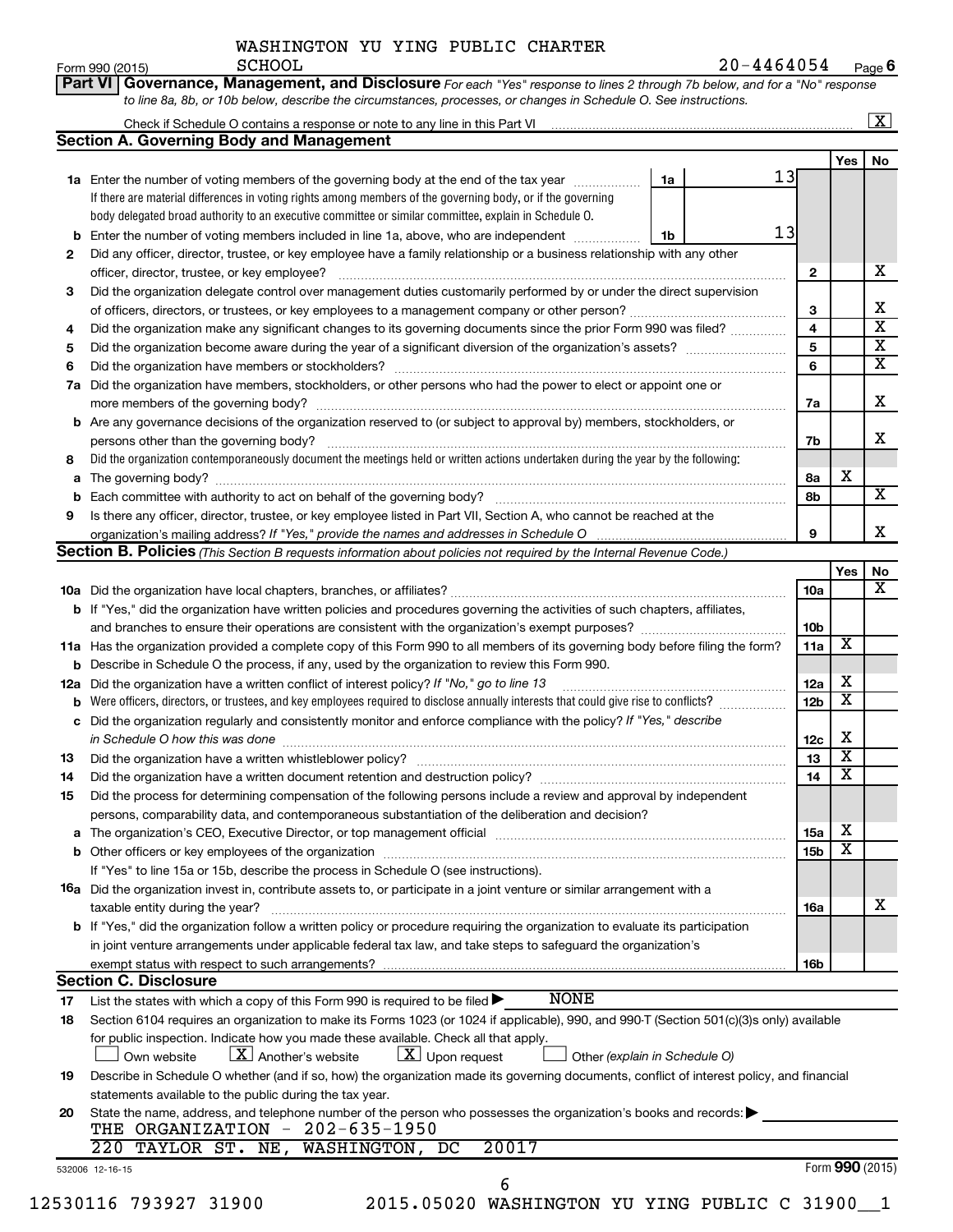**7**

| <b>Part VIII Compensation of Officers, Directors, Trustees, Key Employees, Highest Compensated</b> |  |
|----------------------------------------------------------------------------------------------------|--|
| <b>Employees, and Independent Contractors</b>                                                      |  |
| Check if Schedule O contains a response or note to any line in this Part VII                       |  |
| Section A. Officers, Directors, Trustees, Key Employees, and Highest Compensated Employees         |  |

**1a**  Complete this table for all persons required to be listed. Report compensation for the calendar year ending with or within the organization's tax year.

 $\bullet$  List all of the organization's current officers, directors, trustees (whether individuals or organizations), regardless of amount of compensation. Enter -0- in columns  $(D)$ ,  $(E)$ , and  $(F)$  if no compensation was paid.

**•** List all of the organization's **current** key employees, if any. See instructions for definition of "key employee."

**•** List the organization's five current highest compensated employees (other than an officer, director, trustee, or key employee) who received reportable compensation (Box 5 of Form W-2 and/or Box 7 of Form 1099-MISC) of more than \$100,000 from the organization and any related organizations.

**•** List all of the organization's former officers, key employees, and highest compensated employees who received more than \$100,000 of reportable compensation from the organization and any related organizations.

**•** List all of the organization's former directors or trustees that received, in the capacity as a former director or trustee of the organization, more than \$10,000 of reportable compensation from the organization and any related organizations.

List persons in the following order: individual trustees or directors; institutional trustees; officers; key employees; highest compensated employees; and former such persons.

Check this box if neither the organization nor any related organization compensated any current officer, director, or trustee.  $\Box$ 

| (A)                                 | (B)                  | (C)                                     |                                                                  |             |              |                                   |        | (D)                             | (E)             | (F)                      |
|-------------------------------------|----------------------|-----------------------------------------|------------------------------------------------------------------|-------------|--------------|-----------------------------------|--------|---------------------------------|-----------------|--------------------------|
| Name and Title                      | Average              | Position<br>(do not check more than one |                                                                  |             |              |                                   |        | Reportable                      | Reportable      | Estimated                |
|                                     | hours per            |                                         | box, unless person is both an<br>officer and a director/trustee) |             |              |                                   |        | compensation                    | compensation    | amount of                |
|                                     | week                 |                                         |                                                                  |             |              |                                   |        | from                            | from related    | other                    |
|                                     | (list any            |                                         |                                                                  |             |              |                                   |        | the                             | organizations   | compensation             |
|                                     | hours for<br>related |                                         |                                                                  |             |              |                                   |        | organization<br>(W-2/1099-MISC) | (W-2/1099-MISC) | from the<br>organization |
|                                     | organizations        |                                         |                                                                  |             |              |                                   |        |                                 |                 | and related              |
|                                     | below                |                                         |                                                                  |             |              |                                   |        |                                 |                 | organizations            |
|                                     | line)                | Individual trustee or director          | Institutional trustee                                            | Officer     | Key employee | Highest compensated<br>  employee | Former |                                 |                 |                          |
| (1)<br>MAURICE SMITH                | 2.00                 |                                         |                                                                  |             |              |                                   |        |                                 |                 |                          |
| <b>CHAIR</b>                        |                      | $\mathbf X$                             |                                                                  | $\mathbf X$ |              |                                   |        | 0.                              | $\mathbf 0$ .   | $\mathbf 0$ .            |
| (2)<br>TOM PORTER                   | 2.00                 |                                         |                                                                  |             |              |                                   |        |                                 |                 |                          |
| <b>TREASURER</b>                    |                      | $\rm X$                                 |                                                                  | $\rm X$     |              |                                   |        | 0                               | $\mathbf 0$ .   | $\mathbf 0$ .            |
| NED CABOT<br>(3)                    | 2.00                 |                                         |                                                                  |             |              |                                   |        |                                 |                 |                          |
| VICE PRESIDENT AND ACTING SECRETARY |                      | X                                       |                                                                  | $\rm X$     |              |                                   |        | $\mathbf 0$                     | $\mathbf 0$ .   | $\mathbf 0$ .            |
| VINCENT BAXTER<br>(4)               | 2.00                 |                                         |                                                                  |             |              |                                   |        |                                 |                 |                          |
| TRUSTEE                             |                      | $\rm X$                                 |                                                                  |             |              |                                   |        | $\mathbf 0$                     | $\mathbf 0$ .   | $\mathbf 0$ .            |
| SARABETH BERMAN<br>(5)              | 2.00                 |                                         |                                                                  |             |              |                                   |        |                                 |                 |                          |
| TRUSTEE                             |                      | $\rm X$                                 |                                                                  |             |              |                                   |        | $\mathbf 0$                     | $\mathbf 0$ .   | $\mathbf 0$ .            |
| (6)<br>ABBY CARLSON                 | 2.00                 |                                         |                                                                  |             |              |                                   |        |                                 |                 |                          |
| TRUSTEE                             |                      | $\rm X$                                 |                                                                  |             |              |                                   |        | $\mathbf 0$                     | $\mathbf 0$ .   | $\mathbf 0$ .            |
| (7)<br>LESLIE GRIFFIN               | 2.00                 |                                         |                                                                  |             |              |                                   |        |                                 |                 |                          |
| TRUSTEE                             |                      | $\mathbf X$                             |                                                                  |             |              |                                   |        | $\mathbf 0$                     | $\mathbf 0$ .   | $\mathbf 0$ .            |
| (8)<br><b>JANE KANTER</b>           | 2.00                 |                                         |                                                                  |             |              |                                   |        |                                 |                 |                          |
| TRUSTEE                             |                      | $\rm X$                                 |                                                                  |             |              |                                   |        | 0                               | $\mathbf 0$     | $\mathbf 0$ .            |
| (9)<br>CHRISTINA MURTAUGH           | 2.00                 |                                         |                                                                  |             |              |                                   |        |                                 |                 |                          |
| TRUSTEE                             |                      | $\mathbf X$                             |                                                                  |             |              |                                   |        | $\mathbf 0$                     | $\mathbf 0$ .   | $\mathbf 0$ .            |
| (10) FATEMA SUMAR                   | 2.00                 |                                         |                                                                  |             |              |                                   |        |                                 |                 |                          |
| TRUSTEE                             |                      | $\mathbf X$                             |                                                                  |             |              |                                   |        | $\mathbf 0$                     | $\mathbf 0$     | $\mathbf 0$ .            |
| (11) MARCUS WALKER                  | 2.00                 |                                         |                                                                  |             |              |                                   |        |                                 |                 |                          |
| <b>TRUSTEE</b>                      |                      | $\mathbf X$                             |                                                                  |             |              |                                   |        | $\mathbf 0$                     | $\mathbf 0$ .   | $\mathbf 0$ .            |
| (12) JEVON WALTON                   | 2.00                 |                                         |                                                                  |             |              |                                   |        |                                 |                 |                          |
| TRUSTEE                             |                      | $\rm X$                                 |                                                                  |             |              |                                   |        | 0                               | $\mathbf 0$     | $\mathbf 0$ .            |
| (13) PAUL WANG                      | 2.00                 |                                         |                                                                  |             |              |                                   |        |                                 |                 |                          |
| TRUSTEE                             |                      | $\mathbf X$                             |                                                                  |             |              |                                   |        | $\mathbf 0$                     | $\mathbf 0$ .   | $\mathbf 0$ .            |
| (14) MAQUITA ALEXANDER              | 40.00                |                                         |                                                                  |             |              |                                   |        |                                 |                 |                          |
| HEAD OF SCHOOL                      |                      |                                         |                                                                  | X           |              |                                   |        | 121,495.                        | $\mathbf 0$ .   | 6,835.                   |
| (15) STANLEY COWAN                  | 40.00                |                                         |                                                                  |             |              |                                   |        |                                 |                 |                          |
| $COO$ (07/15 - 06/16)               |                      |                                         |                                                                  | $\rm X$     |              |                                   |        | 73,996.                         | 0.              | 486.                     |
|                                     |                      |                                         |                                                                  |             |              |                                   |        |                                 |                 |                          |
|                                     |                      |                                         |                                                                  |             |              |                                   |        |                                 |                 |                          |
|                                     |                      |                                         |                                                                  |             |              |                                   |        |                                 |                 |                          |
|                                     |                      |                                         |                                                                  |             |              |                                   |        |                                 |                 |                          |

7

532007 12-16-15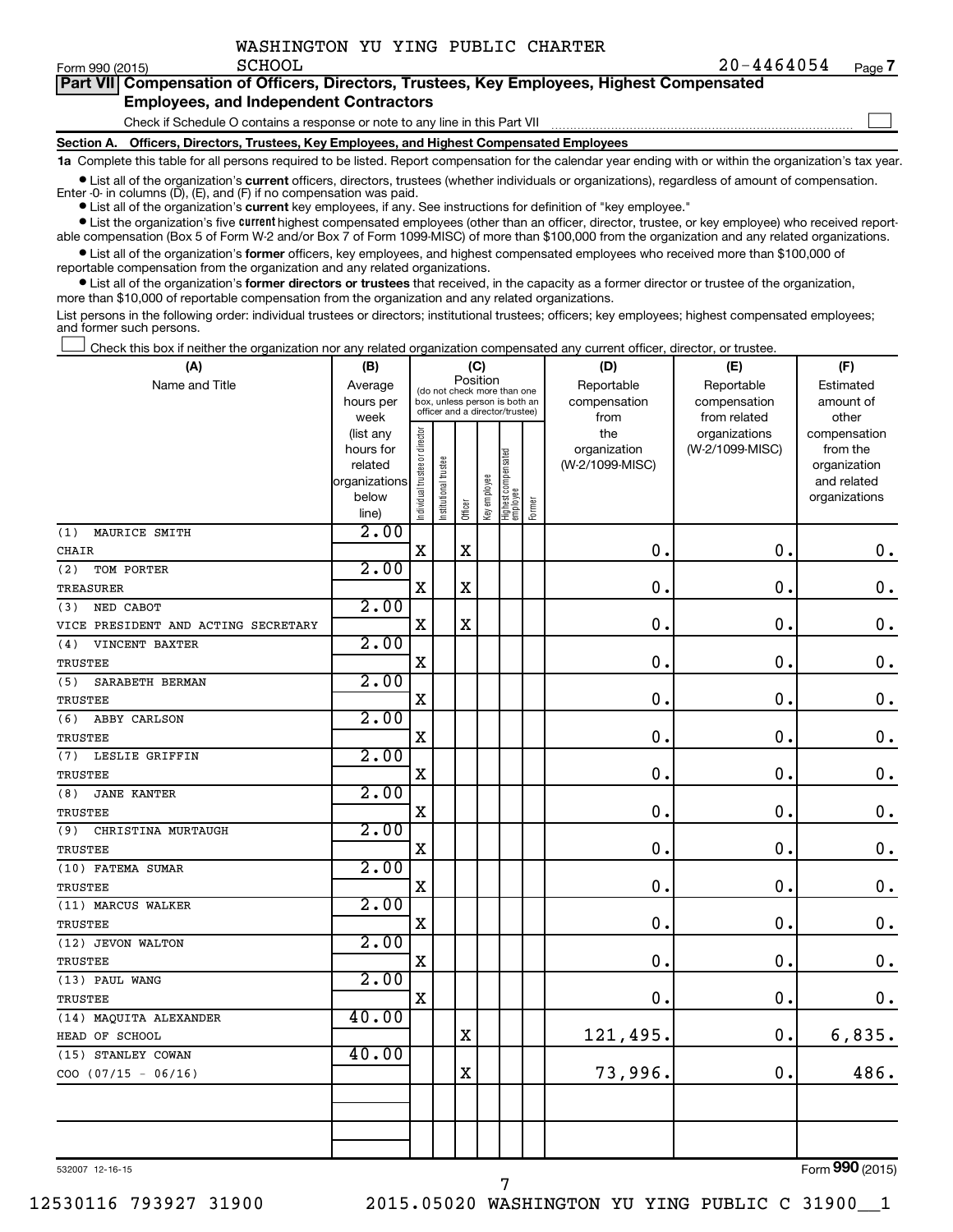| $20 - 4464054$<br>Part VII Section A. Officers, Directors, Trustees, Key Employees, and Highest Compensated Employees (continued)<br>(B)<br>(C)<br>(D)<br>(F)<br>(A)<br>(E)<br>Position<br>Average<br>Name and title<br>Reportable<br>Reportable<br>Estimated<br>(do not check more than one<br>hours per<br>compensation<br>compensation<br>amount of<br>box, unless person is both an<br>officer and a director/trustee)<br>week<br>from related<br>other<br>from<br>(list any<br>Individual trustee or director<br>the<br>organizations<br>compensation<br>hours for<br>(W-2/1099-MISC)<br>from the<br>organization<br>Highest compensated<br>employee<br>Institutional trustee<br>related<br>(W-2/1099-MISC)<br>organization<br>organizations<br>Key employee<br>and related<br>below<br>organizations<br>Former<br>Officer<br>line)<br>195,491.<br>$\overline{0}$ .<br>1b Sub-total<br>0.<br>σ.<br>$\overline{0}$ .<br>195,491.<br>σ.<br>Total number of individuals (including but not limited to those listed above) who received more than \$100,000 of reportable<br>$\mathbf{2}$<br>compensation from the organization $\blacktriangleright$<br>Yes<br>No<br>Did the organization list any former officer, director, or trustee, key employee, or highest compensated employee on<br>З<br>$\mathbf X$<br>line 1a? If "Yes," complete Schedule J for such individual manufactured content content for the complete schedu<br>З<br>For any individual listed on line 1a, is the sum of reportable compensation and other compensation from the organization<br>4<br>x<br>and related organizations greater than \$150,000? If "Yes," complete Schedule J for such individual<br>4<br>Did any person listed on line 1a receive or accrue compensation from any unrelated organization or individual for services<br>5<br>X<br>5<br>rendered to the organization? If "Yes," complete Schedule J for such person manufactured to the organization? If "Yes," complete Schedule J for such person manufactured and the organization?<br><b>Section B. Independent Contractors</b><br>Complete this table for your five highest compensated independent contractors that received more than \$100,000 of compensation from<br>1<br>the organization. Report compensation for the calendar year ending with or within the organization's tax year.<br>(C)<br>(A)<br>(B)<br>Name and business address<br>Description of services<br>Compensation<br>ELSIE WHITLOW STOKES, 3700 OAKWOOD TERRACE<br><b>STUDENT MEAL</b><br>NE, WASHINGTON, DC 20017<br>SERVICES<br>BOLANA CAPITAL ENTERPRISES, INC., 4645<br>120, 369.<br>NANNIE HELEN BURROUGHS AVE NE SUITE 206,<br>JANITORIAL SERVICES<br>GENERAL & MECHANICAL SERVICES<br>1007 SKIDMORE DRIVE, ANNAPOLIS, MD 21401<br>HVAC CONSTRUCTION<br>EICHBERG CONSTRUCTION, 16010 INDUSTRIAL<br>CLASSROOM<br>DRIVE, GAITHERSBURG, MD 20877<br>115,601.<br>CONSTRUCTION<br>$\mathbf{2}$<br>Total number of independent contractors (including but not limited to those listed above) who received more than<br>4<br>\$100,000 of compensation from the organization | WASHINGTON YU YING PUBLIC CHARTER |  |  |  |  |  |  |  |        |                 |
|-------------------------------------------------------------------------------------------------------------------------------------------------------------------------------------------------------------------------------------------------------------------------------------------------------------------------------------------------------------------------------------------------------------------------------------------------------------------------------------------------------------------------------------------------------------------------------------------------------------------------------------------------------------------------------------------------------------------------------------------------------------------------------------------------------------------------------------------------------------------------------------------------------------------------------------------------------------------------------------------------------------------------------------------------------------------------------------------------------------------------------------------------------------------------------------------------------------------------------------------------------------------------------------------------------------------------------------------------------------------------------------------------------------------------------------------------------------------------------------------------------------------------------------------------------------------------------------------------------------------------------------------------------------------------------------------------------------------------------------------------------------------------------------------------------------------------------------------------------------------------------------------------------------------------------------------------------------------------------------------------------------------------------------------------------------------------------------------------------------------------------------------------------------------------------------------------------------------------------------------------------------------------------------------------------------------------------------------------------------------------------------------------------------------------------------------------------------------------------------------------------------------------------------------------------------------------------------------------------------------------------------------------------------------------------------------------------------------------------------------------------------------------------------------------------------------------------------------------------------------------------------------------------------------------------------------------------------------------------------------------------------------------------------------------------------------------------------------------------------|-----------------------------------|--|--|--|--|--|--|--|--------|-----------------|
|                                                                                                                                                                                                                                                                                                                                                                                                                                                                                                                                                                                                                                                                                                                                                                                                                                                                                                                                                                                                                                                                                                                                                                                                                                                                                                                                                                                                                                                                                                                                                                                                                                                                                                                                                                                                                                                                                                                                                                                                                                                                                                                                                                                                                                                                                                                                                                                                                                                                                                                                                                                                                                                                                                                                                                                                                                                                                                                                                                                                                                                                                                             | <b>SCHOOL</b><br>Form 990 (2015)  |  |  |  |  |  |  |  | Page 8 |                 |
|                                                                                                                                                                                                                                                                                                                                                                                                                                                                                                                                                                                                                                                                                                                                                                                                                                                                                                                                                                                                                                                                                                                                                                                                                                                                                                                                                                                                                                                                                                                                                                                                                                                                                                                                                                                                                                                                                                                                                                                                                                                                                                                                                                                                                                                                                                                                                                                                                                                                                                                                                                                                                                                                                                                                                                                                                                                                                                                                                                                                                                                                                                             |                                   |  |  |  |  |  |  |  |        |                 |
|                                                                                                                                                                                                                                                                                                                                                                                                                                                                                                                                                                                                                                                                                                                                                                                                                                                                                                                                                                                                                                                                                                                                                                                                                                                                                                                                                                                                                                                                                                                                                                                                                                                                                                                                                                                                                                                                                                                                                                                                                                                                                                                                                                                                                                                                                                                                                                                                                                                                                                                                                                                                                                                                                                                                                                                                                                                                                                                                                                                                                                                                                                             |                                   |  |  |  |  |  |  |  |        |                 |
|                                                                                                                                                                                                                                                                                                                                                                                                                                                                                                                                                                                                                                                                                                                                                                                                                                                                                                                                                                                                                                                                                                                                                                                                                                                                                                                                                                                                                                                                                                                                                                                                                                                                                                                                                                                                                                                                                                                                                                                                                                                                                                                                                                                                                                                                                                                                                                                                                                                                                                                                                                                                                                                                                                                                                                                                                                                                                                                                                                                                                                                                                                             |                                   |  |  |  |  |  |  |  |        |                 |
|                                                                                                                                                                                                                                                                                                                                                                                                                                                                                                                                                                                                                                                                                                                                                                                                                                                                                                                                                                                                                                                                                                                                                                                                                                                                                                                                                                                                                                                                                                                                                                                                                                                                                                                                                                                                                                                                                                                                                                                                                                                                                                                                                                                                                                                                                                                                                                                                                                                                                                                                                                                                                                                                                                                                                                                                                                                                                                                                                                                                                                                                                                             |                                   |  |  |  |  |  |  |  |        |                 |
|                                                                                                                                                                                                                                                                                                                                                                                                                                                                                                                                                                                                                                                                                                                                                                                                                                                                                                                                                                                                                                                                                                                                                                                                                                                                                                                                                                                                                                                                                                                                                                                                                                                                                                                                                                                                                                                                                                                                                                                                                                                                                                                                                                                                                                                                                                                                                                                                                                                                                                                                                                                                                                                                                                                                                                                                                                                                                                                                                                                                                                                                                                             |                                   |  |  |  |  |  |  |  |        |                 |
|                                                                                                                                                                                                                                                                                                                                                                                                                                                                                                                                                                                                                                                                                                                                                                                                                                                                                                                                                                                                                                                                                                                                                                                                                                                                                                                                                                                                                                                                                                                                                                                                                                                                                                                                                                                                                                                                                                                                                                                                                                                                                                                                                                                                                                                                                                                                                                                                                                                                                                                                                                                                                                                                                                                                                                                                                                                                                                                                                                                                                                                                                                             |                                   |  |  |  |  |  |  |  |        |                 |
|                                                                                                                                                                                                                                                                                                                                                                                                                                                                                                                                                                                                                                                                                                                                                                                                                                                                                                                                                                                                                                                                                                                                                                                                                                                                                                                                                                                                                                                                                                                                                                                                                                                                                                                                                                                                                                                                                                                                                                                                                                                                                                                                                                                                                                                                                                                                                                                                                                                                                                                                                                                                                                                                                                                                                                                                                                                                                                                                                                                                                                                                                                             |                                   |  |  |  |  |  |  |  |        | 7,321.          |
|                                                                                                                                                                                                                                                                                                                                                                                                                                                                                                                                                                                                                                                                                                                                                                                                                                                                                                                                                                                                                                                                                                                                                                                                                                                                                                                                                                                                                                                                                                                                                                                                                                                                                                                                                                                                                                                                                                                                                                                                                                                                                                                                                                                                                                                                                                                                                                                                                                                                                                                                                                                                                                                                                                                                                                                                                                                                                                                                                                                                                                                                                                             |                                   |  |  |  |  |  |  |  |        | 7,321.          |
|                                                                                                                                                                                                                                                                                                                                                                                                                                                                                                                                                                                                                                                                                                                                                                                                                                                                                                                                                                                                                                                                                                                                                                                                                                                                                                                                                                                                                                                                                                                                                                                                                                                                                                                                                                                                                                                                                                                                                                                                                                                                                                                                                                                                                                                                                                                                                                                                                                                                                                                                                                                                                                                                                                                                                                                                                                                                                                                                                                                                                                                                                                             |                                   |  |  |  |  |  |  |  |        |                 |
|                                                                                                                                                                                                                                                                                                                                                                                                                                                                                                                                                                                                                                                                                                                                                                                                                                                                                                                                                                                                                                                                                                                                                                                                                                                                                                                                                                                                                                                                                                                                                                                                                                                                                                                                                                                                                                                                                                                                                                                                                                                                                                                                                                                                                                                                                                                                                                                                                                                                                                                                                                                                                                                                                                                                                                                                                                                                                                                                                                                                                                                                                                             |                                   |  |  |  |  |  |  |  |        |                 |
|                                                                                                                                                                                                                                                                                                                                                                                                                                                                                                                                                                                                                                                                                                                                                                                                                                                                                                                                                                                                                                                                                                                                                                                                                                                                                                                                                                                                                                                                                                                                                                                                                                                                                                                                                                                                                                                                                                                                                                                                                                                                                                                                                                                                                                                                                                                                                                                                                                                                                                                                                                                                                                                                                                                                                                                                                                                                                                                                                                                                                                                                                                             |                                   |  |  |  |  |  |  |  |        |                 |
|                                                                                                                                                                                                                                                                                                                                                                                                                                                                                                                                                                                                                                                                                                                                                                                                                                                                                                                                                                                                                                                                                                                                                                                                                                                                                                                                                                                                                                                                                                                                                                                                                                                                                                                                                                                                                                                                                                                                                                                                                                                                                                                                                                                                                                                                                                                                                                                                                                                                                                                                                                                                                                                                                                                                                                                                                                                                                                                                                                                                                                                                                                             |                                   |  |  |  |  |  |  |  |        |                 |
|                                                                                                                                                                                                                                                                                                                                                                                                                                                                                                                                                                                                                                                                                                                                                                                                                                                                                                                                                                                                                                                                                                                                                                                                                                                                                                                                                                                                                                                                                                                                                                                                                                                                                                                                                                                                                                                                                                                                                                                                                                                                                                                                                                                                                                                                                                                                                                                                                                                                                                                                                                                                                                                                                                                                                                                                                                                                                                                                                                                                                                                                                                             |                                   |  |  |  |  |  |  |  |        |                 |
|                                                                                                                                                                                                                                                                                                                                                                                                                                                                                                                                                                                                                                                                                                                                                                                                                                                                                                                                                                                                                                                                                                                                                                                                                                                                                                                                                                                                                                                                                                                                                                                                                                                                                                                                                                                                                                                                                                                                                                                                                                                                                                                                                                                                                                                                                                                                                                                                                                                                                                                                                                                                                                                                                                                                                                                                                                                                                                                                                                                                                                                                                                             |                                   |  |  |  |  |  |  |  |        |                 |
|                                                                                                                                                                                                                                                                                                                                                                                                                                                                                                                                                                                                                                                                                                                                                                                                                                                                                                                                                                                                                                                                                                                                                                                                                                                                                                                                                                                                                                                                                                                                                                                                                                                                                                                                                                                                                                                                                                                                                                                                                                                                                                                                                                                                                                                                                                                                                                                                                                                                                                                                                                                                                                                                                                                                                                                                                                                                                                                                                                                                                                                                                                             |                                   |  |  |  |  |  |  |  |        |                 |
|                                                                                                                                                                                                                                                                                                                                                                                                                                                                                                                                                                                                                                                                                                                                                                                                                                                                                                                                                                                                                                                                                                                                                                                                                                                                                                                                                                                                                                                                                                                                                                                                                                                                                                                                                                                                                                                                                                                                                                                                                                                                                                                                                                                                                                                                                                                                                                                                                                                                                                                                                                                                                                                                                                                                                                                                                                                                                                                                                                                                                                                                                                             |                                   |  |  |  |  |  |  |  |        | 188,546.        |
|                                                                                                                                                                                                                                                                                                                                                                                                                                                                                                                                                                                                                                                                                                                                                                                                                                                                                                                                                                                                                                                                                                                                                                                                                                                                                                                                                                                                                                                                                                                                                                                                                                                                                                                                                                                                                                                                                                                                                                                                                                                                                                                                                                                                                                                                                                                                                                                                                                                                                                                                                                                                                                                                                                                                                                                                                                                                                                                                                                                                                                                                                                             |                                   |  |  |  |  |  |  |  |        |                 |
|                                                                                                                                                                                                                                                                                                                                                                                                                                                                                                                                                                                                                                                                                                                                                                                                                                                                                                                                                                                                                                                                                                                                                                                                                                                                                                                                                                                                                                                                                                                                                                                                                                                                                                                                                                                                                                                                                                                                                                                                                                                                                                                                                                                                                                                                                                                                                                                                                                                                                                                                                                                                                                                                                                                                                                                                                                                                                                                                                                                                                                                                                                             |                                   |  |  |  |  |  |  |  |        | 116,774.        |
|                                                                                                                                                                                                                                                                                                                                                                                                                                                                                                                                                                                                                                                                                                                                                                                                                                                                                                                                                                                                                                                                                                                                                                                                                                                                                                                                                                                                                                                                                                                                                                                                                                                                                                                                                                                                                                                                                                                                                                                                                                                                                                                                                                                                                                                                                                                                                                                                                                                                                                                                                                                                                                                                                                                                                                                                                                                                                                                                                                                                                                                                                                             |                                   |  |  |  |  |  |  |  |        |                 |
|                                                                                                                                                                                                                                                                                                                                                                                                                                                                                                                                                                                                                                                                                                                                                                                                                                                                                                                                                                                                                                                                                                                                                                                                                                                                                                                                                                                                                                                                                                                                                                                                                                                                                                                                                                                                                                                                                                                                                                                                                                                                                                                                                                                                                                                                                                                                                                                                                                                                                                                                                                                                                                                                                                                                                                                                                                                                                                                                                                                                                                                                                                             |                                   |  |  |  |  |  |  |  |        |                 |
|                                                                                                                                                                                                                                                                                                                                                                                                                                                                                                                                                                                                                                                                                                                                                                                                                                                                                                                                                                                                                                                                                                                                                                                                                                                                                                                                                                                                                                                                                                                                                                                                                                                                                                                                                                                                                                                                                                                                                                                                                                                                                                                                                                                                                                                                                                                                                                                                                                                                                                                                                                                                                                                                                                                                                                                                                                                                                                                                                                                                                                                                                                             |                                   |  |  |  |  |  |  |  |        | Form 990 (2015) |

532008 12-16-15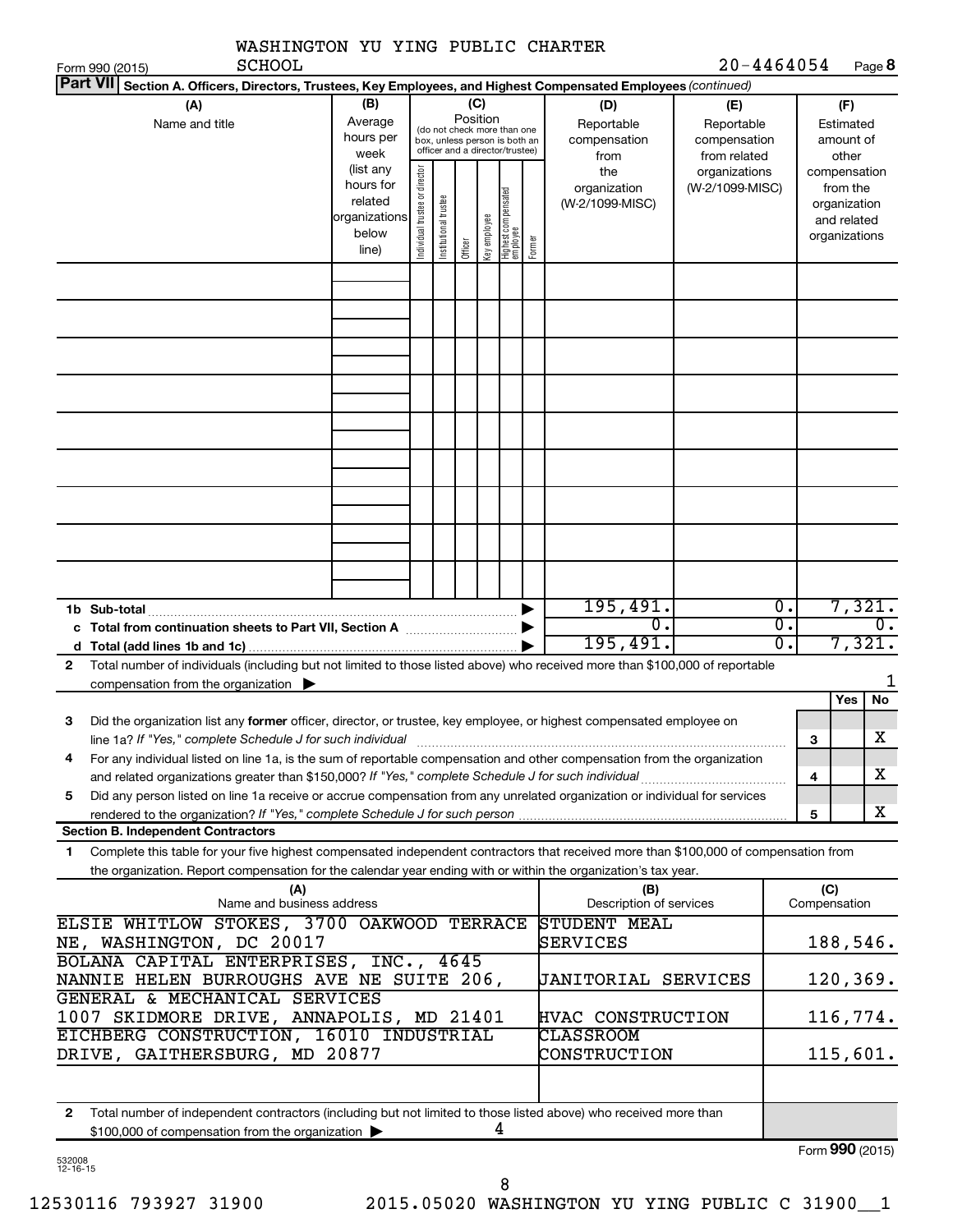| WASHINGTON YU YING PUBLIC CHARTER |  |  |  |  |
|-----------------------------------|--|--|--|--|
|-----------------------------------|--|--|--|--|

|                                                           | <b>Part VIII</b> | <b>Statement of Revenue</b>                                   |                                |                      |                      |                                                 |                                         |                                                                    |
|-----------------------------------------------------------|------------------|---------------------------------------------------------------|--------------------------------|----------------------|----------------------|-------------------------------------------------|-----------------------------------------|--------------------------------------------------------------------|
|                                                           |                  |                                                               |                                |                      |                      |                                                 |                                         |                                                                    |
|                                                           |                  |                                                               |                                |                      | (A)<br>Total revenue | (B)<br>Related or<br>exempt function<br>revenue | (C)<br>Unrelated<br>business<br>revenue | (D)<br>Revenue excluded<br>from tax under<br>sections<br>512 - 514 |
|                                                           |                  | <b>1 a</b> Federated campaigns                                | 1a                             |                      |                      |                                                 |                                         |                                                                    |
|                                                           |                  | <b>b</b> Membership dues                                      | 1b                             |                      |                      |                                                 |                                         |                                                                    |
|                                                           |                  | c Fundraising events                                          | 1c                             |                      |                      |                                                 |                                         |                                                                    |
|                                                           |                  | d Related organizations                                       | 1d<br>$\overline{\phantom{a}}$ |                      |                      |                                                 |                                         |                                                                    |
| Contributions, Gifts, Grants<br>and Other Similar Amounts |                  | e Government grants (contributions)                           | 1e                             | 847,607.             |                      |                                                 |                                         |                                                                    |
|                                                           |                  | All other contributions, gifts, grants, and                   |                                |                      |                      |                                                 |                                         |                                                                    |
|                                                           |                  | similar amounts not included above                            | 1f                             | 168,085.             |                      |                                                 |                                         |                                                                    |
|                                                           |                  | g Noncash contributions included in lines 1a-1f: \$           |                                |                      |                      |                                                 |                                         |                                                                    |
|                                                           |                  |                                                               |                                |                      | 1,015,692.           |                                                 |                                         |                                                                    |
|                                                           |                  |                                                               |                                | <b>Business Code</b> |                      |                                                 |                                         |                                                                    |
|                                                           | 2 a              | PER PUPIL APPROPRIATIONS                                      |                                | 900099               | 6,522,031.           | 6,522,031.                                      |                                         |                                                                    |
| Program Service<br>Revenue                                | b                | PER PUPIL FACILITY ALLOWANCE<br>PROGRAM SERVICE FEES          |                                | 900099<br>611710     | 1,721,324.           | 1,721,324.<br>904,282.                          |                                         |                                                                    |
|                                                           |                  |                                                               |                                |                      | 904,282.             |                                                 |                                         |                                                                    |
|                                                           | d                |                                                               |                                |                      |                      |                                                 |                                         |                                                                    |
|                                                           |                  | All other program service revenue                             |                                |                      |                      |                                                 |                                         |                                                                    |
|                                                           |                  |                                                               |                                |                      | 9,147,637.           |                                                 |                                         |                                                                    |
|                                                           | 3                | Investment income (including dividends, interest, and         |                                |                      |                      |                                                 |                                         |                                                                    |
|                                                           |                  |                                                               |                                |                      | 2,644.               |                                                 |                                         | 2,644.                                                             |
|                                                           | 4                | Income from investment of tax-exempt bond proceeds            |                                |                      |                      |                                                 |                                         |                                                                    |
|                                                           | 5                |                                                               |                                |                      |                      |                                                 |                                         |                                                                    |
|                                                           |                  |                                                               | (i) Real                       | (ii) Personal        |                      |                                                 |                                         |                                                                    |
|                                                           |                  | 6 a Gross rents                                               |                                |                      |                      |                                                 |                                         |                                                                    |
|                                                           |                  | <b>b</b> Less: rental expenses                                |                                |                      |                      |                                                 |                                         |                                                                    |
|                                                           |                  | Rental income or (loss)                                       |                                |                      |                      |                                                 |                                         |                                                                    |
|                                                           |                  |                                                               |                                |                      |                      |                                                 |                                         |                                                                    |
|                                                           |                  | 7 a Gross amount from sales of                                | (i) Securities                 | (ii) Other           |                      |                                                 |                                         |                                                                    |
|                                                           |                  | assets other than inventory                                   |                                |                      |                      |                                                 |                                         |                                                                    |
|                                                           |                  | <b>b</b> Less: cost or other basis                            |                                |                      |                      |                                                 |                                         |                                                                    |
|                                                           |                  | and sales expenses                                            |                                |                      |                      |                                                 |                                         |                                                                    |
|                                                           |                  |                                                               |                                |                      |                      |                                                 |                                         |                                                                    |
|                                                           |                  |                                                               |                                | ▶                    |                      |                                                 |                                         |                                                                    |
| <b>Other Revenue</b>                                      |                  | 8 a Gross income from fundraising events (not<br>including \$ |                                |                      |                      |                                                 |                                         |                                                                    |
|                                                           |                  | contributions reported on line 1c). See                       |                                |                      |                      |                                                 |                                         |                                                                    |
|                                                           |                  |                                                               |                                |                      |                      |                                                 |                                         |                                                                    |
|                                                           |                  |                                                               | b                              |                      |                      |                                                 |                                         |                                                                    |
|                                                           |                  | c Net income or (loss) from fundraising events                |                                | .                    |                      |                                                 |                                         |                                                                    |
|                                                           |                  | 9 a Gross income from gaming activities. See                  |                                |                      |                      |                                                 |                                         |                                                                    |
|                                                           |                  |                                                               | b                              |                      |                      |                                                 |                                         |                                                                    |
|                                                           |                  | c Net income or (loss) from gaming activities                 |                                |                      |                      |                                                 |                                         |                                                                    |
|                                                           |                  | 10 a Gross sales of inventory, less returns                   |                                |                      |                      |                                                 |                                         |                                                                    |
|                                                           |                  |                                                               |                                |                      |                      |                                                 |                                         |                                                                    |
|                                                           |                  |                                                               | b                              |                      |                      |                                                 |                                         |                                                                    |
|                                                           |                  | c Net income or (loss) from sales of inventory                |                                |                      |                      |                                                 |                                         |                                                                    |
|                                                           |                  | Miscellaneous Revenue                                         |                                | <b>Business Code</b> |                      |                                                 |                                         |                                                                    |
|                                                           |                  | 11 a MISCELLANEOUS                                            |                                | 900099               | 4,726.               | 4,726.                                          |                                         |                                                                    |
|                                                           | b                |                                                               |                                |                      |                      |                                                 |                                         |                                                                    |
|                                                           | с                |                                                               |                                |                      |                      |                                                 |                                         |                                                                    |
|                                                           |                  |                                                               |                                |                      |                      |                                                 |                                         |                                                                    |
|                                                           |                  |                                                               |                                |                      | 4,726.               |                                                 |                                         |                                                                    |
|                                                           | 12               |                                                               |                                |                      | 10,170,699.          | 9,152,363.                                      | $\mathbf{0}$ .                          | 2,644.                                                             |
|                                                           | 532009 12-16-15  |                                                               |                                |                      |                      |                                                 |                                         | Form 990 (2015)                                                    |

9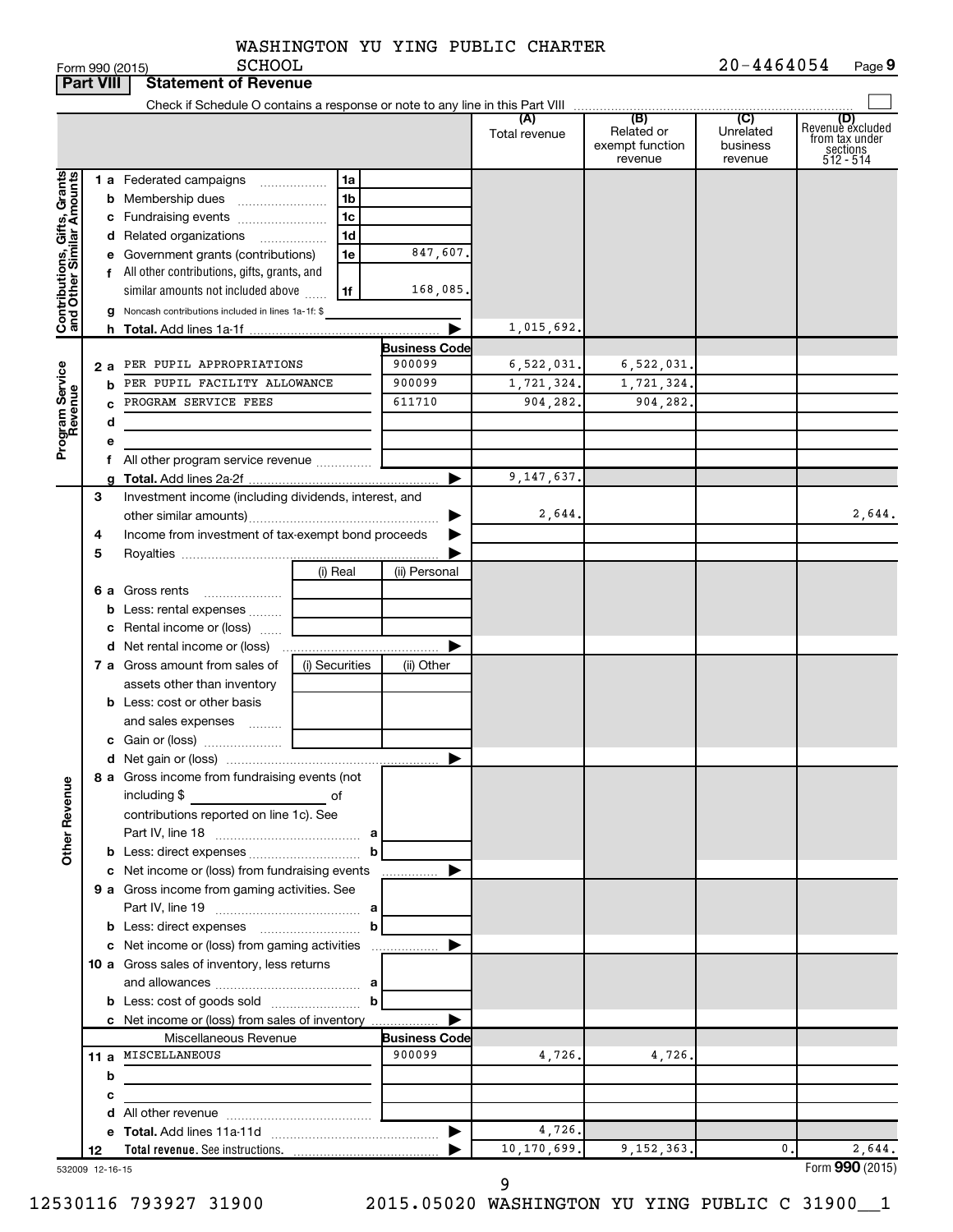Form 990 (2015) Page **10** SCHOOL 20-4464054

|          | Part IX Statement of Functional Expenses                                                                                                                                                                    |                          |                                    |                                           |                                |  |  |  |  |  |
|----------|-------------------------------------------------------------------------------------------------------------------------------------------------------------------------------------------------------------|--------------------------|------------------------------------|-------------------------------------------|--------------------------------|--|--|--|--|--|
|          | Section 501(c)(3) and 501(c)(4) organizations must complete all columns. All other organizations must complete column (A).                                                                                  |                          |                                    |                                           |                                |  |  |  |  |  |
|          | Check if Schedule O contains a response or note to any line in this Part IX                                                                                                                                 |                          |                                    |                                           |                                |  |  |  |  |  |
|          | Do not include amounts reported on lines 6b,<br>7b, 8b, 9b, and 10b of Part VIII.                                                                                                                           | (A)<br>Total expenses    | (B)<br>Program service<br>expenses | (C)<br>Management and<br>general expenses | (D)<br>Fundraising<br>expenses |  |  |  |  |  |
| 1        | Grants and other assistance to domestic organizations                                                                                                                                                       |                          |                                    |                                           |                                |  |  |  |  |  |
|          | and domestic governments. See Part IV, line 21                                                                                                                                                              | 414,727.                 | 414,727.                           |                                           |                                |  |  |  |  |  |
| 2        | Grants and other assistance to domestic                                                                                                                                                                     |                          |                                    |                                           |                                |  |  |  |  |  |
|          | individuals. See Part IV, line 22                                                                                                                                                                           |                          |                                    |                                           |                                |  |  |  |  |  |
| 3        | Grants and other assistance to foreign                                                                                                                                                                      |                          |                                    |                                           |                                |  |  |  |  |  |
|          | organizations, foreign governments, and foreign                                                                                                                                                             |                          |                                    |                                           |                                |  |  |  |  |  |
|          | individuals. See Part IV, lines 15 and 16                                                                                                                                                                   |                          |                                    |                                           |                                |  |  |  |  |  |
| 4        | Benefits paid to or for members                                                                                                                                                                             |                          |                                    |                                           |                                |  |  |  |  |  |
| 5        | Compensation of current officers, directors,                                                                                                                                                                | 240, 253.                | 203,385.                           | 34,452.                                   | 2,416.                         |  |  |  |  |  |
|          | trustees, and key employees                                                                                                                                                                                 |                          |                                    |                                           |                                |  |  |  |  |  |
| 6        | Compensation not included above, to disqualified<br>persons (as defined under section 4958(f)(1)) and                                                                                                       |                          |                                    |                                           |                                |  |  |  |  |  |
|          | persons described in section 4958(c)(3)(B)                                                                                                                                                                  |                          |                                    |                                           |                                |  |  |  |  |  |
| 7        | Other salaries and wages                                                                                                                                                                                    | 4,695,337.               | 3,974,827.                         | 673, 293.                                 | 47,217.                        |  |  |  |  |  |
| 8        | Pension plan accruals and contributions (include                                                                                                                                                            |                          |                                    |                                           |                                |  |  |  |  |  |
|          | section 401(k) and 403(b) employer contributions)                                                                                                                                                           |                          | 74,113.                            | 12,554.                                   | 880.                           |  |  |  |  |  |
| 9        | Other employee benefits                                                                                                                                                                                     | $\frac{87,547}{417,761}$ | 353,654.                           | 59,906.                                   |                                |  |  |  |  |  |
| 10       |                                                                                                                                                                                                             | 335,803.                 | 284, 274.                          | 48, 152.                                  | $\frac{4,201}{3,377}$ .        |  |  |  |  |  |
| 11       | Fees for services (non-employees):                                                                                                                                                                          |                          |                                    |                                           |                                |  |  |  |  |  |
| a        |                                                                                                                                                                                                             |                          |                                    |                                           |                                |  |  |  |  |  |
|          |                                                                                                                                                                                                             | 15,970.                  | 6,564.                             | $\frac{9,406}{137,370}$                   |                                |  |  |  |  |  |
|          |                                                                                                                                                                                                             | 137,370.                 |                                    |                                           |                                |  |  |  |  |  |
|          |                                                                                                                                                                                                             |                          |                                    |                                           |                                |  |  |  |  |  |
|          | e Professional fundraising services. See Part IV, line 17                                                                                                                                                   |                          |                                    |                                           |                                |  |  |  |  |  |
|          | Investment management fees                                                                                                                                                                                  |                          |                                    |                                           |                                |  |  |  |  |  |
|          | g Other. (If line 11g amount exceeds 10% of line 25,                                                                                                                                                        |                          |                                    |                                           |                                |  |  |  |  |  |
|          | column (A) amount, list line 11g expenses on Sch O.)                                                                                                                                                        | 339,468.                 | 94,082.                            | 212,281.                                  | 33,105.                        |  |  |  |  |  |
| 12       | Advertising and promotion <i>manually contained</i>                                                                                                                                                         |                          |                                    |                                           |                                |  |  |  |  |  |
| 13       |                                                                                                                                                                                                             | 73,422.<br>27,061.       | 62, 155.<br>22,909.                | 10,528.<br>3,880.                         | 739.<br>272.                   |  |  |  |  |  |
| 14       |                                                                                                                                                                                                             |                          |                                    |                                           |                                |  |  |  |  |  |
| 15       |                                                                                                                                                                                                             | 382,928.                 | 324, 166.                          | 54,911.                                   | 3,851.                         |  |  |  |  |  |
| 16       |                                                                                                                                                                                                             |                          |                                    |                                           |                                |  |  |  |  |  |
| 17<br>18 | Travel<br>Payments of travel or entertainment expenses                                                                                                                                                      |                          |                                    |                                           |                                |  |  |  |  |  |
|          | for any federal, state, or local public officials                                                                                                                                                           |                          |                                    |                                           |                                |  |  |  |  |  |
| 19       | Conferences, conventions, and meetings                                                                                                                                                                      |                          |                                    |                                           |                                |  |  |  |  |  |
| 20       | Interest                                                                                                                                                                                                    | 381,496.                 | 322,955.                           | 54,705.                                   | 3,836.                         |  |  |  |  |  |
| 21       |                                                                                                                                                                                                             |                          |                                    |                                           |                                |  |  |  |  |  |
| 22       | Depreciation, depletion, and amortization                                                                                                                                                                   | 509,089.                 | 430,968.                           | 73,001.                                   | 5,120.                         |  |  |  |  |  |
| 23       | Insurance                                                                                                                                                                                                   | 61, 183.                 | 51,794.                            | 8,774.                                    | 615.                           |  |  |  |  |  |
| 24       | Other expenses. Itemize expenses not covered<br>above. (List miscellaneous expenses in line 24e. If line<br>24e amount exceeds 10% of line 25, column (A)<br>amount, list line 24e expenses on Schedule O.) |                          |                                    |                                           |                                |  |  |  |  |  |
| a        | DIRECT STUDENT EXPENSE                                                                                                                                                                                      | 658, 213.                | 658, 213.                          |                                           |                                |  |  |  |  |  |
|          | OTHER STAFF-RELATED EXP                                                                                                                                                                                     | 77,341.                  | 65,473.                            | 11,090.                                   | 778.                           |  |  |  |  |  |
|          | DUES, FEES, AND FINES                                                                                                                                                                                       | 44,120.                  | 27,411.                            | 16,709.                                   |                                |  |  |  |  |  |
| d        | OTHER GENERAL EXPENSE                                                                                                                                                                                       | 16,339.                  |                                    | 16,339.                                   |                                |  |  |  |  |  |
|          | e All other expenses                                                                                                                                                                                        |                          |                                    |                                           |                                |  |  |  |  |  |
| 25       | Total functional expenses. Add lines 1 through 24e                                                                                                                                                          | 8,915,428.               | 7,371,670.                         | 1,437,351.                                | 106, 407.                      |  |  |  |  |  |
| 26       | Joint costs. Complete this line only if the organization                                                                                                                                                    |                          |                                    |                                           |                                |  |  |  |  |  |
|          | reported in column (B) joint costs from a combined                                                                                                                                                          |                          |                                    |                                           |                                |  |  |  |  |  |
|          | educational campaign and fundraising solicitation.                                                                                                                                                          |                          |                                    |                                           |                                |  |  |  |  |  |
|          | Check here $\blacktriangleright$<br>if following SOP 98-2 (ASC 958-720)                                                                                                                                     |                          |                                    |                                           |                                |  |  |  |  |  |

532010 12-16-15

12530116 793927 31900 2015.05020 WASHINGTON YU YING PUBLIC C 31900\_\_1 10

Form (2015) **990**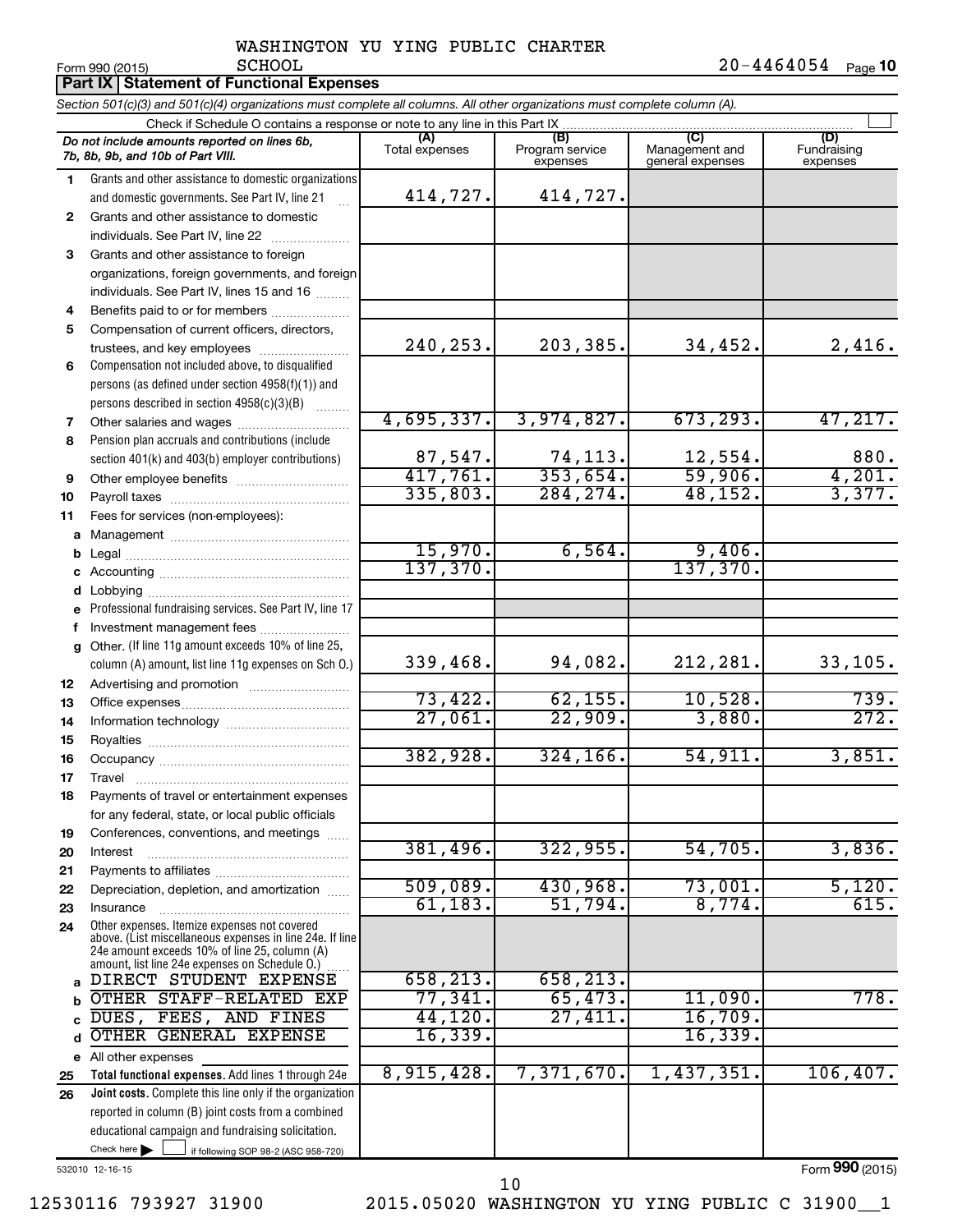**11**

| ---------- |                |
|------------|----------------|
|            | $20 - 4464054$ |

|                             | Part X | <b>Balance Sheet</b>                                                                                                    |                                         |                         |                          |
|-----------------------------|--------|-------------------------------------------------------------------------------------------------------------------------|-----------------------------------------|-------------------------|--------------------------|
|                             |        |                                                                                                                         |                                         |                         |                          |
|                             |        |                                                                                                                         | (A)<br>Beginning of year                |                         | (B)<br>End of year       |
|                             | 1      |                                                                                                                         | 4,976,233.                              | $\mathbf{1}$            | 6, 131, 395.             |
|                             | 2      |                                                                                                                         | 508, 830.                               | $\overline{\mathbf{2}}$ | 508, 916.                |
|                             | З      |                                                                                                                         | 183, 719.                               | $\mathbf{3}$            | 146, 382.                |
|                             | 4      |                                                                                                                         | 9,516.                                  | $\overline{\mathbf{4}}$ | 7,154.                   |
|                             | 5      | Loans and other receivables from current and former officers, directors,                                                |                                         |                         |                          |
|                             |        | trustees, key employees, and highest compensated employees. Complete                                                    |                                         |                         |                          |
|                             |        | Part II of Schedule L                                                                                                   |                                         | 5                       |                          |
|                             | 6      | Loans and other receivables from other disqualified persons (as defined under                                           |                                         |                         |                          |
|                             |        | section 4958(f)(1)), persons described in section 4958(c)(3)(B), and contributing                                       |                                         |                         |                          |
|                             |        | employers and sponsoring organizations of section 501(c)(9) voluntary                                                   |                                         |                         |                          |
|                             |        | employees' beneficiary organizations (see instr). Complete Part II of Sch L                                             |                                         | 6                       |                          |
| Assets                      | 7      |                                                                                                                         |                                         | $\overline{7}$          |                          |
|                             | 8      |                                                                                                                         |                                         | 8                       |                          |
|                             | 9      | Prepaid expenses and deferred charges                                                                                   | 101,022.                                | 9                       | 121,060.                 |
|                             |        | 10a Land, buildings, and equipment: cost or other                                                                       |                                         |                         |                          |
|                             |        | 18,001,860.<br>basis. Complete Part VI of Schedule D  10a                                                               |                                         |                         |                          |
|                             |        | 2,078,036.<br>$\frac{1}{10b}$<br><b>b</b> Less: accumulated depreciation                                                | 16, 303, 654.                           | 10 <sub>c</sub>         | 15,923,824.              |
|                             | 11     |                                                                                                                         |                                         | 11                      |                          |
|                             | 12     |                                                                                                                         |                                         | 12                      |                          |
|                             | 13     |                                                                                                                         |                                         | 13                      |                          |
|                             | 14     |                                                                                                                         |                                         | 14                      |                          |
|                             | 15     |                                                                                                                         | 256, 783.<br>$\overline{22, 339, 757.}$ | 15                      | 255, 395.<br>23,094,126. |
|                             | 16     |                                                                                                                         | 574, 328.                               | 16                      | 472, 403.                |
|                             | 17     |                                                                                                                         |                                         | 17                      |                          |
|                             | 18     |                                                                                                                         | 5,665.                                  | 18<br>19                | 1,490.                   |
|                             | 19     |                                                                                                                         | 12,863,008.                             | 20                      | 12,454,008.              |
|                             | 20     | Escrow or custodial account liability. Complete Part IV of Schedule D                                                   |                                         | 21                      |                          |
|                             | 21     | Loans and other payables to current and former officers, directors, trustees,                                           |                                         |                         |                          |
| Liabilities                 | 22     | key employees, highest compensated employees, and disqualified persons.                                                 |                                         |                         |                          |
|                             |        |                                                                                                                         |                                         | 22                      |                          |
|                             | 23     | Secured mortgages and notes payable to unrelated third parties                                                          | 394,664.                                | 23                      | 409,000.                 |
|                             | 24     |                                                                                                                         |                                         | 24                      |                          |
|                             | 25     | Other liabilities (including federal income tax, payables to related third                                              |                                         |                         |                          |
|                             |        | parties, and other liabilities not included on lines 17-24). Complete Part X of                                         |                                         |                         |                          |
|                             |        | Schedule D                                                                                                              | 242,629.                                | 25                      | 483,684.                 |
|                             | 26     | Total liabilities. Add lines 17 through 25                                                                              | 14,080,294.                             | 26                      | 13,820,585.              |
|                             |        | Organizations that follow SFAS 117 (ASC 958), check here $\blacktriangleright \begin{array}{c} \perp X \end{array}$ and |                                         |                         |                          |
|                             |        | complete lines 27 through 29, and lines 33 and 34.                                                                      |                                         |                         |                          |
|                             | 27     |                                                                                                                         | 8,207,464.                              | 27                      | 9,230,750.               |
|                             | 28     | Temporarily restricted net assets                                                                                       | 51,999.                                 | 28                      | $\overline{42,791}$ .    |
|                             | 29     | Permanently restricted net assets                                                                                       |                                         | 29                      |                          |
|                             |        | Organizations that do not follow SFAS 117 (ASC 958), check here ▶ □                                                     |                                         |                         |                          |
|                             |        | and complete lines 30 through 34.                                                                                       |                                         |                         |                          |
| Net Assets or Fund Balances | 30     |                                                                                                                         |                                         | 30                      |                          |
|                             | 31     | Paid-in or capital surplus, or land, building, or equipment fund                                                        |                                         | 31                      |                          |
|                             | 32     | Retained earnings, endowment, accumulated income, or other funds                                                        |                                         | 32                      |                          |
|                             | 33     |                                                                                                                         | 8, 259, 463.                            | 33                      | 9, 273, 541.             |
|                             | 34     |                                                                                                                         | 22, 339, 757.                           | 34                      | 23,094,126.              |
|                             |        |                                                                                                                         |                                         |                         | Form 990 (2015)          |

532011 12-16-15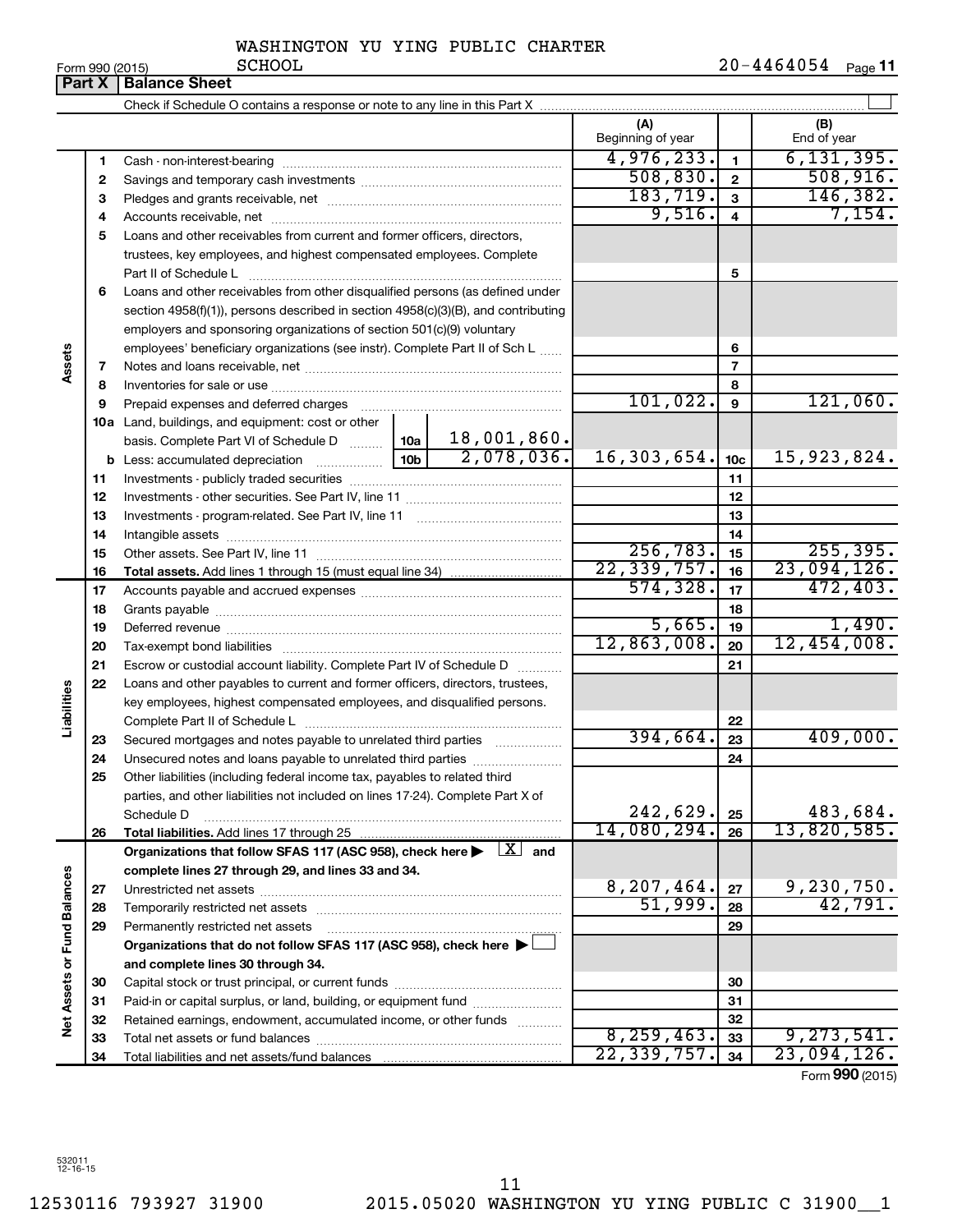| $20 - 4464054$ Page 12<br><b>SCHOOL</b><br>Form 990 (2015)<br>Part XI   Reconciliation of Net Assets<br>Check if Schedule O contains a response or note to any line in this Part XI [11] [12] Check if Schedule O contains a response or note to any line in this Part XI<br>10,170,699.<br>1<br>1<br>8,915,428.<br>$\mathbf{2}$<br>2<br>1, 255, 271.<br>3<br>З<br>8, 259, 463.<br>$\overline{\mathbf{4}}$<br>4<br>$-241, 193.$<br>5<br>Net unrealized gains (losses) on investments [11] matter contracts and the state of the state of the state of the state of the state of the state of the state of the state of the state of the state of the state of the stat<br>5<br>6<br>Donated services and use of facilities<br>6<br>$\overline{7}$<br>7<br>Investment expenses<br>8<br>Prior period adjustments<br>8<br>9<br>9<br>Net assets or fund balances at end of year. Combine lines 3 through 9 (must equal Part X, line 33,<br>10<br>9,273,541.<br>10<br>column (B))<br>Part XII Financial Statements and Reporting<br><b>Yes</b><br>$\boxed{\text{X}}$ Accrual<br>Accounting method used to prepare the Form 990: $\Box$ Cash<br>Other<br>1<br>If the organization changed its method of accounting from a prior year or checked "Other," explain in Schedule O.<br>2a Were the organization's financial statements compiled or reviewed by an independent accountant?<br>2a<br>If "Yes," check a box below to indicate whether the financial statements for the year were compiled or reviewed on a | WASHINGTON YU YING PUBLIC CHARTER            |  |                         |
|---------------------------------------------------------------------------------------------------------------------------------------------------------------------------------------------------------------------------------------------------------------------------------------------------------------------------------------------------------------------------------------------------------------------------------------------------------------------------------------------------------------------------------------------------------------------------------------------------------------------------------------------------------------------------------------------------------------------------------------------------------------------------------------------------------------------------------------------------------------------------------------------------------------------------------------------------------------------------------------------------------------------------------------------------------------------------------------------------------------------------------------------------------------------------------------------------------------------------------------------------------------------------------------------------------------------------------------------------------------------------------------------------------------------------------------------------------------------------------------------------------------|----------------------------------------------|--|-------------------------|
|                                                                                                                                                                                                                                                                                                                                                                                                                                                                                                                                                                                                                                                                                                                                                                                                                                                                                                                                                                                                                                                                                                                                                                                                                                                                                                                                                                                                                                                                                                               |                                              |  |                         |
|                                                                                                                                                                                                                                                                                                                                                                                                                                                                                                                                                                                                                                                                                                                                                                                                                                                                                                                                                                                                                                                                                                                                                                                                                                                                                                                                                                                                                                                                                                               |                                              |  |                         |
|                                                                                                                                                                                                                                                                                                                                                                                                                                                                                                                                                                                                                                                                                                                                                                                                                                                                                                                                                                                                                                                                                                                                                                                                                                                                                                                                                                                                                                                                                                               |                                              |  |                         |
|                                                                                                                                                                                                                                                                                                                                                                                                                                                                                                                                                                                                                                                                                                                                                                                                                                                                                                                                                                                                                                                                                                                                                                                                                                                                                                                                                                                                                                                                                                               |                                              |  |                         |
|                                                                                                                                                                                                                                                                                                                                                                                                                                                                                                                                                                                                                                                                                                                                                                                                                                                                                                                                                                                                                                                                                                                                                                                                                                                                                                                                                                                                                                                                                                               |                                              |  |                         |
|                                                                                                                                                                                                                                                                                                                                                                                                                                                                                                                                                                                                                                                                                                                                                                                                                                                                                                                                                                                                                                                                                                                                                                                                                                                                                                                                                                                                                                                                                                               |                                              |  |                         |
|                                                                                                                                                                                                                                                                                                                                                                                                                                                                                                                                                                                                                                                                                                                                                                                                                                                                                                                                                                                                                                                                                                                                                                                                                                                                                                                                                                                                                                                                                                               |                                              |  |                         |
|                                                                                                                                                                                                                                                                                                                                                                                                                                                                                                                                                                                                                                                                                                                                                                                                                                                                                                                                                                                                                                                                                                                                                                                                                                                                                                                                                                                                                                                                                                               |                                              |  |                         |
|                                                                                                                                                                                                                                                                                                                                                                                                                                                                                                                                                                                                                                                                                                                                                                                                                                                                                                                                                                                                                                                                                                                                                                                                                                                                                                                                                                                                                                                                                                               |                                              |  |                         |
|                                                                                                                                                                                                                                                                                                                                                                                                                                                                                                                                                                                                                                                                                                                                                                                                                                                                                                                                                                                                                                                                                                                                                                                                                                                                                                                                                                                                                                                                                                               |                                              |  |                         |
|                                                                                                                                                                                                                                                                                                                                                                                                                                                                                                                                                                                                                                                                                                                                                                                                                                                                                                                                                                                                                                                                                                                                                                                                                                                                                                                                                                                                                                                                                                               |                                              |  |                         |
|                                                                                                                                                                                                                                                                                                                                                                                                                                                                                                                                                                                                                                                                                                                                                                                                                                                                                                                                                                                                                                                                                                                                                                                                                                                                                                                                                                                                                                                                                                               |                                              |  |                         |
|                                                                                                                                                                                                                                                                                                                                                                                                                                                                                                                                                                                                                                                                                                                                                                                                                                                                                                                                                                                                                                                                                                                                                                                                                                                                                                                                                                                                                                                                                                               |                                              |  | $\overline{0}$ .        |
|                                                                                                                                                                                                                                                                                                                                                                                                                                                                                                                                                                                                                                                                                                                                                                                                                                                                                                                                                                                                                                                                                                                                                                                                                                                                                                                                                                                                                                                                                                               |                                              |  |                         |
|                                                                                                                                                                                                                                                                                                                                                                                                                                                                                                                                                                                                                                                                                                                                                                                                                                                                                                                                                                                                                                                                                                                                                                                                                                                                                                                                                                                                                                                                                                               |                                              |  |                         |
|                                                                                                                                                                                                                                                                                                                                                                                                                                                                                                                                                                                                                                                                                                                                                                                                                                                                                                                                                                                                                                                                                                                                                                                                                                                                                                                                                                                                                                                                                                               |                                              |  |                         |
|                                                                                                                                                                                                                                                                                                                                                                                                                                                                                                                                                                                                                                                                                                                                                                                                                                                                                                                                                                                                                                                                                                                                                                                                                                                                                                                                                                                                                                                                                                               |                                              |  | $\overline{\mathbf{X}}$ |
|                                                                                                                                                                                                                                                                                                                                                                                                                                                                                                                                                                                                                                                                                                                                                                                                                                                                                                                                                                                                                                                                                                                                                                                                                                                                                                                                                                                                                                                                                                               |                                              |  | No                      |
|                                                                                                                                                                                                                                                                                                                                                                                                                                                                                                                                                                                                                                                                                                                                                                                                                                                                                                                                                                                                                                                                                                                                                                                                                                                                                                                                                                                                                                                                                                               |                                              |  |                         |
|                                                                                                                                                                                                                                                                                                                                                                                                                                                                                                                                                                                                                                                                                                                                                                                                                                                                                                                                                                                                                                                                                                                                                                                                                                                                                                                                                                                                                                                                                                               |                                              |  |                         |
|                                                                                                                                                                                                                                                                                                                                                                                                                                                                                                                                                                                                                                                                                                                                                                                                                                                                                                                                                                                                                                                                                                                                                                                                                                                                                                                                                                                                                                                                                                               |                                              |  | х                       |
|                                                                                                                                                                                                                                                                                                                                                                                                                                                                                                                                                                                                                                                                                                                                                                                                                                                                                                                                                                                                                                                                                                                                                                                                                                                                                                                                                                                                                                                                                                               |                                              |  |                         |
|                                                                                                                                                                                                                                                                                                                                                                                                                                                                                                                                                                                                                                                                                                                                                                                                                                                                                                                                                                                                                                                                                                                                                                                                                                                                                                                                                                                                                                                                                                               | separate basis, consolidated basis, or both: |  |                         |
| <b>Consolidated basis</b><br>Separate basis<br>Both consolidated and separate basis                                                                                                                                                                                                                                                                                                                                                                                                                                                                                                                                                                                                                                                                                                                                                                                                                                                                                                                                                                                                                                                                                                                                                                                                                                                                                                                                                                                                                           |                                              |  |                         |
| х<br>2 <sub>b</sub>                                                                                                                                                                                                                                                                                                                                                                                                                                                                                                                                                                                                                                                                                                                                                                                                                                                                                                                                                                                                                                                                                                                                                                                                                                                                                                                                                                                                                                                                                           |                                              |  |                         |
| If "Yes," check a box below to indicate whether the financial statements for the year were audited on a separate basis,                                                                                                                                                                                                                                                                                                                                                                                                                                                                                                                                                                                                                                                                                                                                                                                                                                                                                                                                                                                                                                                                                                                                                                                                                                                                                                                                                                                       |                                              |  |                         |
| consolidated basis, or both:                                                                                                                                                                                                                                                                                                                                                                                                                                                                                                                                                                                                                                                                                                                                                                                                                                                                                                                                                                                                                                                                                                                                                                                                                                                                                                                                                                                                                                                                                  |                                              |  |                         |
| $X$ Separate basis<br><b>Consolidated basis</b><br>Both consolidated and separate basis                                                                                                                                                                                                                                                                                                                                                                                                                                                                                                                                                                                                                                                                                                                                                                                                                                                                                                                                                                                                                                                                                                                                                                                                                                                                                                                                                                                                                       |                                              |  |                         |
| c If "Yes" to line 2a or 2b, does the organization have a committee that assumes responsibility for oversight of the audit,                                                                                                                                                                                                                                                                                                                                                                                                                                                                                                                                                                                                                                                                                                                                                                                                                                                                                                                                                                                                                                                                                                                                                                                                                                                                                                                                                                                   |                                              |  |                         |
| x<br>2c                                                                                                                                                                                                                                                                                                                                                                                                                                                                                                                                                                                                                                                                                                                                                                                                                                                                                                                                                                                                                                                                                                                                                                                                                                                                                                                                                                                                                                                                                                       |                                              |  |                         |
| If the organization changed either its oversight process or selection process during the tax year, explain in Schedule O.                                                                                                                                                                                                                                                                                                                                                                                                                                                                                                                                                                                                                                                                                                                                                                                                                                                                                                                                                                                                                                                                                                                                                                                                                                                                                                                                                                                     |                                              |  |                         |
| 3a As a result of a federal award, was the organization required to undergo an audit or audits as set forth in the Single Audit                                                                                                                                                                                                                                                                                                                                                                                                                                                                                                                                                                                                                                                                                                                                                                                                                                                                                                                                                                                                                                                                                                                                                                                                                                                                                                                                                                               |                                              |  |                         |
| За                                                                                                                                                                                                                                                                                                                                                                                                                                                                                                                                                                                                                                                                                                                                                                                                                                                                                                                                                                                                                                                                                                                                                                                                                                                                                                                                                                                                                                                                                                            |                                              |  | X                       |
| b If "Yes," did the organization undergo the required audit or audits? If the organization did not undergo the required audit                                                                                                                                                                                                                                                                                                                                                                                                                                                                                                                                                                                                                                                                                                                                                                                                                                                                                                                                                                                                                                                                                                                                                                                                                                                                                                                                                                                 |                                              |  |                         |
| 3 <sub>b</sub><br><b>000</b>                                                                                                                                                                                                                                                                                                                                                                                                                                                                                                                                                                                                                                                                                                                                                                                                                                                                                                                                                                                                                                                                                                                                                                                                                                                                                                                                                                                                                                                                                  |                                              |  |                         |

Form (2015) **990**

532012 12-16-15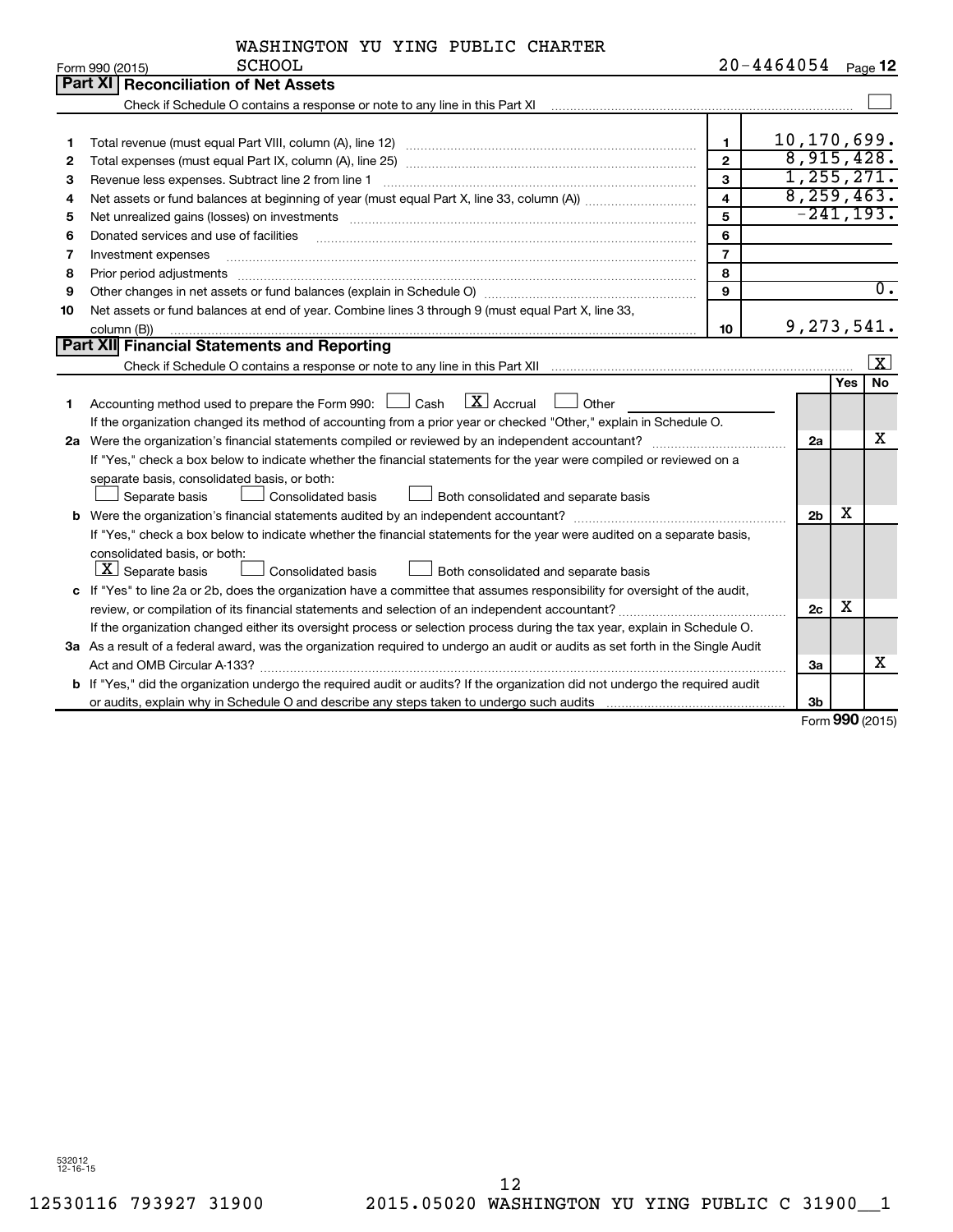| <b>SCHEDULE A</b>                                                        |                                               |          |                                                                                                                                               |     |                                       |                        | OMB No. 1545-0047                     |
|--------------------------------------------------------------------------|-----------------------------------------------|----------|-----------------------------------------------------------------------------------------------------------------------------------------------|-----|---------------------------------------|------------------------|---------------------------------------|
| (Form 990 or 990-EZ)                                                     |                                               |          | <b>Public Charity Status and Public Support</b>                                                                                               |     |                                       |                        |                                       |
|                                                                          |                                               |          | Complete if the organization is a section 501(c)(3) organization or a section<br>4947(a)(1) nonexempt charitable trust.                       |     |                                       |                        |                                       |
| Department of the Treasury                                               |                                               |          | Attach to Form 990 or Form 990-EZ.                                                                                                            |     |                                       |                        | <b>Open to Public</b>                 |
| Internal Revenue Service                                                 |                                               |          | Information about Schedule A (Form 990 or 990-EZ) and its instructions is at WWW.irs.gov/form990.                                             |     |                                       |                        | Inspection                            |
| Name of the organization                                                 |                                               |          | WASHINGTON YU YING PUBLIC CHARTER                                                                                                             |     |                                       |                        | <b>Employer identification number</b> |
|                                                                          | <b>SCHOOL</b>                                 |          |                                                                                                                                               |     |                                       |                        | $20 - 4464054$                        |
| Part I                                                                   |                                               |          | Reason for Public Charity Status (All organizations must complete this part.) See instructions.                                               |     |                                       |                        |                                       |
|                                                                          |                                               |          | The organization is not a private foundation because it is: (For lines 1 through 11, check only one box.)                                     |     |                                       |                        |                                       |
| 1                                                                        |                                               |          | A church, convention of churches, or association of churches described in section 170(b)(1)(A)(i).                                            |     |                                       |                        |                                       |
| $\overline{\text{X}}$<br>2                                               |                                               |          | A school described in section 170(b)(1)(A)(ii). (Attach Schedule E (Form 990 or 990-EZ).)                                                     |     |                                       |                        |                                       |
| 3                                                                        |                                               |          | A hospital or a cooperative hospital service organization described in section 170(b)(1)(A)(iii).                                             |     |                                       |                        |                                       |
| 4                                                                        |                                               |          | A medical research organization operated in conjunction with a hospital described in section 170(b)(1)(A)(iii). Enter the hospital's name,    |     |                                       |                        |                                       |
| city, and state:                                                         |                                               |          |                                                                                                                                               |     |                                       |                        |                                       |
| 5                                                                        |                                               |          | An organization operated for the benefit of a college or university owned or operated by a governmental unit described in                     |     |                                       |                        |                                       |
|                                                                          | section 170(b)(1)(A)(iv). (Complete Part II.) |          |                                                                                                                                               |     |                                       |                        |                                       |
| 6                                                                        |                                               |          | A federal, state, or local government or governmental unit described in section 170(b)(1)(A)(v).                                              |     |                                       |                        |                                       |
| 7                                                                        |                                               |          | An organization that normally receives a substantial part of its support from a governmental unit or from the general public described in     |     |                                       |                        |                                       |
|                                                                          | section 170(b)(1)(A)(vi). (Complete Part II.) |          |                                                                                                                                               |     |                                       |                        |                                       |
| 8                                                                        |                                               |          | A community trust described in section 170(b)(1)(A)(vi). (Complete Part II.)                                                                  |     |                                       |                        |                                       |
| 9                                                                        |                                               |          | An organization that normally receives: (1) more than 33 1/3% of its support from contributions, membership fees, and gross receipts from     |     |                                       |                        |                                       |
|                                                                          |                                               |          | activities related to its exempt functions - subject to certain exceptions, and (2) no more than 33 1/3% of its support from gross investment |     |                                       |                        |                                       |
|                                                                          |                                               |          | income and unrelated business taxable income (less section 511 tax) from businesses acquired by the organization after June 30, 1975.         |     |                                       |                        |                                       |
|                                                                          | See section 509(a)(2). (Complete Part III.)   |          |                                                                                                                                               |     |                                       |                        |                                       |
| 10                                                                       |                                               |          | An organization organized and operated exclusively to test for public safety. See section 509(a)(4).                                          |     |                                       |                        |                                       |
| 11                                                                       |                                               |          | An organization organized and operated exclusively for the benefit of, to perform the functions of, or to carry out the purposes of one or    |     |                                       |                        |                                       |
|                                                                          |                                               |          | more publicly supported organizations described in section 509(a)(1) or section 509(a)(2). See section 509(a)(3). Check the box in            |     |                                       |                        |                                       |
|                                                                          |                                               |          | lines 11a through 11d that describes the type of supporting organization and complete lines 11e, 11f, and 11g.                                |     |                                       |                        |                                       |
| a                                                                        |                                               |          | Type I. A supporting organization operated, supervised, or controlled by its supported organization(s), typically by giving                   |     |                                       |                        |                                       |
|                                                                          |                                               |          | the supported organization(s) the power to regularly appoint or elect a majority of the directors or trustees of the supporting               |     |                                       |                        |                                       |
|                                                                          |                                               |          | organization. You must complete Part IV, Sections A and B.                                                                                    |     |                                       |                        |                                       |
| b                                                                        |                                               |          | Type II. A supporting organization supervised or controlled in connection with its supported organization(s), by having                       |     |                                       |                        |                                       |
|                                                                          |                                               |          | control or management of the supporting organization vested in the same persons that control or manage the supported                          |     |                                       |                        |                                       |
|                                                                          |                                               |          | organization(s). You must complete Part IV, Sections A and C.                                                                                 |     |                                       |                        |                                       |
| c                                                                        |                                               |          | Type III functionally integrated. A supporting organization operated in connection with, and functionally integrated with,                    |     |                                       |                        |                                       |
|                                                                          |                                               |          | its supported organization(s) (see instructions). You must complete Part IV, Sections A, D, and E.                                            |     |                                       |                        |                                       |
| d                                                                        |                                               |          | Type III non-functionally integrated. A supporting organization operated in connection with its supported organization(s)                     |     |                                       |                        |                                       |
|                                                                          |                                               |          | that is not functionally integrated. The organization generally must satisfy a distribution requirement and an attentiveness                  |     |                                       |                        |                                       |
|                                                                          |                                               |          | requirement (see instructions). You must complete Part IV, Sections A and D, and Part V.                                                      |     |                                       |                        |                                       |
| е                                                                        |                                               |          | Check this box if the organization received a written determination from the IRS that it is a Type I, Type II, Type III                       |     |                                       |                        |                                       |
|                                                                          |                                               |          | functionally integrated, or Type III non-functionally integrated supporting organization.                                                     |     |                                       |                        |                                       |
| g Provide the following information about the supported organization(s). |                                               |          |                                                                                                                                               |     |                                       |                        |                                       |
| (i) Name of supported                                                    |                                               | (ii) EIN | (iii) Type of organization                                                                                                                    |     | (iv) Is the organization              | (v) Amount of monetary | (vi) Amount of                        |
| organization                                                             |                                               |          | (described on lines 1-9                                                                                                                       |     | listed in your<br>governing document? | support (see           | other support (see                    |
|                                                                          |                                               |          | above (see instructions))                                                                                                                     | Yes | No                                    | instructions)          | instructions)                         |
|                                                                          |                                               |          |                                                                                                                                               |     |                                       |                        |                                       |
|                                                                          |                                               |          |                                                                                                                                               |     |                                       |                        |                                       |
|                                                                          |                                               |          |                                                                                                                                               |     |                                       |                        |                                       |
|                                                                          |                                               |          |                                                                                                                                               |     |                                       |                        |                                       |
|                                                                          |                                               |          |                                                                                                                                               |     |                                       |                        |                                       |
|                                                                          |                                               |          |                                                                                                                                               |     |                                       |                        |                                       |
|                                                                          |                                               |          |                                                                                                                                               |     |                                       |                        |                                       |
|                                                                          |                                               |          |                                                                                                                                               |     |                                       |                        |                                       |
|                                                                          |                                               |          |                                                                                                                                               |     |                                       |                        |                                       |
|                                                                          |                                               |          |                                                                                                                                               |     |                                       |                        |                                       |
|                                                                          |                                               |          |                                                                                                                                               |     |                                       |                        |                                       |
|                                                                          |                                               |          |                                                                                                                                               |     |                                       |                        |                                       |
| Total                                                                    |                                               |          |                                                                                                                                               |     |                                       |                        |                                       |

12530116 793927 31900 2015.05020 WASHINGTON YU YING PUBLIC C 31900\_\_1 13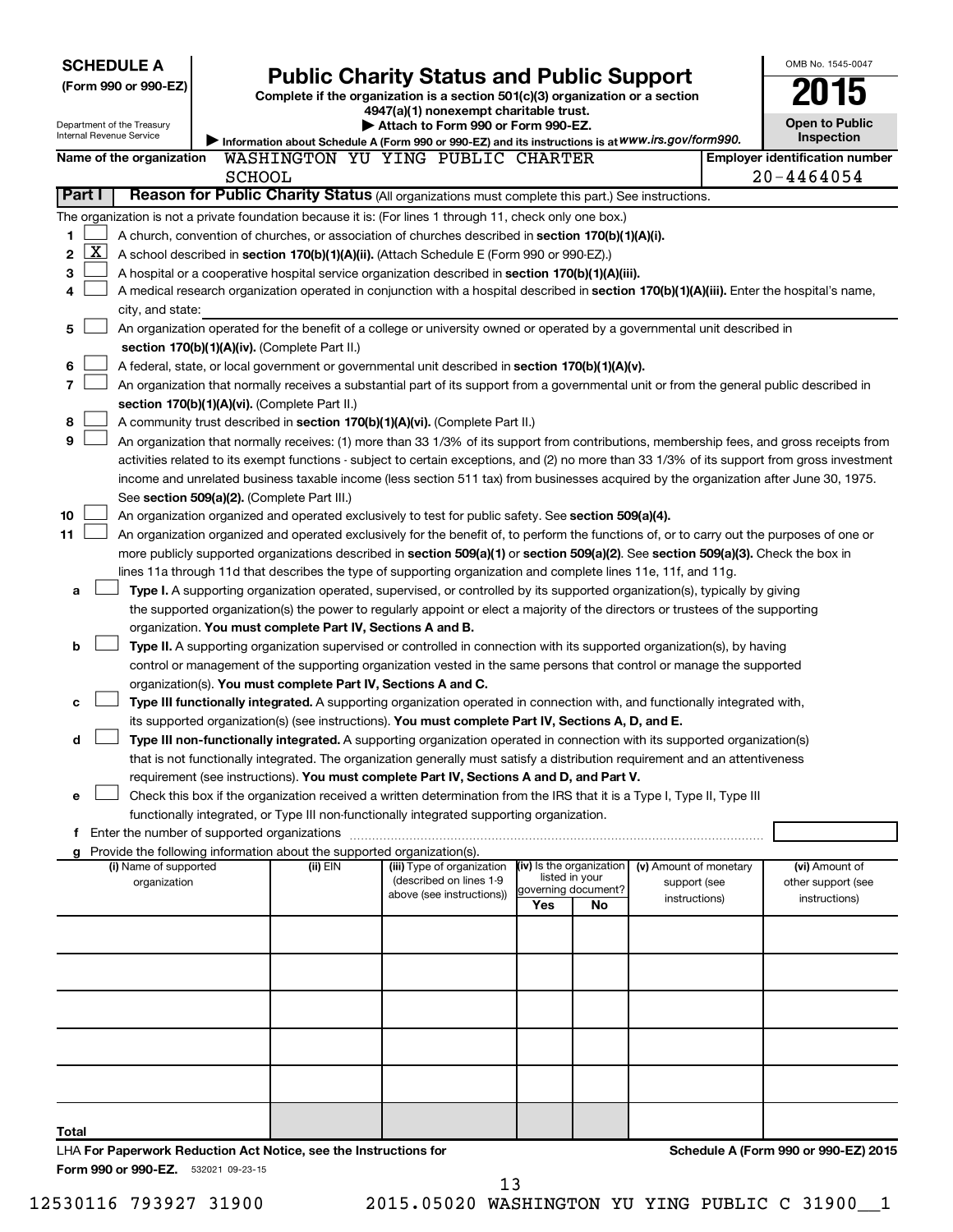# Schedule A (Form 990 or 990-EZ) 2015 SCHOOL<br>**Part II** Support Schedule for Organiz

**20-4464054** Page 2

(Complete only if you checked the box on line 5, 7, or 8 of Part I or if the organization failed to qualify under Part III. If the organization fails to qualify under the tests listed below, please complete Part III.) **Bupport Schedule for Organizations Described in Sections 170(b)(1)(A)(iv) and 170(b)(1)(A)(vi)** 

| Calendar year (or fiscal year beginning in)<br>(a) 2011<br>(b) 2012<br>$(c)$ 2013<br>$(d)$ 2014<br>(f) Total<br>(e) 2015<br>1 Gifts, grants, contributions, and<br>membership fees received. (Do not<br>include any "unusual grants.")<br>2 Tax revenues levied for the organ-<br>ization's benefit and either paid to<br>or expended on its behalf<br>3 The value of services or facilities<br>furnished by a governmental unit to<br>the organization without charge<br>4 Total. Add lines 1 through 3<br>5 The portion of total contributions<br>by each person (other than a<br>governmental unit or publicly<br>supported organization) included<br>on line 1 that exceeds 2% of the<br>amount shown on line 11,<br>column (f)<br>6 Public support. Subtract line 5 from line 4.<br><b>Section B. Total Support</b><br>Calendar year (or fiscal year beginning in)<br>(a) 2011<br>(b) 2012<br>$(c)$ 2013<br>$(d)$ 2014<br>(f) Total<br>(e) 2015<br>7 Amounts from line 4<br>Gross income from interest,<br>8<br>dividends, payments received on<br>securities loans, rents, royalties<br>and income from similar sources<br>Net income from unrelated business<br>9<br>activities, whether or not the<br>business is regularly carried on<br>10 Other income. Do not include gain<br>or loss from the sale of capital<br>assets (Explain in Part VI.)<br>11 Total support. Add lines 7 through 10<br>12<br><b>12</b> Gross receipts from related activities, etc. (see instructions)<br>13 First five years. If the Form 990 is for the organization's first, second, third, fourth, or fifth tax year as a section 501(c)(3)<br>organization, check this box and stop here<br><b>Section C. Computation of Public Support Percentage</b><br>14<br>15<br>16a 33 1/3% support test - 2015. If the organization did not check the box on line 13, and line 14 is 33 1/3% or more, check this box and<br>stop here. The organization qualifies as a publicly supported organization manufaction manufacture or the organization manufacture or the organization manufacture or the organization of the state of the state of the state<br>b 33 1/3% support test - 2014. If the organization did not check a box on line 13 or 16a, and line 15 is 33 1/3% or more, check this box<br>17a 10% -facts-and-circumstances test - 2015. If the organization did not check a box on line 13, 16a, or 16b, and line 14 is 10% or more,<br>and if the organization meets the "facts-and-circumstances" test, check this box and stop here. Explain in Part VI how the organization<br>b 10% -facts-and-circumstances test - 2014. If the organization did not check a box on line 13, 16a, 16b, or 17a, and line 15 is 10% or<br>more, and if the organization meets the "facts-and-circumstances" test, check this box and stop here. Explain in Part VI how the<br>organization meets the "facts-and-circumstances" test. The organization qualifies as a publicly supported organization | <b>Section A. Public Support</b> |  |  |   |
|----------------------------------------------------------------------------------------------------------------------------------------------------------------------------------------------------------------------------------------------------------------------------------------------------------------------------------------------------------------------------------------------------------------------------------------------------------------------------------------------------------------------------------------------------------------------------------------------------------------------------------------------------------------------------------------------------------------------------------------------------------------------------------------------------------------------------------------------------------------------------------------------------------------------------------------------------------------------------------------------------------------------------------------------------------------------------------------------------------------------------------------------------------------------------------------------------------------------------------------------------------------------------------------------------------------------------------------------------------------------------------------------------------------------------------------------------------------------------------------------------------------------------------------------------------------------------------------------------------------------------------------------------------------------------------------------------------------------------------------------------------------------------------------------------------------------------------------------------------------------------------------------------------------------------------------------------------------------------------------------------------------------------------------------------------------------------------------------------------------------------------------------------------------------------------------------------------------------------------------------------------------------------------------------------------------------------------------------------------------------------------------------------------------------------------------------------------------------------------------------------------------------------------------------------------------------------------------------------------------------------------------------------------------------------------------------------------------------------------------------------------------------------------------------------------------------------------------------------------------------------------------------------------------------------------------------------------------------------------------|----------------------------------|--|--|---|
|                                                                                                                                                                                                                                                                                                                                                                                                                                                                                                                                                                                                                                                                                                                                                                                                                                                                                                                                                                                                                                                                                                                                                                                                                                                                                                                                                                                                                                                                                                                                                                                                                                                                                                                                                                                                                                                                                                                                                                                                                                                                                                                                                                                                                                                                                                                                                                                                                                                                                                                                                                                                                                                                                                                                                                                                                                                                                                                                                                                        |                                  |  |  |   |
|                                                                                                                                                                                                                                                                                                                                                                                                                                                                                                                                                                                                                                                                                                                                                                                                                                                                                                                                                                                                                                                                                                                                                                                                                                                                                                                                                                                                                                                                                                                                                                                                                                                                                                                                                                                                                                                                                                                                                                                                                                                                                                                                                                                                                                                                                                                                                                                                                                                                                                                                                                                                                                                                                                                                                                                                                                                                                                                                                                                        |                                  |  |  |   |
|                                                                                                                                                                                                                                                                                                                                                                                                                                                                                                                                                                                                                                                                                                                                                                                                                                                                                                                                                                                                                                                                                                                                                                                                                                                                                                                                                                                                                                                                                                                                                                                                                                                                                                                                                                                                                                                                                                                                                                                                                                                                                                                                                                                                                                                                                                                                                                                                                                                                                                                                                                                                                                                                                                                                                                                                                                                                                                                                                                                        |                                  |  |  |   |
|                                                                                                                                                                                                                                                                                                                                                                                                                                                                                                                                                                                                                                                                                                                                                                                                                                                                                                                                                                                                                                                                                                                                                                                                                                                                                                                                                                                                                                                                                                                                                                                                                                                                                                                                                                                                                                                                                                                                                                                                                                                                                                                                                                                                                                                                                                                                                                                                                                                                                                                                                                                                                                                                                                                                                                                                                                                                                                                                                                                        |                                  |  |  |   |
|                                                                                                                                                                                                                                                                                                                                                                                                                                                                                                                                                                                                                                                                                                                                                                                                                                                                                                                                                                                                                                                                                                                                                                                                                                                                                                                                                                                                                                                                                                                                                                                                                                                                                                                                                                                                                                                                                                                                                                                                                                                                                                                                                                                                                                                                                                                                                                                                                                                                                                                                                                                                                                                                                                                                                                                                                                                                                                                                                                                        |                                  |  |  |   |
|                                                                                                                                                                                                                                                                                                                                                                                                                                                                                                                                                                                                                                                                                                                                                                                                                                                                                                                                                                                                                                                                                                                                                                                                                                                                                                                                                                                                                                                                                                                                                                                                                                                                                                                                                                                                                                                                                                                                                                                                                                                                                                                                                                                                                                                                                                                                                                                                                                                                                                                                                                                                                                                                                                                                                                                                                                                                                                                                                                                        |                                  |  |  |   |
|                                                                                                                                                                                                                                                                                                                                                                                                                                                                                                                                                                                                                                                                                                                                                                                                                                                                                                                                                                                                                                                                                                                                                                                                                                                                                                                                                                                                                                                                                                                                                                                                                                                                                                                                                                                                                                                                                                                                                                                                                                                                                                                                                                                                                                                                                                                                                                                                                                                                                                                                                                                                                                                                                                                                                                                                                                                                                                                                                                                        |                                  |  |  |   |
|                                                                                                                                                                                                                                                                                                                                                                                                                                                                                                                                                                                                                                                                                                                                                                                                                                                                                                                                                                                                                                                                                                                                                                                                                                                                                                                                                                                                                                                                                                                                                                                                                                                                                                                                                                                                                                                                                                                                                                                                                                                                                                                                                                                                                                                                                                                                                                                                                                                                                                                                                                                                                                                                                                                                                                                                                                                                                                                                                                                        |                                  |  |  |   |
|                                                                                                                                                                                                                                                                                                                                                                                                                                                                                                                                                                                                                                                                                                                                                                                                                                                                                                                                                                                                                                                                                                                                                                                                                                                                                                                                                                                                                                                                                                                                                                                                                                                                                                                                                                                                                                                                                                                                                                                                                                                                                                                                                                                                                                                                                                                                                                                                                                                                                                                                                                                                                                                                                                                                                                                                                                                                                                                                                                                        |                                  |  |  |   |
|                                                                                                                                                                                                                                                                                                                                                                                                                                                                                                                                                                                                                                                                                                                                                                                                                                                                                                                                                                                                                                                                                                                                                                                                                                                                                                                                                                                                                                                                                                                                                                                                                                                                                                                                                                                                                                                                                                                                                                                                                                                                                                                                                                                                                                                                                                                                                                                                                                                                                                                                                                                                                                                                                                                                                                                                                                                                                                                                                                                        |                                  |  |  |   |
|                                                                                                                                                                                                                                                                                                                                                                                                                                                                                                                                                                                                                                                                                                                                                                                                                                                                                                                                                                                                                                                                                                                                                                                                                                                                                                                                                                                                                                                                                                                                                                                                                                                                                                                                                                                                                                                                                                                                                                                                                                                                                                                                                                                                                                                                                                                                                                                                                                                                                                                                                                                                                                                                                                                                                                                                                                                                                                                                                                                        |                                  |  |  |   |
|                                                                                                                                                                                                                                                                                                                                                                                                                                                                                                                                                                                                                                                                                                                                                                                                                                                                                                                                                                                                                                                                                                                                                                                                                                                                                                                                                                                                                                                                                                                                                                                                                                                                                                                                                                                                                                                                                                                                                                                                                                                                                                                                                                                                                                                                                                                                                                                                                                                                                                                                                                                                                                                                                                                                                                                                                                                                                                                                                                                        |                                  |  |  |   |
|                                                                                                                                                                                                                                                                                                                                                                                                                                                                                                                                                                                                                                                                                                                                                                                                                                                                                                                                                                                                                                                                                                                                                                                                                                                                                                                                                                                                                                                                                                                                                                                                                                                                                                                                                                                                                                                                                                                                                                                                                                                                                                                                                                                                                                                                                                                                                                                                                                                                                                                                                                                                                                                                                                                                                                                                                                                                                                                                                                                        |                                  |  |  |   |
|                                                                                                                                                                                                                                                                                                                                                                                                                                                                                                                                                                                                                                                                                                                                                                                                                                                                                                                                                                                                                                                                                                                                                                                                                                                                                                                                                                                                                                                                                                                                                                                                                                                                                                                                                                                                                                                                                                                                                                                                                                                                                                                                                                                                                                                                                                                                                                                                                                                                                                                                                                                                                                                                                                                                                                                                                                                                                                                                                                                        |                                  |  |  |   |
|                                                                                                                                                                                                                                                                                                                                                                                                                                                                                                                                                                                                                                                                                                                                                                                                                                                                                                                                                                                                                                                                                                                                                                                                                                                                                                                                                                                                                                                                                                                                                                                                                                                                                                                                                                                                                                                                                                                                                                                                                                                                                                                                                                                                                                                                                                                                                                                                                                                                                                                                                                                                                                                                                                                                                                                                                                                                                                                                                                                        |                                  |  |  |   |
|                                                                                                                                                                                                                                                                                                                                                                                                                                                                                                                                                                                                                                                                                                                                                                                                                                                                                                                                                                                                                                                                                                                                                                                                                                                                                                                                                                                                                                                                                                                                                                                                                                                                                                                                                                                                                                                                                                                                                                                                                                                                                                                                                                                                                                                                                                                                                                                                                                                                                                                                                                                                                                                                                                                                                                                                                                                                                                                                                                                        |                                  |  |  |   |
|                                                                                                                                                                                                                                                                                                                                                                                                                                                                                                                                                                                                                                                                                                                                                                                                                                                                                                                                                                                                                                                                                                                                                                                                                                                                                                                                                                                                                                                                                                                                                                                                                                                                                                                                                                                                                                                                                                                                                                                                                                                                                                                                                                                                                                                                                                                                                                                                                                                                                                                                                                                                                                                                                                                                                                                                                                                                                                                                                                                        |                                  |  |  |   |
|                                                                                                                                                                                                                                                                                                                                                                                                                                                                                                                                                                                                                                                                                                                                                                                                                                                                                                                                                                                                                                                                                                                                                                                                                                                                                                                                                                                                                                                                                                                                                                                                                                                                                                                                                                                                                                                                                                                                                                                                                                                                                                                                                                                                                                                                                                                                                                                                                                                                                                                                                                                                                                                                                                                                                                                                                                                                                                                                                                                        |                                  |  |  |   |
|                                                                                                                                                                                                                                                                                                                                                                                                                                                                                                                                                                                                                                                                                                                                                                                                                                                                                                                                                                                                                                                                                                                                                                                                                                                                                                                                                                                                                                                                                                                                                                                                                                                                                                                                                                                                                                                                                                                                                                                                                                                                                                                                                                                                                                                                                                                                                                                                                                                                                                                                                                                                                                                                                                                                                                                                                                                                                                                                                                                        |                                  |  |  |   |
|                                                                                                                                                                                                                                                                                                                                                                                                                                                                                                                                                                                                                                                                                                                                                                                                                                                                                                                                                                                                                                                                                                                                                                                                                                                                                                                                                                                                                                                                                                                                                                                                                                                                                                                                                                                                                                                                                                                                                                                                                                                                                                                                                                                                                                                                                                                                                                                                                                                                                                                                                                                                                                                                                                                                                                                                                                                                                                                                                                                        |                                  |  |  |   |
|                                                                                                                                                                                                                                                                                                                                                                                                                                                                                                                                                                                                                                                                                                                                                                                                                                                                                                                                                                                                                                                                                                                                                                                                                                                                                                                                                                                                                                                                                                                                                                                                                                                                                                                                                                                                                                                                                                                                                                                                                                                                                                                                                                                                                                                                                                                                                                                                                                                                                                                                                                                                                                                                                                                                                                                                                                                                                                                                                                                        |                                  |  |  |   |
|                                                                                                                                                                                                                                                                                                                                                                                                                                                                                                                                                                                                                                                                                                                                                                                                                                                                                                                                                                                                                                                                                                                                                                                                                                                                                                                                                                                                                                                                                                                                                                                                                                                                                                                                                                                                                                                                                                                                                                                                                                                                                                                                                                                                                                                                                                                                                                                                                                                                                                                                                                                                                                                                                                                                                                                                                                                                                                                                                                                        |                                  |  |  |   |
|                                                                                                                                                                                                                                                                                                                                                                                                                                                                                                                                                                                                                                                                                                                                                                                                                                                                                                                                                                                                                                                                                                                                                                                                                                                                                                                                                                                                                                                                                                                                                                                                                                                                                                                                                                                                                                                                                                                                                                                                                                                                                                                                                                                                                                                                                                                                                                                                                                                                                                                                                                                                                                                                                                                                                                                                                                                                                                                                                                                        |                                  |  |  |   |
|                                                                                                                                                                                                                                                                                                                                                                                                                                                                                                                                                                                                                                                                                                                                                                                                                                                                                                                                                                                                                                                                                                                                                                                                                                                                                                                                                                                                                                                                                                                                                                                                                                                                                                                                                                                                                                                                                                                                                                                                                                                                                                                                                                                                                                                                                                                                                                                                                                                                                                                                                                                                                                                                                                                                                                                                                                                                                                                                                                                        |                                  |  |  |   |
|                                                                                                                                                                                                                                                                                                                                                                                                                                                                                                                                                                                                                                                                                                                                                                                                                                                                                                                                                                                                                                                                                                                                                                                                                                                                                                                                                                                                                                                                                                                                                                                                                                                                                                                                                                                                                                                                                                                                                                                                                                                                                                                                                                                                                                                                                                                                                                                                                                                                                                                                                                                                                                                                                                                                                                                                                                                                                                                                                                                        |                                  |  |  |   |
|                                                                                                                                                                                                                                                                                                                                                                                                                                                                                                                                                                                                                                                                                                                                                                                                                                                                                                                                                                                                                                                                                                                                                                                                                                                                                                                                                                                                                                                                                                                                                                                                                                                                                                                                                                                                                                                                                                                                                                                                                                                                                                                                                                                                                                                                                                                                                                                                                                                                                                                                                                                                                                                                                                                                                                                                                                                                                                                                                                                        |                                  |  |  |   |
|                                                                                                                                                                                                                                                                                                                                                                                                                                                                                                                                                                                                                                                                                                                                                                                                                                                                                                                                                                                                                                                                                                                                                                                                                                                                                                                                                                                                                                                                                                                                                                                                                                                                                                                                                                                                                                                                                                                                                                                                                                                                                                                                                                                                                                                                                                                                                                                                                                                                                                                                                                                                                                                                                                                                                                                                                                                                                                                                                                                        |                                  |  |  |   |
|                                                                                                                                                                                                                                                                                                                                                                                                                                                                                                                                                                                                                                                                                                                                                                                                                                                                                                                                                                                                                                                                                                                                                                                                                                                                                                                                                                                                                                                                                                                                                                                                                                                                                                                                                                                                                                                                                                                                                                                                                                                                                                                                                                                                                                                                                                                                                                                                                                                                                                                                                                                                                                                                                                                                                                                                                                                                                                                                                                                        |                                  |  |  |   |
|                                                                                                                                                                                                                                                                                                                                                                                                                                                                                                                                                                                                                                                                                                                                                                                                                                                                                                                                                                                                                                                                                                                                                                                                                                                                                                                                                                                                                                                                                                                                                                                                                                                                                                                                                                                                                                                                                                                                                                                                                                                                                                                                                                                                                                                                                                                                                                                                                                                                                                                                                                                                                                                                                                                                                                                                                                                                                                                                                                                        |                                  |  |  |   |
|                                                                                                                                                                                                                                                                                                                                                                                                                                                                                                                                                                                                                                                                                                                                                                                                                                                                                                                                                                                                                                                                                                                                                                                                                                                                                                                                                                                                                                                                                                                                                                                                                                                                                                                                                                                                                                                                                                                                                                                                                                                                                                                                                                                                                                                                                                                                                                                                                                                                                                                                                                                                                                                                                                                                                                                                                                                                                                                                                                                        |                                  |  |  |   |
|                                                                                                                                                                                                                                                                                                                                                                                                                                                                                                                                                                                                                                                                                                                                                                                                                                                                                                                                                                                                                                                                                                                                                                                                                                                                                                                                                                                                                                                                                                                                                                                                                                                                                                                                                                                                                                                                                                                                                                                                                                                                                                                                                                                                                                                                                                                                                                                                                                                                                                                                                                                                                                                                                                                                                                                                                                                                                                                                                                                        |                                  |  |  |   |
|                                                                                                                                                                                                                                                                                                                                                                                                                                                                                                                                                                                                                                                                                                                                                                                                                                                                                                                                                                                                                                                                                                                                                                                                                                                                                                                                                                                                                                                                                                                                                                                                                                                                                                                                                                                                                                                                                                                                                                                                                                                                                                                                                                                                                                                                                                                                                                                                                                                                                                                                                                                                                                                                                                                                                                                                                                                                                                                                                                                        |                                  |  |  |   |
|                                                                                                                                                                                                                                                                                                                                                                                                                                                                                                                                                                                                                                                                                                                                                                                                                                                                                                                                                                                                                                                                                                                                                                                                                                                                                                                                                                                                                                                                                                                                                                                                                                                                                                                                                                                                                                                                                                                                                                                                                                                                                                                                                                                                                                                                                                                                                                                                                                                                                                                                                                                                                                                                                                                                                                                                                                                                                                                                                                                        |                                  |  |  |   |
|                                                                                                                                                                                                                                                                                                                                                                                                                                                                                                                                                                                                                                                                                                                                                                                                                                                                                                                                                                                                                                                                                                                                                                                                                                                                                                                                                                                                                                                                                                                                                                                                                                                                                                                                                                                                                                                                                                                                                                                                                                                                                                                                                                                                                                                                                                                                                                                                                                                                                                                                                                                                                                                                                                                                                                                                                                                                                                                                                                                        |                                  |  |  |   |
|                                                                                                                                                                                                                                                                                                                                                                                                                                                                                                                                                                                                                                                                                                                                                                                                                                                                                                                                                                                                                                                                                                                                                                                                                                                                                                                                                                                                                                                                                                                                                                                                                                                                                                                                                                                                                                                                                                                                                                                                                                                                                                                                                                                                                                                                                                                                                                                                                                                                                                                                                                                                                                                                                                                                                                                                                                                                                                                                                                                        |                                  |  |  |   |
|                                                                                                                                                                                                                                                                                                                                                                                                                                                                                                                                                                                                                                                                                                                                                                                                                                                                                                                                                                                                                                                                                                                                                                                                                                                                                                                                                                                                                                                                                                                                                                                                                                                                                                                                                                                                                                                                                                                                                                                                                                                                                                                                                                                                                                                                                                                                                                                                                                                                                                                                                                                                                                                                                                                                                                                                                                                                                                                                                                                        |                                  |  |  |   |
|                                                                                                                                                                                                                                                                                                                                                                                                                                                                                                                                                                                                                                                                                                                                                                                                                                                                                                                                                                                                                                                                                                                                                                                                                                                                                                                                                                                                                                                                                                                                                                                                                                                                                                                                                                                                                                                                                                                                                                                                                                                                                                                                                                                                                                                                                                                                                                                                                                                                                                                                                                                                                                                                                                                                                                                                                                                                                                                                                                                        |                                  |  |  |   |
|                                                                                                                                                                                                                                                                                                                                                                                                                                                                                                                                                                                                                                                                                                                                                                                                                                                                                                                                                                                                                                                                                                                                                                                                                                                                                                                                                                                                                                                                                                                                                                                                                                                                                                                                                                                                                                                                                                                                                                                                                                                                                                                                                                                                                                                                                                                                                                                                                                                                                                                                                                                                                                                                                                                                                                                                                                                                                                                                                                                        |                                  |  |  | % |
|                                                                                                                                                                                                                                                                                                                                                                                                                                                                                                                                                                                                                                                                                                                                                                                                                                                                                                                                                                                                                                                                                                                                                                                                                                                                                                                                                                                                                                                                                                                                                                                                                                                                                                                                                                                                                                                                                                                                                                                                                                                                                                                                                                                                                                                                                                                                                                                                                                                                                                                                                                                                                                                                                                                                                                                                                                                                                                                                                                                        |                                  |  |  | % |
|                                                                                                                                                                                                                                                                                                                                                                                                                                                                                                                                                                                                                                                                                                                                                                                                                                                                                                                                                                                                                                                                                                                                                                                                                                                                                                                                                                                                                                                                                                                                                                                                                                                                                                                                                                                                                                                                                                                                                                                                                                                                                                                                                                                                                                                                                                                                                                                                                                                                                                                                                                                                                                                                                                                                                                                                                                                                                                                                                                                        |                                  |  |  |   |
|                                                                                                                                                                                                                                                                                                                                                                                                                                                                                                                                                                                                                                                                                                                                                                                                                                                                                                                                                                                                                                                                                                                                                                                                                                                                                                                                                                                                                                                                                                                                                                                                                                                                                                                                                                                                                                                                                                                                                                                                                                                                                                                                                                                                                                                                                                                                                                                                                                                                                                                                                                                                                                                                                                                                                                                                                                                                                                                                                                                        |                                  |  |  |   |
|                                                                                                                                                                                                                                                                                                                                                                                                                                                                                                                                                                                                                                                                                                                                                                                                                                                                                                                                                                                                                                                                                                                                                                                                                                                                                                                                                                                                                                                                                                                                                                                                                                                                                                                                                                                                                                                                                                                                                                                                                                                                                                                                                                                                                                                                                                                                                                                                                                                                                                                                                                                                                                                                                                                                                                                                                                                                                                                                                                                        |                                  |  |  |   |
|                                                                                                                                                                                                                                                                                                                                                                                                                                                                                                                                                                                                                                                                                                                                                                                                                                                                                                                                                                                                                                                                                                                                                                                                                                                                                                                                                                                                                                                                                                                                                                                                                                                                                                                                                                                                                                                                                                                                                                                                                                                                                                                                                                                                                                                                                                                                                                                                                                                                                                                                                                                                                                                                                                                                                                                                                                                                                                                                                                                        |                                  |  |  |   |
|                                                                                                                                                                                                                                                                                                                                                                                                                                                                                                                                                                                                                                                                                                                                                                                                                                                                                                                                                                                                                                                                                                                                                                                                                                                                                                                                                                                                                                                                                                                                                                                                                                                                                                                                                                                                                                                                                                                                                                                                                                                                                                                                                                                                                                                                                                                                                                                                                                                                                                                                                                                                                                                                                                                                                                                                                                                                                                                                                                                        |                                  |  |  |   |
|                                                                                                                                                                                                                                                                                                                                                                                                                                                                                                                                                                                                                                                                                                                                                                                                                                                                                                                                                                                                                                                                                                                                                                                                                                                                                                                                                                                                                                                                                                                                                                                                                                                                                                                                                                                                                                                                                                                                                                                                                                                                                                                                                                                                                                                                                                                                                                                                                                                                                                                                                                                                                                                                                                                                                                                                                                                                                                                                                                                        |                                  |  |  |   |
|                                                                                                                                                                                                                                                                                                                                                                                                                                                                                                                                                                                                                                                                                                                                                                                                                                                                                                                                                                                                                                                                                                                                                                                                                                                                                                                                                                                                                                                                                                                                                                                                                                                                                                                                                                                                                                                                                                                                                                                                                                                                                                                                                                                                                                                                                                                                                                                                                                                                                                                                                                                                                                                                                                                                                                                                                                                                                                                                                                                        |                                  |  |  |   |
|                                                                                                                                                                                                                                                                                                                                                                                                                                                                                                                                                                                                                                                                                                                                                                                                                                                                                                                                                                                                                                                                                                                                                                                                                                                                                                                                                                                                                                                                                                                                                                                                                                                                                                                                                                                                                                                                                                                                                                                                                                                                                                                                                                                                                                                                                                                                                                                                                                                                                                                                                                                                                                                                                                                                                                                                                                                                                                                                                                                        |                                  |  |  |   |
|                                                                                                                                                                                                                                                                                                                                                                                                                                                                                                                                                                                                                                                                                                                                                                                                                                                                                                                                                                                                                                                                                                                                                                                                                                                                                                                                                                                                                                                                                                                                                                                                                                                                                                                                                                                                                                                                                                                                                                                                                                                                                                                                                                                                                                                                                                                                                                                                                                                                                                                                                                                                                                                                                                                                                                                                                                                                                                                                                                                        |                                  |  |  |   |
|                                                                                                                                                                                                                                                                                                                                                                                                                                                                                                                                                                                                                                                                                                                                                                                                                                                                                                                                                                                                                                                                                                                                                                                                                                                                                                                                                                                                                                                                                                                                                                                                                                                                                                                                                                                                                                                                                                                                                                                                                                                                                                                                                                                                                                                                                                                                                                                                                                                                                                                                                                                                                                                                                                                                                                                                                                                                                                                                                                                        |                                  |  |  |   |
| 18 Private foundation. If the organization did not check a box on line 13, 16a, 16b, 17a, or 17b, check this box and see instructions<br>Schedule A (Form 990 or 990-F7) 2015                                                                                                                                                                                                                                                                                                                                                                                                                                                                                                                                                                                                                                                                                                                                                                                                                                                                                                                                                                                                                                                                                                                                                                                                                                                                                                                                                                                                                                                                                                                                                                                                                                                                                                                                                                                                                                                                                                                                                                                                                                                                                                                                                                                                                                                                                                                                                                                                                                                                                                                                                                                                                                                                                                                                                                                                          |                                  |  |  |   |

**Schedule A (Form 990 or 990-EZ) 2015**

532022 09-23-15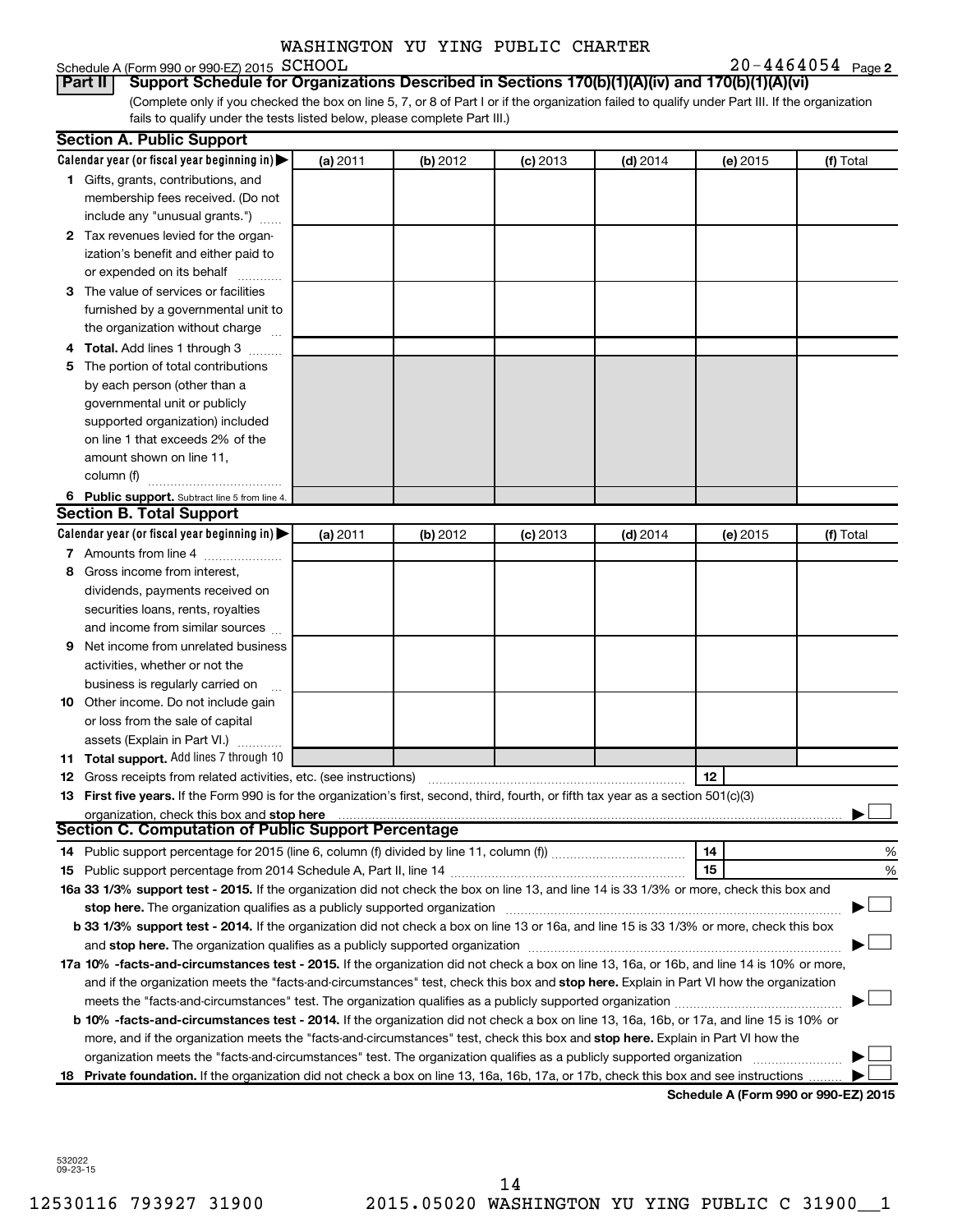#### **Part III Support Schedule for Organizations Described in Section 509(a)(2)**

(Complete only if you checked the box on line 9 of Part I or if the organization failed to qualify under Part II. If the organization fails to qualify under the tests listed below, please complete Part II.)

|    | Calendar year (or fiscal year beginning in)                                                                                                                                      | (a) 2011 | (b) 2012 | $(c)$ 2013 | $(d)$ 2014                                     |    | (e) 2015 | (f) Total                            |
|----|----------------------------------------------------------------------------------------------------------------------------------------------------------------------------------|----------|----------|------------|------------------------------------------------|----|----------|--------------------------------------|
|    | 1 Gifts, grants, contributions, and                                                                                                                                              |          |          |            |                                                |    |          |                                      |
|    | membership fees received. (Do not                                                                                                                                                |          |          |            |                                                |    |          |                                      |
|    | include any "unusual grants.")                                                                                                                                                   |          |          |            |                                                |    |          |                                      |
|    | 2 Gross receipts from admissions,<br>merchandise sold or services per-<br>formed, or facilities furnished in<br>any activity that is related to the                              |          |          |            |                                                |    |          |                                      |
|    | organization's tax-exempt purpose                                                                                                                                                |          |          |            |                                                |    |          |                                      |
| 3. | Gross receipts from activities that                                                                                                                                              |          |          |            |                                                |    |          |                                      |
|    | are not an unrelated trade or bus-                                                                                                                                               |          |          |            |                                                |    |          |                                      |
|    | iness under section 513                                                                                                                                                          |          |          |            |                                                |    |          |                                      |
| 4  | Tax revenues levied for the organ-                                                                                                                                               |          |          |            |                                                |    |          |                                      |
|    | ization's benefit and either paid to<br>or expended on its behalf<br>.                                                                                                           |          |          |            |                                                |    |          |                                      |
| 5. | The value of services or facilities                                                                                                                                              |          |          |            |                                                |    |          |                                      |
|    | furnished by a governmental unit to                                                                                                                                              |          |          |            |                                                |    |          |                                      |
|    | the organization without charge                                                                                                                                                  |          |          |            |                                                |    |          |                                      |
| 6  | Total. Add lines 1 through 5                                                                                                                                                     |          |          |            |                                                |    |          |                                      |
|    | 7a Amounts included on lines 1, 2, and                                                                                                                                           |          |          |            |                                                |    |          |                                      |
|    | 3 received from disqualified persons                                                                                                                                             |          |          |            |                                                |    |          |                                      |
|    | <b>b</b> Amounts included on lines 2 and 3 received<br>from other than disqualified persons that<br>exceed the greater of \$5,000 or 1% of the<br>amount on line 13 for the year |          |          |            |                                                |    |          |                                      |
|    | c Add lines 7a and 7b                                                                                                                                                            |          |          |            |                                                |    |          |                                      |
|    | 8 Public support. (Subtract line 7c from line 6.)                                                                                                                                |          |          |            |                                                |    |          |                                      |
|    | <b>Section B. Total Support</b>                                                                                                                                                  |          |          |            |                                                |    |          |                                      |
|    | Calendar year (or fiscal year beginning in)                                                                                                                                      | (a) 2011 | (b) 2012 | $(c)$ 2013 | $(d)$ 2014                                     |    | (e) 2015 | (f) Total                            |
|    | 9 Amounts from line 6                                                                                                                                                            |          |          |            |                                                |    |          |                                      |
|    | <b>10a</b> Gross income from interest,<br>dividends, payments received on<br>securities loans, rents, royalties<br>and income from similar sources                               |          |          |            |                                                |    |          |                                      |
|    | <b>b</b> Unrelated business taxable income                                                                                                                                       |          |          |            |                                                |    |          |                                      |
|    | (less section 511 taxes) from businesses<br>acquired after June 30, 1975                                                                                                         |          |          |            |                                                |    |          |                                      |
|    | c Add lines 10a and 10b                                                                                                                                                          |          |          |            |                                                |    |          |                                      |
| 11 | Net income from unrelated business<br>activities not included in line 10b.<br>whether or not the business is<br>regularly carried on                                             |          |          |            |                                                |    |          |                                      |
|    | <b>12</b> Other income. Do not include gain<br>or loss from the sale of capital                                                                                                  |          |          |            |                                                |    |          |                                      |
|    | assets (Explain in Part VI.)<br><b>13</b> Total support. (Add lines 9, 10c, 11, and 12.)                                                                                         |          |          |            |                                                |    |          |                                      |
|    | 14 First five years. If the Form 990 is for the organization's first, second, third, fourth, or fifth tax year as a section 501(c)(3) organization,                              |          |          |            |                                                |    |          |                                      |
|    | check this box and stop here <b>contained and the contained and starting and stop here</b> check this box and stop here                                                          |          |          |            |                                                |    |          |                                      |
|    | Section C. Computation of Public Support Percentage                                                                                                                              |          |          |            |                                                |    |          |                                      |
|    |                                                                                                                                                                                  |          |          |            |                                                | 15 |          | %                                    |
|    |                                                                                                                                                                                  |          |          |            |                                                | 16 |          | %                                    |
|    | Section D. Computation of Investment Income Percentage                                                                                                                           |          |          |            |                                                |    |          |                                      |
|    |                                                                                                                                                                                  |          |          |            |                                                | 17 |          | %                                    |
|    |                                                                                                                                                                                  |          |          |            |                                                | 18 |          | %                                    |
|    | 19a 33 1/3% support tests - 2015. If the organization did not check the box on line 14, and line 15 is more than 33 1/3%, and line 17 is not                                     |          |          |            |                                                |    |          |                                      |
|    |                                                                                                                                                                                  |          |          |            |                                                |    |          |                                      |
|    | more than 33 1/3%, check this box and stop here. The organization qualifies as a publicly supported organization <i>marroummanness</i>                                           |          |          |            |                                                |    |          |                                      |
|    | b 33 1/3% support tests - 2014. If the organization did not check a box on line 14 or line 19a, and line 16 is more than 33 1/3%, and                                            |          |          |            |                                                |    |          |                                      |
|    | line 18 is not more than 33 1/3%, check this box and stop here. The organization qualifies as a publicly supported organization                                                  |          |          |            |                                                |    |          |                                      |
|    |                                                                                                                                                                                  |          |          |            |                                                |    |          |                                      |
|    | 532023 09-23-15                                                                                                                                                                  |          |          | 15         |                                                |    |          | Schedule A (Form 990 or 990-EZ) 2015 |
|    | 12530116 793927 31900                                                                                                                                                            |          |          |            |                                                |    |          |                                      |
|    |                                                                                                                                                                                  |          |          |            | 2015.05020 WASHINGTON YU YING PUBLIC C 31900 1 |    |          |                                      |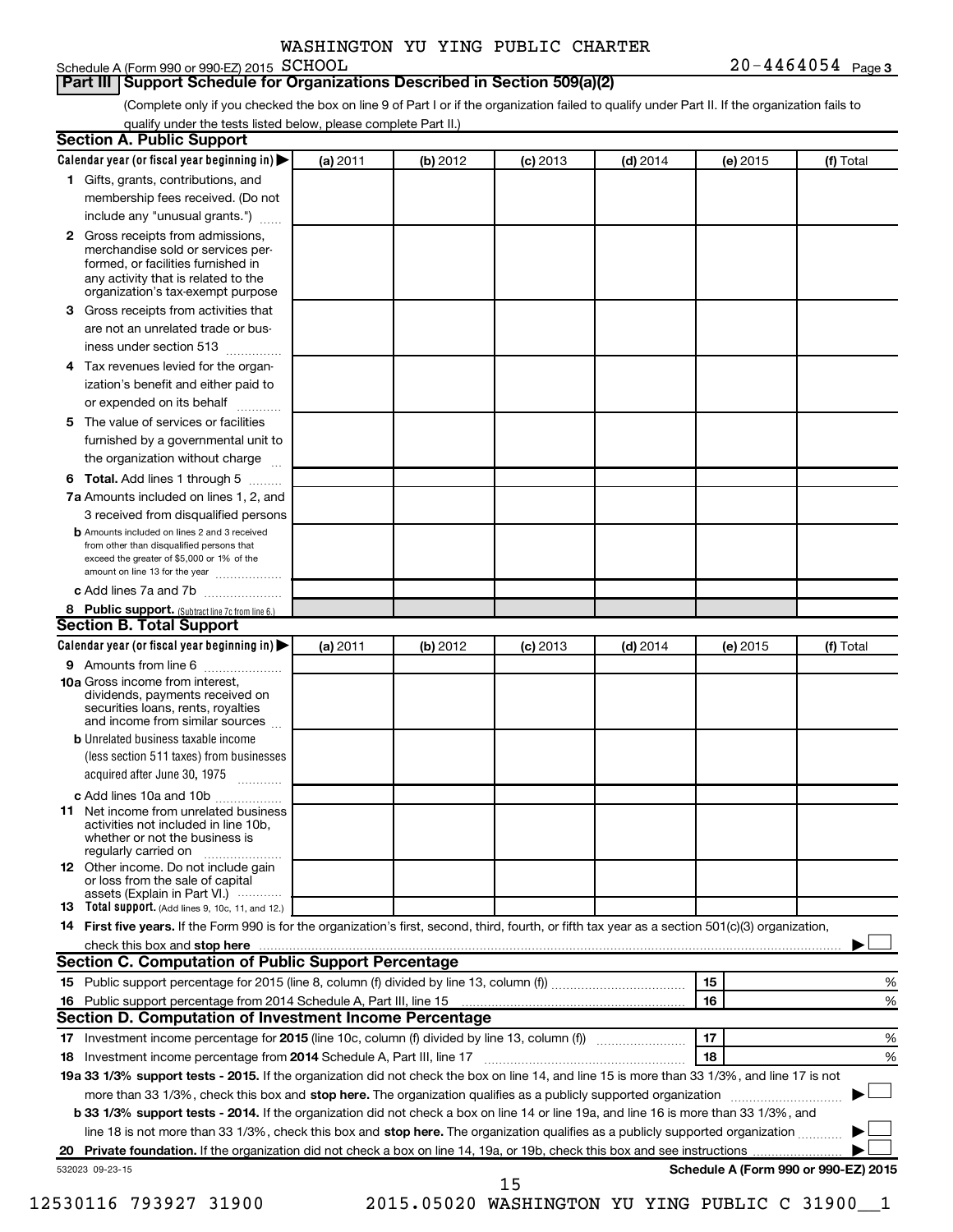#### Schedule A (Form 990 or 990-EZ) 2015  $SCHOOL$ **Part IV Supporting Organizations**

(Complete only if you checked a box in line 11 on Part I. If you checked 11a of Part I, complete Sections A and B. If you checked 11b of Part I, complete Sections A and C. If you checked 11c of Part I, complete Sections A, D, and E. If you checked 11d of Part I, complete Sections A and D, and complete Part V.)

#### **Section A. All Supporting Organizations**

- **1** Are all of the organization's supported organizations listed by name in the organization's governing documents? If "No" describe in Part VI how the supported organizations are designated. If designated by *class or purpose, describe the designation. If historic and continuing relationship, explain.*
- **2** Did the organization have any supported organization that does not have an IRS determination of status under section 509(a)(1) or (2)? If "Yes," explain in Part VI how the organization determined that the supported *organization was described in section 509(a)(1) or (2).*
- **3a** Did the organization have a supported organization described in section 501(c)(4), (5), or (6)? If "Yes," answer *(b) and (c) below.*
- **b** Did the organization confirm that each supported organization qualified under section 501(c)(4), (5), or (6) and satisfied the public support tests under section 509(a)(2)? If "Yes," describe in Part VI when and how the *organization made the determination.*
- **c** Did the organization ensure that all support to such organizations was used exclusively for section 170(c)(2)(B) purposes? If "Yes," explain in Part VI what controls the organization put in place to ensure such use.
- **4 a** *If* Was any supported organization not organized in the United States ("foreign supported organization")? *"Yes," and if you checked 11a or 11b in Part I, answer (b) and (c) below.*
- **b** Did the organization have ultimate control and discretion in deciding whether to make grants to the foreign supported organization? If "Yes," describe in Part VI how the organization had such control and discretion *despite being controlled or supervised by or in connection with its supported organizations.*
- **c** Did the organization support any foreign supported organization that does not have an IRS determination under sections 501(c)(3) and 509(a)(1) or (2)? If "Yes," explain in Part VI what controls the organization used *to ensure that all support to the foreign supported organization was used exclusively for section 170(c)(2)(B) purposes.*
- **5a** Did the organization add, substitute, or remove any supported organizations during the tax year? If "Yes," answer (b) and (c) below (if applicable). Also, provide detail in Part VI, including (i) the names and EIN *numbers of the supported organizations added, substituted, or removed; (ii) the reasons for each such action; (iii) the authority under the organization's organizing document authorizing such action; and (iv) how the action was accomplished (such as by amendment to the organizing document).*
- **b** Type I or Type II only. Was any added or substituted supported organization part of a class already designated in the organization's organizing document?
- **c Substitutions only.**  Was the substitution the result of an event beyond the organization's control?
- **6** Did the organization provide support (whether in the form of grants or the provision of services or facilities) to support or benefit one or more of the filing organization's supported organizations? If "Yes," provide detail in anyone other than (i) its supported organizations, (ii) individuals that are part of the charitable class benefited by one or more of its supported organizations, or (iii) other supporting organizations that also *Part VI.*
- **7** Did the organization provide a grant, loan, compensation, or other similar payment to a substantial contributor regard to a substantial contributor? If "Yes," complete Part I of Schedule L (Form 990 or 990-EZ). (defined in section 4958(c)(3)(C)), a family member of a substantial contributor, or a 35% controlled entity with
- **8** Did the organization make a loan to a disqualified person (as defined in section 4958) not described in line 7? *If "Yes," complete Part I of Schedule L (Form 990 or 990-EZ).*
- **9 a** Was the organization controlled directly or indirectly at any time during the tax year by one or more in section 509(a)(1) or (2))? If "Yes," provide detail in Part VI. disqualified persons as defined in section 4946 (other than foundation managers and organizations described
- **b** Did one or more disqualified persons (as defined in line 9a) hold a controlling interest in any entity in which the supporting organization had an interest? If "Yes," provide detail in Part VI.
- **c** Did a disqualified person (as defined in line 9a) have an ownership interest in, or derive any personal benefit from, assets in which the supporting organization also had an interest? If "Yes," provide detail in Part VI.
- **10 a** Was the organization subject to the excess business holdings rules of section 4943 because of section supporting organizations)? If "Yes," answer 10b below. 4943(f) (regarding certain Type II supporting organizations, and all Type III non-functionally integrated
	- **b** Did the organization have any excess business holdings in the tax year? (Use Schedule C, Form 4720, to *determine whether the organization had excess business holdings.)*

532024 09-23-15

**Yes No 1 2 3a 3b 3c 4a 4b 4c 5a 5b 5c 6 7 8 9a 9b 9c**

**Schedule A (Form 990 or 990-EZ) 2015**

**10a**

**10b**

16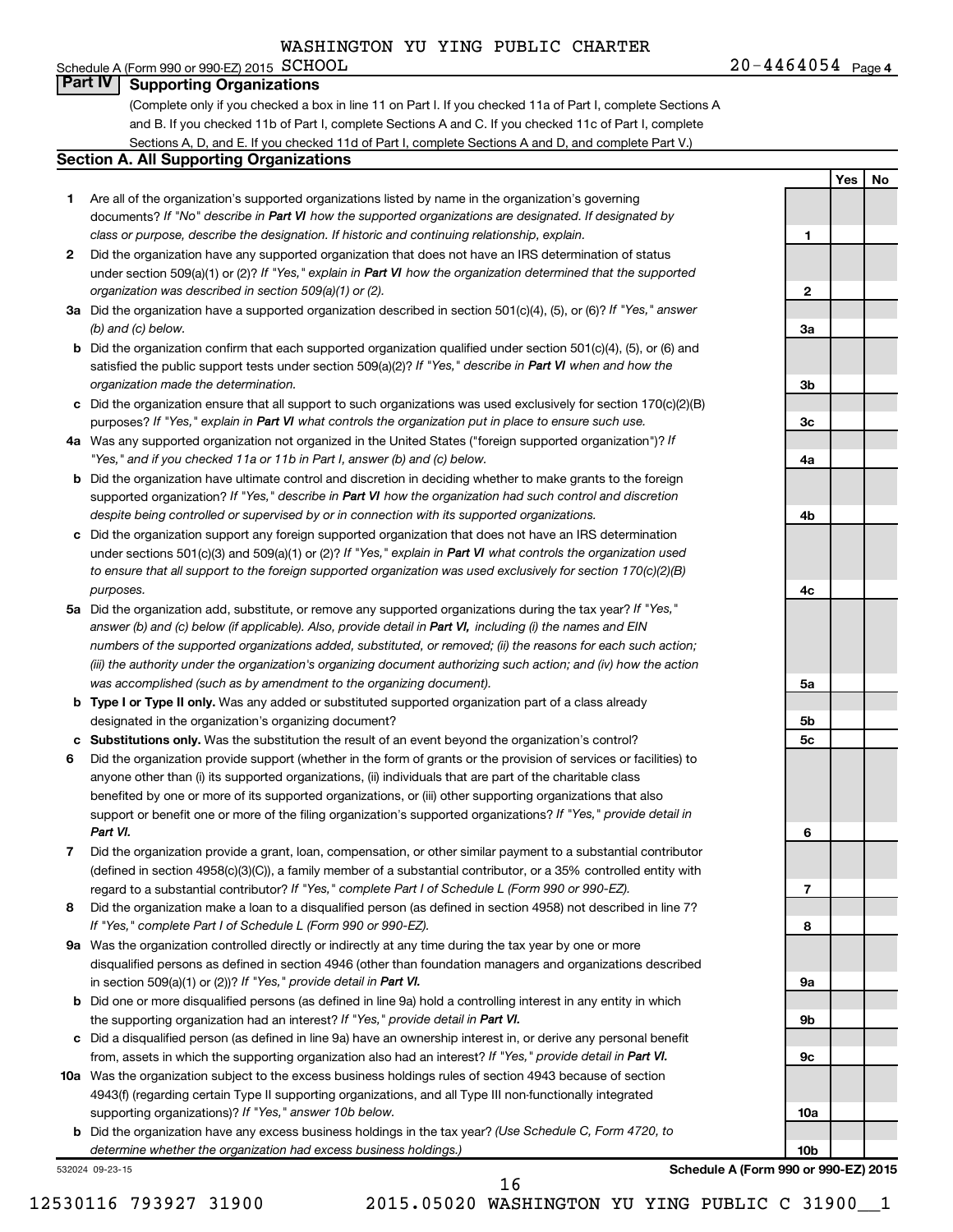|              | Schedule A (Form 990 or 990-EZ) 2015 SCHOOL                                                                                                                                                                                      | $20 - 4464054$ Page 5 |     |           |
|--------------|----------------------------------------------------------------------------------------------------------------------------------------------------------------------------------------------------------------------------------|-----------------------|-----|-----------|
|              | <b>Part IV</b><br><b>Supporting Organizations (continued)</b>                                                                                                                                                                    |                       |     |           |
|              |                                                                                                                                                                                                                                  |                       | Yes | No        |
| 11           | Has the organization accepted a gift or contribution from any of the following persons?                                                                                                                                          |                       |     |           |
|              | a A person who directly or indirectly controls, either alone or together with persons described in (b) and (c)                                                                                                                   |                       |     |           |
|              | below, the governing body of a supported organization?                                                                                                                                                                           | 11a                   |     |           |
|              | <b>b</b> A family member of a person described in (a) above?                                                                                                                                                                     | 11b                   |     |           |
|              | c A 35% controlled entity of a person described in (a) or (b) above? If "Yes" to a, b, or c, provide detail in Part VI.                                                                                                          | 11c                   |     |           |
|              | <b>Section B. Type I Supporting Organizations</b>                                                                                                                                                                                |                       |     |           |
|              |                                                                                                                                                                                                                                  |                       | Yes | <b>No</b> |
| 1.           | Did the directors, trustees, or membership of one or more supported organizations have the power to                                                                                                                              |                       |     |           |
|              | regularly appoint or elect at least a majority of the organization's directors or trustees at all times during the                                                                                                               |                       |     |           |
|              | tax year? If "No," describe in Part VI how the supported organization(s) effectively operated, supervised, or                                                                                                                    |                       |     |           |
|              | controlled the organization's activities. If the organization had more than one supported organization,                                                                                                                          |                       |     |           |
|              | describe how the powers to appoint and/or remove directors or trustees were allocated among the supported                                                                                                                        |                       |     |           |
|              | organizations and what conditions or restrictions, if any, applied to such powers during the tax year.                                                                                                                           | 1                     |     |           |
| $\mathbf{2}$ | Did the organization operate for the benefit of any supported organization other than the supported                                                                                                                              |                       |     |           |
|              | organization(s) that operated, supervised, or controlled the supporting organization? If "Yes," explain in                                                                                                                       |                       |     |           |
|              | Part VI how providing such benefit carried out the purposes of the supported organization(s) that operated,                                                                                                                      |                       |     |           |
|              | supervised, or controlled the supporting organization.<br><b>Section C. Type II Supporting Organizations</b>                                                                                                                     | 2                     |     |           |
|              |                                                                                                                                                                                                                                  |                       | Yes | No        |
| 1.           | Were a majority of the organization's directors or trustees during the tax year also a majority of the directors                                                                                                                 |                       |     |           |
|              | or trustees of each of the organization's supported organization(s)? If "No," describe in Part VI how control                                                                                                                    |                       |     |           |
|              | or management of the supporting organization was vested in the same persons that controlled or managed                                                                                                                           |                       |     |           |
|              | the supported organization(s).                                                                                                                                                                                                   | 1                     |     |           |
|              | <b>Section D. All Type III Supporting Organizations</b>                                                                                                                                                                          |                       |     |           |
|              |                                                                                                                                                                                                                                  |                       | Yes | No        |
| 1.           | Did the organization provide to each of its supported organizations, by the last day of the fifth month of the                                                                                                                   |                       |     |           |
|              | organization's tax year, (i) a written notice describing the type and amount of support provided during the prior tax                                                                                                            |                       |     |           |
|              | year, (ii) a copy of the Form 990 that was most recently filed as of the date of notification, and (iii) copies of the                                                                                                           |                       |     |           |
|              | organization's governing documents in effect on the date of notification, to the extent not previously provided?                                                                                                                 | 1                     |     |           |
| $\mathbf{2}$ | Were any of the organization's officers, directors, or trustees either (i) appointed or elected by the supported                                                                                                                 |                       |     |           |
|              | organization(s) or (ii) serving on the governing body of a supported organization? If "No," explain in Part VI how                                                                                                               |                       |     |           |
|              | the organization maintained a close and continuous working relationship with the supported organization(s).                                                                                                                      | 2                     |     |           |
| 3            | By reason of the relationship described in (2), did the organization's supported organizations have a                                                                                                                            |                       |     |           |
|              | significant voice in the organization's investment policies and in directing the use of the organization's                                                                                                                       |                       |     |           |
|              | income or assets at all times during the tax year? If "Yes," describe in Part VI the role the organization's                                                                                                                     |                       |     |           |
|              | supported organizations played in this regard.                                                                                                                                                                                   | 3                     |     |           |
|              | Section E. Type III Functionally-Integrated Supporting Organizations                                                                                                                                                             |                       |     |           |
| 1.           | Check the box next to the method that the organization used to satisfy the Integral Part Test during the yeafsee instructions):                                                                                                  |                       |     |           |
| a            | The organization satisfied the Activities Test. Complete line 2 below.                                                                                                                                                           |                       |     |           |
| b<br>с       | The organization is the parent of each of its supported organizations. Complete line 3 below.<br>The organization supported a governmental entity. Describe in Part VI how you supported a government entity (see instructions). |                       |     |           |
| 2            | Activities Test. Answer (a) and (b) below.                                                                                                                                                                                       |                       | Yes | No        |
| а            | Did substantially all of the organization's activities during the tax year directly further the exempt purposes of                                                                                                               |                       |     |           |
|              | the supported organization(s) to which the organization was responsive? If "Yes," then in Part VI identify                                                                                                                       |                       |     |           |
|              | those supported organizations and explain<br>how these activities directly furthered their exempt purposes,                                                                                                                      |                       |     |           |
|              | how the organization was responsive to those supported organizations, and how the organization determined                                                                                                                        |                       |     |           |
|              | that these activities constituted substantially all of its activities.                                                                                                                                                           | 2a                    |     |           |
| b            | Did the activities described in (a) constitute activities that, but for the organization's involvement, one or more                                                                                                              |                       |     |           |
|              | of the organization's supported organization(s) would have been engaged in? If "Yes," explain in Part VI the                                                                                                                     |                       |     |           |
|              | reasons for the organization's position that its supported organization(s) would have engaged in these                                                                                                                           |                       |     |           |
|              | activities but for the organization's involvement.                                                                                                                                                                               | 2 <sub>b</sub>        |     |           |
| 3            | Parent of Supported Organizations. Answer (a) and (b) below.                                                                                                                                                                     |                       |     |           |
| a            | Did the organization have the power to regularly appoint or elect a majority of the officers, directors, or                                                                                                                      |                       |     |           |
|              | trustees of each of the supported organizations? Provide details in Part VI.                                                                                                                                                     | За                    |     |           |
| b            | Did the organization exercise a substantial degree of direction over the policies, programs, and activities of each                                                                                                              |                       |     |           |
|              | of its supported organizations? If "Yes," describe in Part VI the role played by the organization in this regard.                                                                                                                | 3b                    |     |           |

532025 09-23-15

**Schedule A (Form 990 or 990-EZ) 2015**

17

12530116 793927 31900 2015.05020 WASHINGTON YU YING PUBLIC C 31900\_\_1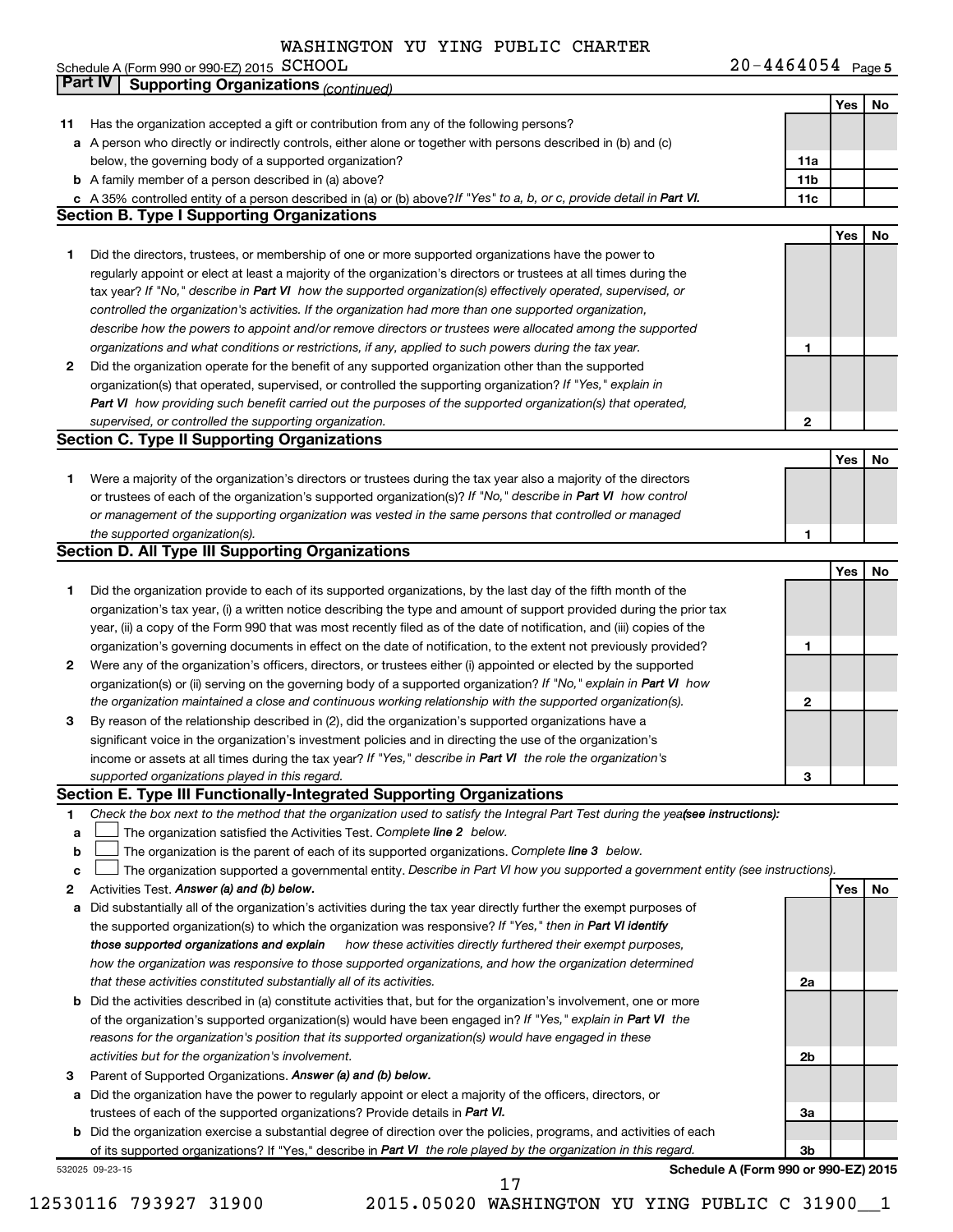**6**  $20 - 4464054$ 

|              | Schedule A (Form 990 or 990-EZ) 2015 SCHOOL                                                                                   |                |                | $20 - 4404034$ Page 6          |
|--------------|-------------------------------------------------------------------------------------------------------------------------------|----------------|----------------|--------------------------------|
|              | <b>Part V</b><br>Type III Non-Functionally Integrated 509(a)(3) Supporting Organizations                                      |                |                |                                |
| 1            | Check here if the organization satisfied the Integral Part Test as a qualifying trust on Nov. 20, 1970. See instructions. All |                |                |                                |
|              | other Type III non-functionally integrated supporting organizations must complete Sections A through E.                       |                |                |                                |
|              | Section A - Adjusted Net Income                                                                                               |                | (A) Prior Year | (B) Current Year<br>(optional) |
| 1            | Net short-term capital gain                                                                                                   | 1              |                |                                |
| $\mathbf{2}$ | Recoveries of prior-year distributions                                                                                        | $\mathbf{2}$   |                |                                |
| 3            | Other gross income (see instructions)                                                                                         | 3              |                |                                |
| 4            | Add lines 1 through 3                                                                                                         | 4              |                |                                |
| 5            | Depreciation and depletion                                                                                                    | 5              |                |                                |
| 6            | Portion of operating expenses paid or incurred for production or                                                              |                |                |                                |
|              | collection of gross income or for management, conservation, or                                                                |                |                |                                |
|              | maintenance of property held for production of income (see instructions)                                                      | 6              |                |                                |
| 7            | Other expenses (see instructions)                                                                                             | $\overline{7}$ |                |                                |
| 8            | Adjusted Net Income (subtract lines 5, 6 and 7 from line 4)                                                                   | 8              |                |                                |
|              | <b>Section B - Minimum Asset Amount</b>                                                                                       |                | (A) Prior Year | (B) Current Year<br>(optional) |
| 1            | Aggregate fair market value of all non-exempt-use assets (see                                                                 |                |                |                                |
|              | instructions for short tax year or assets held for part of year):                                                             |                |                |                                |
|              | <b>a</b> Average monthly value of securities                                                                                  | 1a             |                |                                |
|              | <b>b</b> Average monthly cash balances                                                                                        | 1 <sub>b</sub> |                |                                |
|              | c Fair market value of other non-exempt-use assets                                                                            | 1c             |                |                                |
|              | <b>d</b> Total (add lines 1a, 1b, and 1c)                                                                                     | 1d             |                |                                |
|              | e Discount claimed for blockage or other                                                                                      |                |                |                                |
|              | factors (explain in detail in Part VI):                                                                                       |                |                |                                |
| 2            | Acquisition indebtedness applicable to non-exempt-use assets                                                                  | $\mathbf{2}$   |                |                                |
| 3            | Subtract line 2 from line 1d                                                                                                  | 3              |                |                                |
| 4            | Cash deemed held for exempt use. Enter 1-1/2% of line 3 (for greater amount,                                                  |                |                |                                |
|              | see instructions).                                                                                                            | 4              |                |                                |
| 5            | Net value of non-exempt-use assets (subtract line 4 from line 3)                                                              | 5              |                |                                |
| 6            | Multiply line 5 by .035                                                                                                       | 6              |                |                                |
| 7            | Recoveries of prior-year distributions                                                                                        | $\overline{7}$ |                |                                |
| 8            | <b>Minimum Asset Amount (add line 7 to line 6)</b>                                                                            | 8              |                |                                |
|              | <b>Section C - Distributable Amount</b>                                                                                       |                |                | <b>Current Year</b>            |
| 1            | Adjusted net income for prior year (from Section A, line 8, Column A)                                                         | 1              |                |                                |
| $\mathbf{2}$ | Enter 85% of line 1                                                                                                           | $\mathbf{2}$   |                |                                |
| 3            | Minimum asset amount for prior year (from Section B, line 8, Column A)                                                        | 3              |                |                                |
| 4            | Enter greater of line 2 or line 3                                                                                             | 4              |                |                                |
| 5            | Income tax imposed in prior year                                                                                              | 5              |                |                                |
| 6            | <b>Distributable Amount.</b> Subtract line 5 from line 4, unless subject to                                                   |                |                |                                |
|              | emergency temporary reduction (see instructions)                                                                              | 6              |                |                                |

**7** Let Check here if the current year is the organization's first as a non-functionally-integrated Type III supporting organization (see instructions).

**Schedule A (Form 990 or 990-EZ) 2015**

532026 09-23-15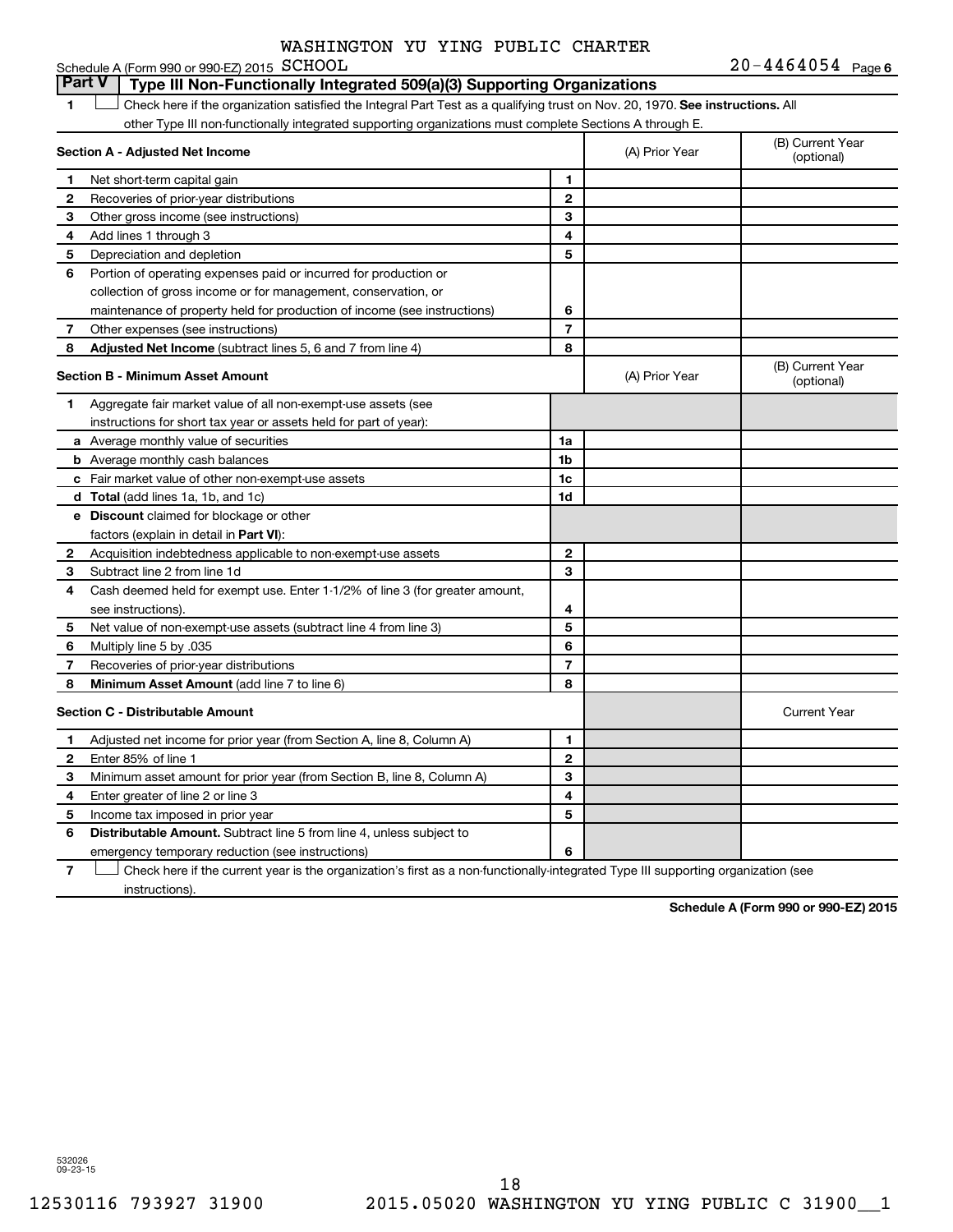|               | Schedule A (Form 990 or 990-EZ) 2015 SCHOOL                                                |                                    |                                               | $20 - 4464054$ Page 7                            |  |  |
|---------------|--------------------------------------------------------------------------------------------|------------------------------------|-----------------------------------------------|--------------------------------------------------|--|--|
| <b>Part V</b> | Type III Non-Functionally Integrated 509(a)(3) Supporting Organizations (continued)        |                                    |                                               |                                                  |  |  |
|               | <b>Section D - Distributions</b>                                                           |                                    |                                               | <b>Current Year</b>                              |  |  |
| 1             | Amounts paid to supported organizations to accomplish exempt purposes                      |                                    |                                               |                                                  |  |  |
| 2             | Amounts paid to perform activity that directly furthers exempt purposes of supported       |                                    |                                               |                                                  |  |  |
|               | organizations, in excess of income from activity                                           |                                    |                                               |                                                  |  |  |
| 3             | Administrative expenses paid to accomplish exempt purposes of supported organizations      |                                    |                                               |                                                  |  |  |
| 4             | Amounts paid to acquire exempt-use assets                                                  |                                    |                                               |                                                  |  |  |
| 5             | Qualified set-aside amounts (prior IRS approval required)                                  |                                    |                                               |                                                  |  |  |
| 6             | Other distributions (describe in Part VI). See instructions.                               |                                    |                                               |                                                  |  |  |
| 7             | Total annual distributions. Add lines 1 through 6.                                         |                                    |                                               |                                                  |  |  |
| 8             | Distributions to attentive supported organizations to which the organization is responsive |                                    |                                               |                                                  |  |  |
|               | (provide details in Part VI). See instructions.                                            |                                    |                                               |                                                  |  |  |
| 9             | Distributable amount for 2015 from Section C, line 6                                       |                                    |                                               |                                                  |  |  |
| 10            | Line 8 amount divided by Line 9 amount                                                     |                                    |                                               |                                                  |  |  |
|               | Section E - Distribution Allocations (see instructions)                                    | (i)<br><b>Excess Distributions</b> | (ii)<br><b>Underdistributions</b><br>Pre-2015 | (iii)<br><b>Distributable</b><br>Amount for 2015 |  |  |
| 1             | Distributable amount for 2015 from Section C, line 6                                       |                                    |                                               |                                                  |  |  |
| $\mathbf{2}$  | Underdistributions, if any, for years prior to 2015                                        |                                    |                                               |                                                  |  |  |
|               | (reasonable cause required-see instructions)                                               |                                    |                                               |                                                  |  |  |
| 3             | Excess distributions carryover, if any, to 2015:                                           |                                    |                                               |                                                  |  |  |
| a             |                                                                                            |                                    |                                               |                                                  |  |  |
| b             |                                                                                            |                                    |                                               |                                                  |  |  |
| c             |                                                                                            |                                    |                                               |                                                  |  |  |
|               | d From 2013                                                                                |                                    |                                               |                                                  |  |  |
|               | e From 2014                                                                                |                                    |                                               |                                                  |  |  |
|               | f Total of lines 3a through e                                                              |                                    |                                               |                                                  |  |  |
|               | g Applied to underdistributions of prior years                                             |                                    |                                               |                                                  |  |  |
|               | <b>h</b> Applied to 2015 distributable amount                                              |                                    |                                               |                                                  |  |  |
| j.            | Carryover from 2010 not applied (see instructions)                                         |                                    |                                               |                                                  |  |  |
|               | Remainder. Subtract lines 3g, 3h, and 3i from 3f.                                          |                                    |                                               |                                                  |  |  |
| 4             | Distributions for 2015 from Section D,                                                     |                                    |                                               |                                                  |  |  |
|               | \$<br>line $7:$                                                                            |                                    |                                               |                                                  |  |  |
|               | a Applied to underdistributions of prior years                                             |                                    |                                               |                                                  |  |  |
|               | <b>b</b> Applied to 2015 distributable amount                                              |                                    |                                               |                                                  |  |  |
|               | <b>c</b> Remainder. Subtract lines 4a and 4b from 4.                                       |                                    |                                               |                                                  |  |  |
| 5             | Remaining underdistributions for years prior to 2015, if                                   |                                    |                                               |                                                  |  |  |
|               | any. Subtract lines 3g and 4a from line 2 (if amount                                       |                                    |                                               |                                                  |  |  |
|               | greater than zero, see instructions).                                                      |                                    |                                               |                                                  |  |  |
| 6             | Remaining underdistributions for 2015. Subtract lines 3h                                   |                                    |                                               |                                                  |  |  |
|               | and 4b from line 1 (if amount greater than zero, see                                       |                                    |                                               |                                                  |  |  |
|               | instructions).                                                                             |                                    |                                               |                                                  |  |  |
| $\mathbf{7}$  | Excess distributions carryover to 2016. Add lines 3j                                       |                                    |                                               |                                                  |  |  |
|               | and 4c.                                                                                    |                                    |                                               |                                                  |  |  |
| 8             | Breakdown of line 7:                                                                       |                                    |                                               |                                                  |  |  |
| a             |                                                                                            |                                    |                                               |                                                  |  |  |
| b             |                                                                                            |                                    |                                               |                                                  |  |  |
|               | c Excess from 2013                                                                         |                                    |                                               |                                                  |  |  |
|               | d Excess from 2014                                                                         |                                    |                                               |                                                  |  |  |
|               | e Excess from 2015                                                                         |                                    |                                               |                                                  |  |  |
|               |                                                                                            |                                    |                                               |                                                  |  |  |

**Schedule A (Form 990 or 990-EZ) 2015**

532027 09-23-15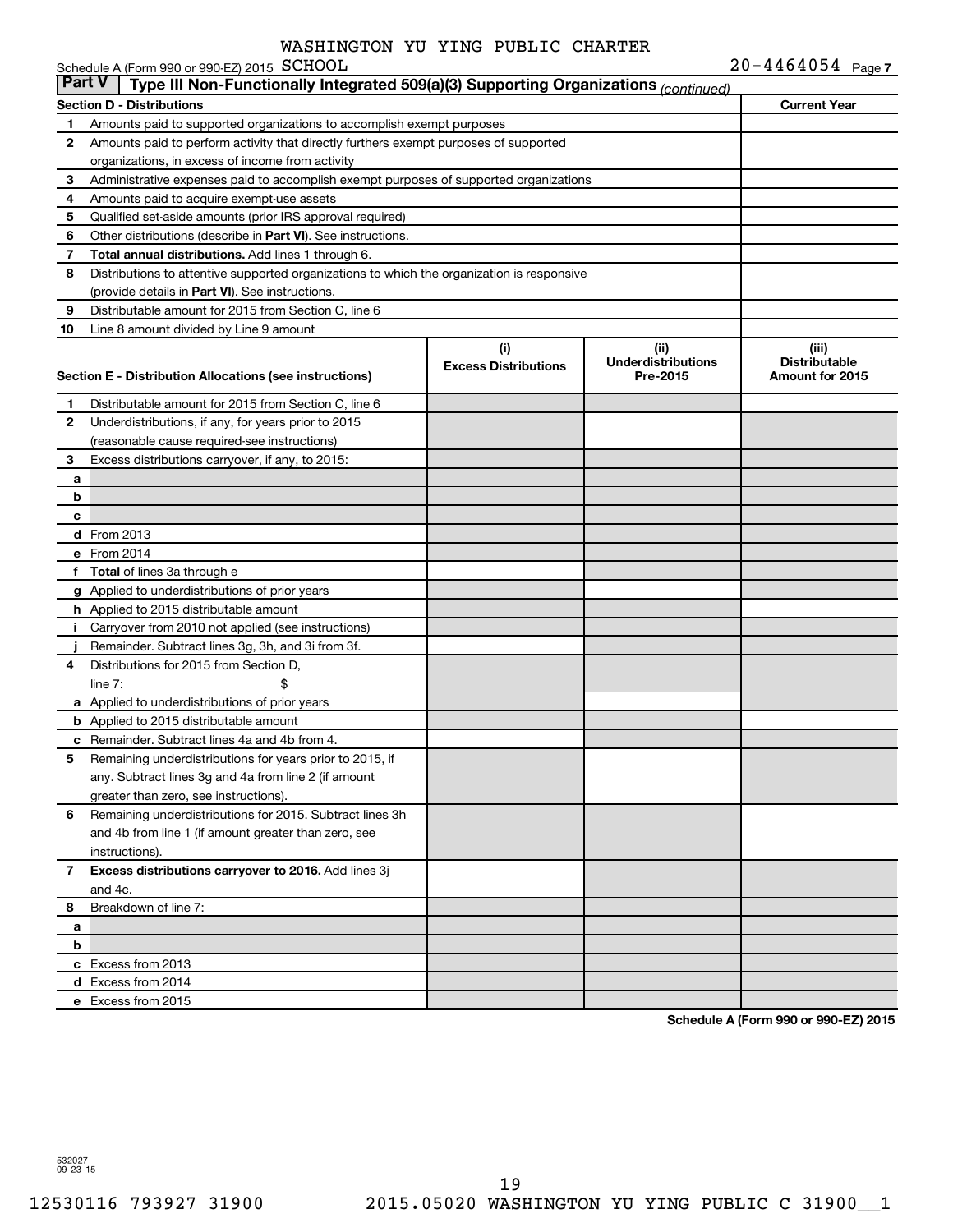| WASHINGTON YU YING PUBLIC CHARTER |  |  |
|-----------------------------------|--|--|
|                                   |  |  |

|                 | Schedule A (Form 990 or 990-EZ) 2015 SCHOOL                                                                                                                                                                                                                                                                                                                                                                                                                                                                                                                         |    |                                                | $20 - 4464054$ Page 8 |
|-----------------|---------------------------------------------------------------------------------------------------------------------------------------------------------------------------------------------------------------------------------------------------------------------------------------------------------------------------------------------------------------------------------------------------------------------------------------------------------------------------------------------------------------------------------------------------------------------|----|------------------------------------------------|-----------------------|
| <b>Part VI</b>  | Supplemental Information. Provide the explanations required by Part II, line 10; Part II, line 17a or 17b; Part III, line 12;<br>Part IV, Section A, lines 1, 2, 3b, 3c, 4b, 4c, 5a, 6, 9a, 9b, 9c, 11a, 11b, and 11c; Part IV, Section B, lines 1 and 2; Part IV, Section C,<br>line 1; Part IV, Section D, lines 2 and 3; Part IV, Section E, lines 1c, 2a, 2b, 3a and 3b; Part V, line 1; Part V, Section B, line 1e; Part V,<br>Section D, lines 5, 6, and 8; and Part V, Section E, lines 2, 5, and 6. Also complete this part for any additional information. |    |                                                |                       |
|                 | (See instructions.)                                                                                                                                                                                                                                                                                                                                                                                                                                                                                                                                                 |    |                                                |                       |
|                 |                                                                                                                                                                                                                                                                                                                                                                                                                                                                                                                                                                     |    |                                                |                       |
|                 |                                                                                                                                                                                                                                                                                                                                                                                                                                                                                                                                                                     |    |                                                |                       |
|                 |                                                                                                                                                                                                                                                                                                                                                                                                                                                                                                                                                                     |    |                                                |                       |
|                 |                                                                                                                                                                                                                                                                                                                                                                                                                                                                                                                                                                     |    |                                                |                       |
|                 |                                                                                                                                                                                                                                                                                                                                                                                                                                                                                                                                                                     |    |                                                |                       |
|                 |                                                                                                                                                                                                                                                                                                                                                                                                                                                                                                                                                                     |    |                                                |                       |
|                 |                                                                                                                                                                                                                                                                                                                                                                                                                                                                                                                                                                     |    |                                                |                       |
|                 |                                                                                                                                                                                                                                                                                                                                                                                                                                                                                                                                                                     |    |                                                |                       |
|                 |                                                                                                                                                                                                                                                                                                                                                                                                                                                                                                                                                                     |    |                                                |                       |
|                 |                                                                                                                                                                                                                                                                                                                                                                                                                                                                                                                                                                     |    |                                                |                       |
|                 |                                                                                                                                                                                                                                                                                                                                                                                                                                                                                                                                                                     |    |                                                |                       |
|                 |                                                                                                                                                                                                                                                                                                                                                                                                                                                                                                                                                                     |    |                                                |                       |
|                 |                                                                                                                                                                                                                                                                                                                                                                                                                                                                                                                                                                     |    |                                                |                       |
|                 |                                                                                                                                                                                                                                                                                                                                                                                                                                                                                                                                                                     |    |                                                |                       |
|                 |                                                                                                                                                                                                                                                                                                                                                                                                                                                                                                                                                                     |    |                                                |                       |
|                 |                                                                                                                                                                                                                                                                                                                                                                                                                                                                                                                                                                     |    |                                                |                       |
|                 |                                                                                                                                                                                                                                                                                                                                                                                                                                                                                                                                                                     |    |                                                |                       |
|                 |                                                                                                                                                                                                                                                                                                                                                                                                                                                                                                                                                                     |    |                                                |                       |
|                 |                                                                                                                                                                                                                                                                                                                                                                                                                                                                                                                                                                     |    |                                                |                       |
|                 |                                                                                                                                                                                                                                                                                                                                                                                                                                                                                                                                                                     |    |                                                |                       |
|                 |                                                                                                                                                                                                                                                                                                                                                                                                                                                                                                                                                                     |    |                                                |                       |
|                 |                                                                                                                                                                                                                                                                                                                                                                                                                                                                                                                                                                     |    |                                                |                       |
|                 |                                                                                                                                                                                                                                                                                                                                                                                                                                                                                                                                                                     |    |                                                |                       |
|                 |                                                                                                                                                                                                                                                                                                                                                                                                                                                                                                                                                                     |    |                                                |                       |
|                 |                                                                                                                                                                                                                                                                                                                                                                                                                                                                                                                                                                     |    |                                                |                       |
|                 |                                                                                                                                                                                                                                                                                                                                                                                                                                                                                                                                                                     |    |                                                |                       |
|                 |                                                                                                                                                                                                                                                                                                                                                                                                                                                                                                                                                                     |    |                                                |                       |
|                 |                                                                                                                                                                                                                                                                                                                                                                                                                                                                                                                                                                     |    |                                                |                       |
|                 |                                                                                                                                                                                                                                                                                                                                                                                                                                                                                                                                                                     |    |                                                |                       |
|                 |                                                                                                                                                                                                                                                                                                                                                                                                                                                                                                                                                                     |    |                                                |                       |
|                 |                                                                                                                                                                                                                                                                                                                                                                                                                                                                                                                                                                     |    |                                                |                       |
|                 |                                                                                                                                                                                                                                                                                                                                                                                                                                                                                                                                                                     |    |                                                |                       |
|                 |                                                                                                                                                                                                                                                                                                                                                                                                                                                                                                                                                                     |    |                                                |                       |
| 532028 09-23-15 |                                                                                                                                                                                                                                                                                                                                                                                                                                                                                                                                                                     | 20 | Schedule A (Form 990 or 990-EZ) 2015           |                       |
|                 | 12530116 793927 31900                                                                                                                                                                                                                                                                                                                                                                                                                                                                                                                                               |    | 2015.05020 WASHINGTON YU YING PUBLIC C 31900_1 |                       |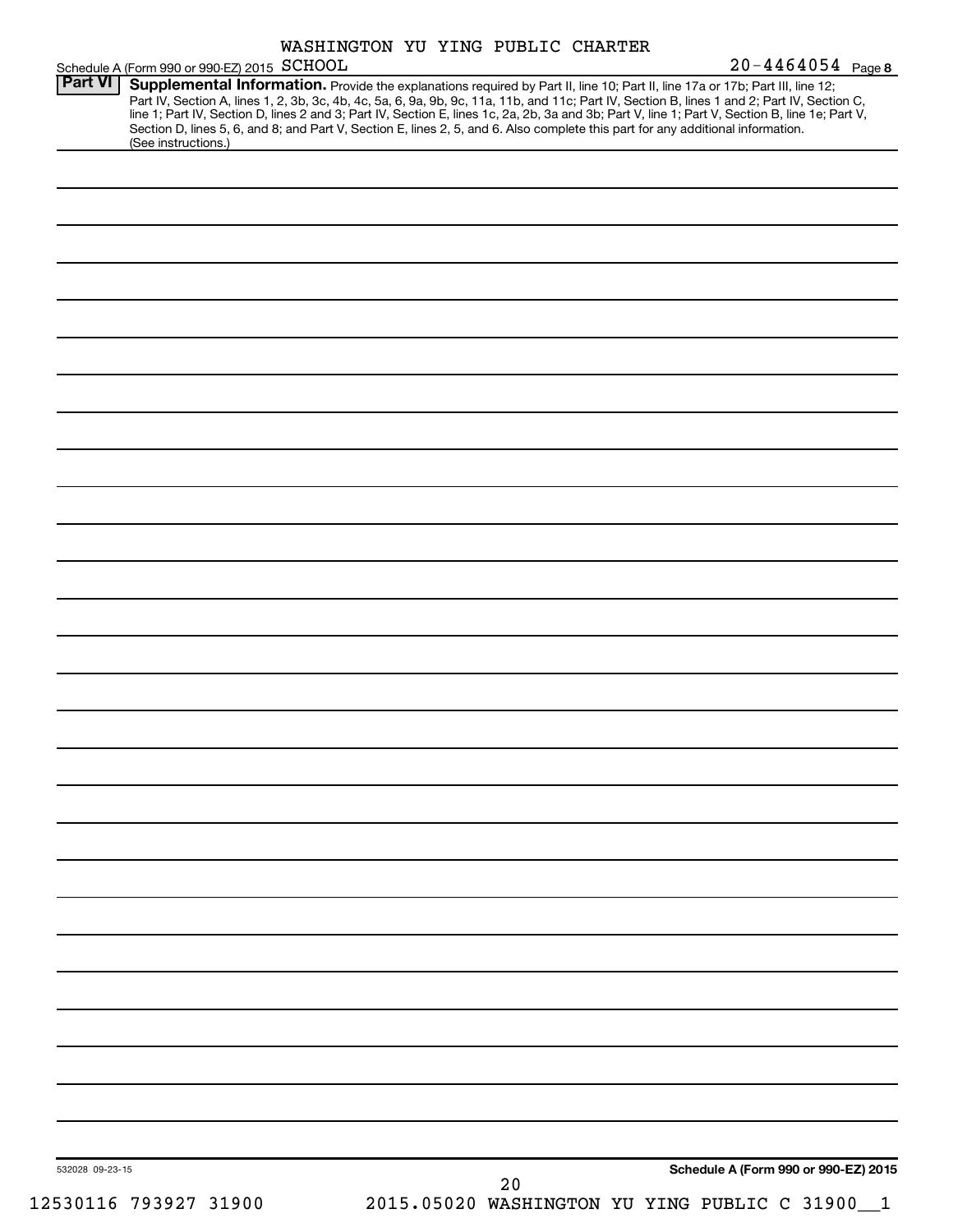\*\* PUBLIC DISCLOSURE COPY \*\*

# **Schedule B Schedule of Contributors**

**or 990-PF) | Attach to Form 990, Form 990-EZ, or Form 990-PF. | Information about Schedule B (Form 990, 990-EZ, or 990-PF) and** its instructions is at www.irs.gov/form990.

OMB No. 1545-0047

**2015**

**Employer identification number** 

|  | Name of the organization |  |
|--|--------------------------|--|

Department of the Treasury Internal Revenue Service

**(Form 990, 990-EZ,**

WASHINGTON YU YING PUBLIC CHARTER SCHOOL 20-4464054

| Organization type (check one): |  |  |
|--------------------------------|--|--|
|                                |  |  |

| Filers of:         | Section:                                                                  |
|--------------------|---------------------------------------------------------------------------|
| Form 990 or 990-EZ | $\lfloor \mathbf{X} \rfloor$ 501(c)( 3) (enter number) organization       |
|                    | 4947(a)(1) nonexempt charitable trust not treated as a private foundation |
|                    | 527 political organization                                                |
| Form 990-PF        | 501(c)(3) exempt private foundation                                       |
|                    | 4947(a)(1) nonexempt charitable trust treated as a private foundation     |
|                    | 501(c)(3) taxable private foundation                                      |

Check if your organization is covered by the General Rule or a Special Rule.

**Note.**  Only a section 501(c)(7), (8), or (10) organization can check boxes for both the General Rule and a Special Rule. See instructions.

#### **General Rule**

**K** For an organization filing Form 990, 990-EZ, or 990-PF that received, during the year, contributions totaling \$5,000 or more (in money or property) from any one contributor. Complete Parts I and II. See instructions for determining a contributor's total contributions.

#### **Special Rules**

 $\Box$ 

any one contributor, during the year, total contributions of the greater of **(1)** \$5,000 or **(2)** 2% of the amount on (i) Form 990, Part VIII, line 1h, For an organization described in section 501(c)(3) filing Form 990 or 990-EZ that met the 33 1/3% support test of the regulations under sections 509(a)(1) and 170(b)(1)(A)(vi), that checked Schedule A (Form 990 or 990-EZ), Part II, line 13, 16a, or 16b, and that received from or (ii) Form 990-EZ, line 1. Complete Parts I and II.  $\Box$ 

year, total contributions of more than \$1,000 *exclusively* for religious, charitable, scientific, literary, or educational purposes, or for For an organization described in section 501(c)(7), (8), or (10) filing Form 990 or 990-EZ that received from any one contributor, during the the prevention of cruelty to children or animals. Complete Parts I, II, and III.  $\Box$ 

purpose. Do not complete any of the parts unless the General Rule applies to this organization because it received nonexclusively year, contributions exclusively for religious, charitable, etc., purposes, but no such contributions totaled more than \$1,000. If this box is checked, enter here the total contributions that were received during the year for an exclusively religious, charitable, etc., For an organization described in section 501(c)(7), (8), or (10) filing Form 990 or 990-EZ that received from any one contributor, during the religious, charitable, etc., contributions totaling \$5,000 or more during the year  $\ldots$  $\ldots$  $\ldots$  $\ldots$  $\ldots$  $\ldots$ 

**Caution.** An organization that is not covered by the General Rule and/or the Special Rules does not file Schedule B (Form 990, 990-EZ, or 990-PF),  **must** but it answer "No" on Part IV, line 2, of its Form 990; or check the box on line H of its Form 990-EZ or on its Form 990-PF, Part I, line 2, to certify that it does not meet the filing requirements of Schedule B (Form 990, 990-EZ, or 990-PF).

LHA For Paperwork Reduction Act Notice, see the Instructions for Form 990, 990-EZ, or 990-PF. Schedule B (Form 990, 990-EZ, or 990-PF) (2015)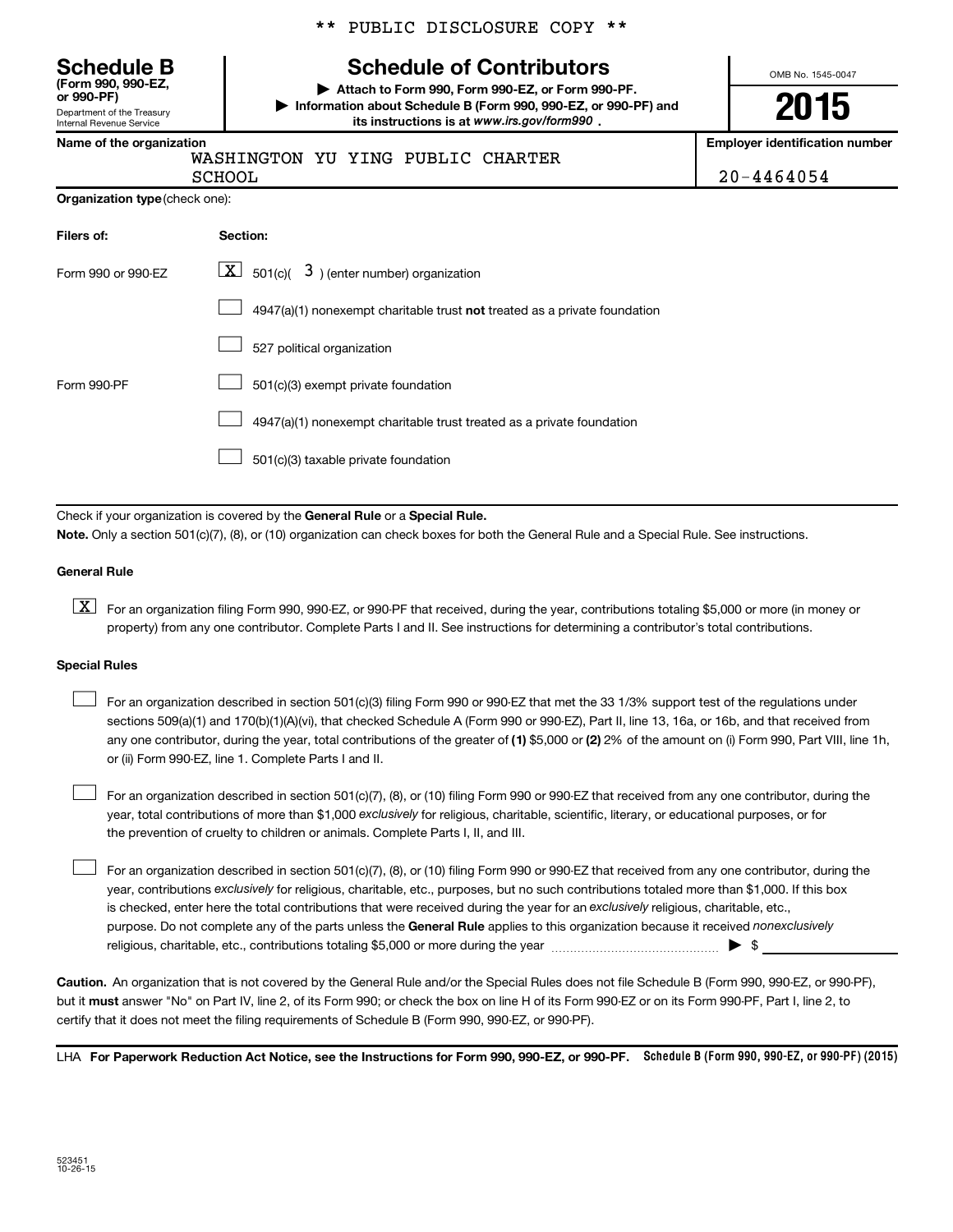#### Schedule B (Form 990, 990-EZ, or 990-PF) (2015)

**Name of organization Employer identification number** WASHINGTON YU YING PUBLIC CHARTER SCHOOL 20-4464054

| Part I          | Contributors (see instructions). Use duplicate copies of Part I if additional space is needed. |                                   |                                                                                                                                     |
|-----------------|------------------------------------------------------------------------------------------------|-----------------------------------|-------------------------------------------------------------------------------------------------------------------------------------|
| (a)<br>No.      | (b)<br>Name, address, and ZIP + 4                                                              | (c)<br><b>Total contributions</b> | (d)<br>Type of contribution                                                                                                         |
| 1               |                                                                                                | 10,000.<br>\$                     | $\overline{\mathbf{x}}$<br>Person<br>Payroll<br>Noncash<br>(Complete Part II for<br>noncash contributions.)                         |
| (a)<br>No.      | (b)<br>Name, address, and ZIP + 4                                                              | (c)<br><b>Total contributions</b> | (d)<br>Type of contribution                                                                                                         |
| 2               |                                                                                                | 10,000.<br>\$                     | $\overline{\mathbf{X}}$<br>Person<br>Payroll<br>Noncash<br>(Complete Part II for<br>noncash contributions.)                         |
| (a)<br>No.      | (b)<br>Name, address, and ZIP + 4                                                              | (c)<br><b>Total contributions</b> | (d)<br>Type of contribution                                                                                                         |
| 3               |                                                                                                | 10,000.<br>\$                     | $\overline{\mathbf{X}}$<br>Person<br>Payroll<br>Noncash<br>(Complete Part II for<br>noncash contributions.)                         |
| (a)<br>No.      | (b)<br>Name, address, and ZIP + 4                                                              | (c)<br><b>Total contributions</b> | (d)<br>Type of contribution                                                                                                         |
| 4               |                                                                                                | 847,607.<br>\$                    | $\overline{\mathbf{X}}$<br>Person<br>Payroll<br>Noncash<br>(Complete Part II for<br>noncash contributions.)                         |
| (a)<br>No.      | (b)<br>Name, address, and ZIP + 4                                                              | (c)<br><b>Total contributions</b> | (d)<br>Type of contribution                                                                                                         |
|                 |                                                                                                | \$                                | Person<br>Payroll<br>Noncash<br>(Complete Part II for<br>noncash contributions.)                                                    |
| (a)<br>No.      | (b)<br>Name, address, and ZIP + 4                                                              | (c)<br><b>Total contributions</b> | (d)<br>Type of contribution                                                                                                         |
| 523452 10-26-15 |                                                                                                | \$                                | Person<br>Payroll<br>Noncash<br>(Complete Part II for<br>noncash contributions.)<br>Schedule B (Form 990, 990-EZ, or 990-PF) (2015) |
|                 | 22                                                                                             |                                   |                                                                                                                                     |

12530116 793927 31900 2015.05020 WASHINGTON YU YING PUBLIC C 31900\_\_1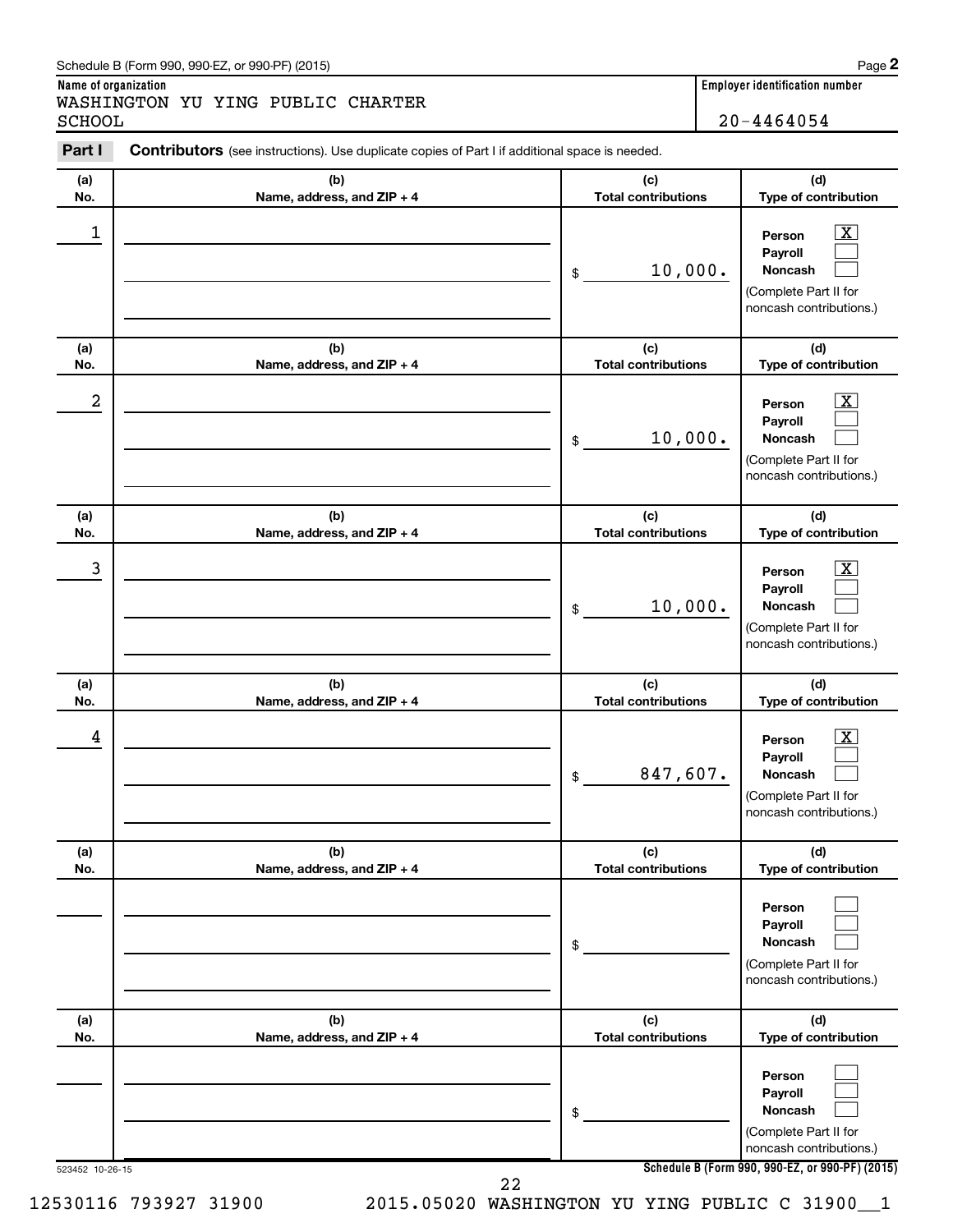| Schedule B (Form 990, 990-EZ, or 990-PF) (2015)                                                                       |                                       |
|-----------------------------------------------------------------------------------------------------------------------|---------------------------------------|
| Name of organization                                                                                                  | <b>Employer identification number</b> |
| WASHINGTON YU YING PUBLIC CHARTER<br>SCHOOL                                                                           | $20 - 4464054$                        |
| Part II<br><b>Noncash Property</b> (see instructions). Use duplicate copies of Part II if additional space is needed. |                                       |

| (a)<br>No.<br>from<br>Part I | (b)<br>Description of noncash property given | (c)<br>FMV (or estimate)<br>(see instructions)                                                  | (d)<br>Date received                            |
|------------------------------|----------------------------------------------|-------------------------------------------------------------------------------------------------|-------------------------------------------------|
|                              |                                              | $\begin{array}{c c} \updownarrow & \downarrow \\ \downarrow & \downarrow \\ \hline \end{array}$ |                                                 |
| (a)<br>No.<br>from<br>Part I | (b)<br>Description of noncash property given | (c)<br>FMV (or estimate)<br>(see instructions)                                                  | (d)<br>Date received                            |
|                              |                                              | $\begin{array}{c c} \updownarrow & \downarrow \\ \downarrow & \downarrow \\ \hline \end{array}$ |                                                 |
| (a)<br>No.<br>from<br>Part I | (b)<br>Description of noncash property given | (c)<br>FMV (or estimate)<br>(see instructions)                                                  | (d)<br>Date received                            |
|                              |                                              |                                                                                                 |                                                 |
| (a)<br>No.<br>from<br>Part I | (b)<br>Description of noncash property given | (c)<br>FMV (or estimate)<br>(see instructions)                                                  | (d)<br>Date received                            |
|                              |                                              | $\frac{1}{2}$                                                                                   |                                                 |
| (a)<br>No.<br>from<br>Part I | (b)<br>Description of noncash property given | (c)<br>FMV (or estimate)<br>(see instructions)                                                  | (d)<br>Date received                            |
|                              |                                              | \$                                                                                              |                                                 |
| (a)<br>No.<br>from<br>Part I | (b)<br>Description of noncash property given | (c)<br>FMV (or estimate)<br>(see instructions)                                                  | (d)<br>Date received                            |
|                              |                                              | \$                                                                                              |                                                 |
| 523453 10-26-15              | 23                                           |                                                                                                 | Schedule B (Form 990, 990-EZ, or 990-PF) (2015) |

Page 3<br> **Tumber**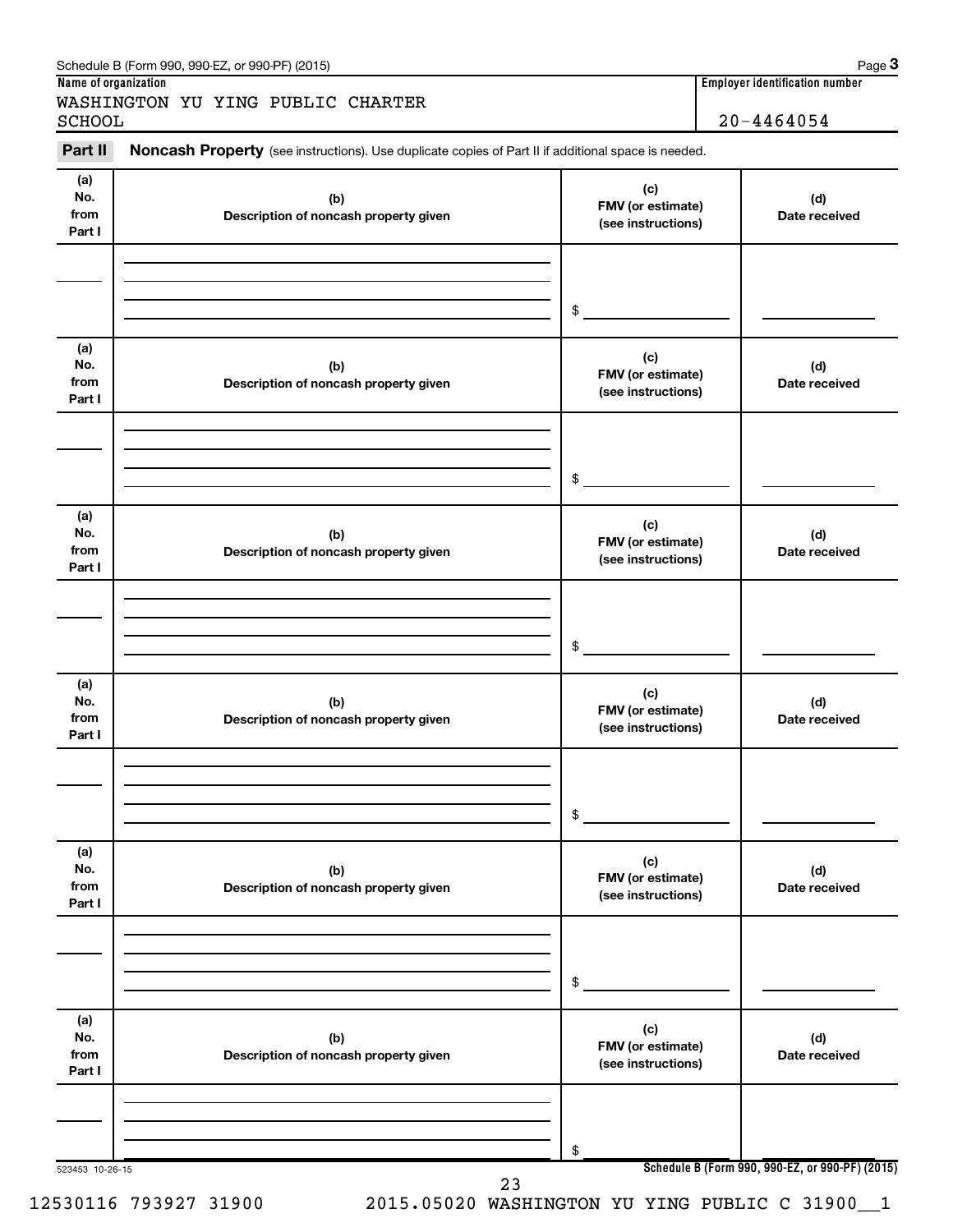|                 | WASHINGTON YU YING PUBLIC CHARTER                                                                                                                                                                                           |                      |                                                                                                                                                       |  |
|-----------------|-----------------------------------------------------------------------------------------------------------------------------------------------------------------------------------------------------------------------------|----------------------|-------------------------------------------------------------------------------------------------------------------------------------------------------|--|
| <b>SCHOOL</b>   |                                                                                                                                                                                                                             |                      | $20 - 4464054$                                                                                                                                        |  |
| Part III        | the year from any one contributor. Complete columns (a) through (e) and the following line entry. For organizations                                                                                                         |                      | Exclusively religious, charitable, etc., contributions to organizations described in section 501(c)(7), (8), or (10) that total more than \$1,000 for |  |
|                 | completing Part III, enter the total of exclusively religious, charitable, etc., contributions of \$1,000 or less for the year. (Enter this info. once.)<br>Use duplicate copies of Part III if additional space is needed. |                      | $\blacktriangleright$ \$                                                                                                                              |  |
| (a) No.         |                                                                                                                                                                                                                             |                      |                                                                                                                                                       |  |
| from<br>Part I  | (b) Purpose of gift                                                                                                                                                                                                         | (c) Use of gift      | (d) Description of how gift is held                                                                                                                   |  |
|                 |                                                                                                                                                                                                                             |                      |                                                                                                                                                       |  |
|                 |                                                                                                                                                                                                                             |                      |                                                                                                                                                       |  |
|                 |                                                                                                                                                                                                                             |                      |                                                                                                                                                       |  |
|                 |                                                                                                                                                                                                                             | (e) Transfer of gift |                                                                                                                                                       |  |
|                 |                                                                                                                                                                                                                             |                      |                                                                                                                                                       |  |
|                 | Transferee's name, address, and ZIP + 4                                                                                                                                                                                     |                      | Relationship of transferor to transferee                                                                                                              |  |
|                 |                                                                                                                                                                                                                             |                      |                                                                                                                                                       |  |
|                 |                                                                                                                                                                                                                             |                      |                                                                                                                                                       |  |
| (a) No.         |                                                                                                                                                                                                                             |                      |                                                                                                                                                       |  |
| `from<br>Part I | (b) Purpose of gift                                                                                                                                                                                                         | (c) Use of gift      | (d) Description of how gift is held                                                                                                                   |  |
|                 |                                                                                                                                                                                                                             |                      |                                                                                                                                                       |  |
|                 |                                                                                                                                                                                                                             |                      |                                                                                                                                                       |  |
|                 |                                                                                                                                                                                                                             |                      |                                                                                                                                                       |  |
|                 |                                                                                                                                                                                                                             | (e) Transfer of gift |                                                                                                                                                       |  |
|                 |                                                                                                                                                                                                                             |                      |                                                                                                                                                       |  |
|                 | Transferee's name, address, and ZIP + 4                                                                                                                                                                                     |                      | Relationship of transferor to transferee                                                                                                              |  |
|                 |                                                                                                                                                                                                                             |                      |                                                                                                                                                       |  |
|                 |                                                                                                                                                                                                                             |                      |                                                                                                                                                       |  |
| (a) No.         |                                                                                                                                                                                                                             |                      |                                                                                                                                                       |  |
| `from<br>Part I | (b) Purpose of gift                                                                                                                                                                                                         | (c) Use of gift      | (d) Description of how gift is held                                                                                                                   |  |
|                 |                                                                                                                                                                                                                             |                      |                                                                                                                                                       |  |
|                 |                                                                                                                                                                                                                             |                      |                                                                                                                                                       |  |
|                 |                                                                                                                                                                                                                             |                      |                                                                                                                                                       |  |
|                 |                                                                                                                                                                                                                             | (e) Transfer of gift |                                                                                                                                                       |  |
|                 | Transferee's name, address, and ZIP + 4                                                                                                                                                                                     |                      |                                                                                                                                                       |  |
|                 |                                                                                                                                                                                                                             |                      | Relationship of transferor to transferee                                                                                                              |  |
|                 |                                                                                                                                                                                                                             |                      |                                                                                                                                                       |  |
|                 |                                                                                                                                                                                                                             |                      |                                                                                                                                                       |  |
| (a) No.<br>from |                                                                                                                                                                                                                             |                      |                                                                                                                                                       |  |
| Part I          | (b) Purpose of gift                                                                                                                                                                                                         | (c) Use of gift      | (d) Description of how gift is held                                                                                                                   |  |
|                 |                                                                                                                                                                                                                             |                      |                                                                                                                                                       |  |
|                 |                                                                                                                                                                                                                             |                      |                                                                                                                                                       |  |
|                 |                                                                                                                                                                                                                             |                      |                                                                                                                                                       |  |
|                 |                                                                                                                                                                                                                             | (e) Transfer of gift |                                                                                                                                                       |  |
|                 | Transferee's name, address, and ZIP + 4                                                                                                                                                                                     |                      | Relationship of transferor to transferee                                                                                                              |  |
|                 |                                                                                                                                                                                                                             |                      |                                                                                                                                                       |  |
|                 |                                                                                                                                                                                                                             |                      |                                                                                                                                                       |  |
|                 |                                                                                                                                                                                                                             |                      |                                                                                                                                                       |  |
|                 |                                                                                                                                                                                                                             |                      |                                                                                                                                                       |  |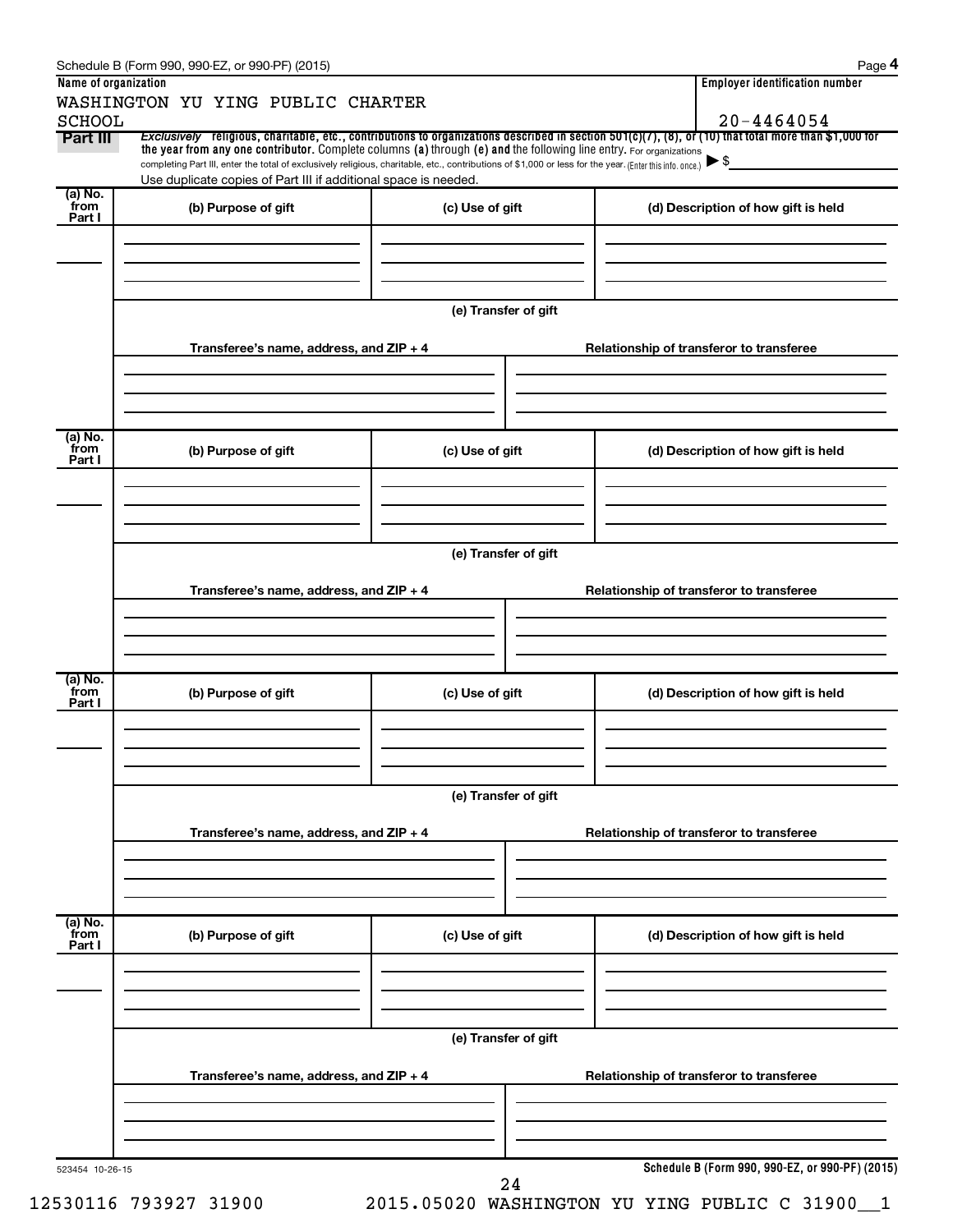|          | <b>SCHEDULE D</b>                   |                                                                                                                                                           | <b>Supplemental Financial Statements</b>                                                        |                         | OMB No. 1545-0047                                   |
|----------|-------------------------------------|-----------------------------------------------------------------------------------------------------------------------------------------------------------|-------------------------------------------------------------------------------------------------|-------------------------|-----------------------------------------------------|
|          | (Form 990)                          |                                                                                                                                                           | Complete if the organization answered "Yes" on Form 990,                                        |                         |                                                     |
|          | Department of the Treasury          |                                                                                                                                                           | Part IV, line 6, 7, 8, 9, 10, 11a, 11b, 11c, 11d, 11e, 11f, 12a, or 12b.<br>Attach to Form 990. |                         | <b>Open to Public</b>                               |
|          | Internal Revenue Service            |                                                                                                                                                           | Information about Schedule D (Form 990) and its instructions is at www.irs.gov/form990.         |                         | <b>Inspection</b>                                   |
|          | Name of the organization            | WASHINGTON YU YING PUBLIC CHARTER<br>SCHOOL                                                                                                               |                                                                                                 |                         | <b>Employer identification number</b><br>20-4464054 |
|          | Part I                              | Organizations Maintaining Donor Advised Funds or Other Similar Funds or Accounts. Complete if the                                                         |                                                                                                 |                         |                                                     |
|          |                                     | organization answered "Yes" on Form 990, Part IV, line 6.                                                                                                 |                                                                                                 |                         |                                                     |
|          |                                     |                                                                                                                                                           | (a) Donor advised funds                                                                         |                         | (b) Funds and other accounts                        |
| 1        |                                     |                                                                                                                                                           |                                                                                                 |                         |                                                     |
| 2        |                                     | Aggregate value of contributions to (during year)                                                                                                         |                                                                                                 |                         |                                                     |
| З        |                                     | Aggregate value of grants from (during year)                                                                                                              |                                                                                                 |                         |                                                     |
| 4        |                                     |                                                                                                                                                           |                                                                                                 |                         |                                                     |
| 5        |                                     | Did the organization inform all donors and donor advisors in writing that the assets held in donor advised funds                                          |                                                                                                 |                         |                                                     |
|          |                                     |                                                                                                                                                           |                                                                                                 |                         | Yes<br><b>No</b>                                    |
| 6        |                                     | Did the organization inform all grantees, donors, and donor advisors in writing that grant funds can be used only                                         |                                                                                                 |                         |                                                     |
|          | impermissible private benefit?      | for charitable purposes and not for the benefit of the donor or donor advisor, or for any other purpose conferring                                        |                                                                                                 |                         | Yes<br>No                                           |
|          | Part II                             | Conservation Easements. Complete if the organization answered "Yes" on Form 990, Part IV, line 7.                                                         |                                                                                                 |                         |                                                     |
| 1.       |                                     | Purpose(s) of conservation easements held by the organization (check all that apply).                                                                     |                                                                                                 |                         |                                                     |
|          |                                     | Preservation of land for public use (e.g., recreation or education)                                                                                       | Preservation of a historically important land area                                              |                         |                                                     |
|          |                                     | Protection of natural habitat                                                                                                                             | Preservation of a certified historic structure                                                  |                         |                                                     |
|          |                                     | Preservation of open space                                                                                                                                |                                                                                                 |                         |                                                     |
| 2        |                                     | Complete lines 2a through 2d if the organization held a qualified conservation contribution in the form of a conservation easement on the last            |                                                                                                 |                         |                                                     |
|          | day of the tax year.                |                                                                                                                                                           |                                                                                                 |                         | Held at the End of the Tax Year                     |
| а        |                                     |                                                                                                                                                           |                                                                                                 | 2a                      |                                                     |
| b        |                                     | Total acreage restricted by conservation easements                                                                                                        |                                                                                                 | 2b                      |                                                     |
| с        |                                     |                                                                                                                                                           |                                                                                                 | 2c                      |                                                     |
| d        |                                     | Number of conservation easements included in (c) acquired after 8/17/06, and not on a historic structure                                                  |                                                                                                 |                         |                                                     |
|          |                                     |                                                                                                                                                           |                                                                                                 | 2d                      |                                                     |
| 3        |                                     | Number of conservation easements modified, transferred, released, extinguished, or terminated by the organization during the tax                          |                                                                                                 |                         |                                                     |
| 4        | year                                | Number of states where property subject to conservation easement is located >                                                                             |                                                                                                 |                         |                                                     |
| 5        |                                     | Does the organization have a written policy regarding the periodic monitoring, inspection, handling of                                                    |                                                                                                 |                         |                                                     |
|          |                                     | violations, and enforcement of the conservation easements it holds?                                                                                       |                                                                                                 |                         | Yes<br><b>No</b>                                    |
| 6        |                                     | Staff and volunteer hours devoted to monitoring, inspecting, handling of violations, and enforcing conservation easements during the year                 |                                                                                                 |                         |                                                     |
|          |                                     |                                                                                                                                                           |                                                                                                 |                         |                                                     |
| 7        |                                     | Amount of expenses incurred in monitoring, inspecting, handling of violations, and enforcing conservation easements during the year                       |                                                                                                 |                         |                                                     |
|          | $\blacktriangleright$ \$            |                                                                                                                                                           |                                                                                                 |                         |                                                     |
| 8        |                                     | Does each conservation easement reported on line 2(d) above satisfy the requirements of section 170(h)(4)(B)(i)                                           |                                                                                                 |                         |                                                     |
|          |                                     |                                                                                                                                                           |                                                                                                 |                         | Yes<br>No                                           |
| 9        |                                     | In Part XIII, describe how the organization reports conservation easements in its revenue and expense statement, and balance sheet, and                   |                                                                                                 |                         |                                                     |
|          |                                     | include, if applicable, the text of the footnote to the organization's financial statements that describes the organization's accounting for              |                                                                                                 |                         |                                                     |
|          | conservation easements.<br>Part III | Organizations Maintaining Collections of Art, Historical Treasures, or Other Similar Assets.                                                              |                                                                                                 |                         |                                                     |
|          |                                     | Complete if the organization answered "Yes" on Form 990, Part IV, line 8.                                                                                 |                                                                                                 |                         |                                                     |
|          |                                     | 1a If the organization elected, as permitted under SFAS 116 (ASC 958), not to report in its revenue statement and balance sheet works of art,             |                                                                                                 |                         |                                                     |
|          |                                     | historical treasures, or other similar assets held for public exhibition, education, or research in furtherance of public service, provide, in Part XIII, |                                                                                                 |                         |                                                     |
|          |                                     | the text of the footnote to its financial statements that describes these items.                                                                          |                                                                                                 |                         |                                                     |
| b        |                                     | If the organization elected, as permitted under SFAS 116 (ASC 958), to report in its revenue statement and balance sheet works of art, historical         |                                                                                                 |                         |                                                     |
|          |                                     | treasures, or other similar assets held for public exhibition, education, or research in furtherance of public service, provide the following amounts     |                                                                                                 |                         |                                                     |
|          | relating to these items:            |                                                                                                                                                           |                                                                                                 |                         |                                                     |
|          |                                     |                                                                                                                                                           |                                                                                                 |                         |                                                     |
|          |                                     | (ii) Assets included in Form 990, Part X [1] [1] [1] [1] [1] [1] [1] Assets included in Form 990, Part X                                                  |                                                                                                 |                         | $\blacktriangleright$ \$                            |
| 2        |                                     | If the organization received or held works of art, historical treasures, or other similar assets for financial gain, provide                              |                                                                                                 |                         |                                                     |
|          |                                     | the following amounts required to be reported under SFAS 116 (ASC 958) relating to these items:                                                           |                                                                                                 |                         |                                                     |
| а        |                                     |                                                                                                                                                           |                                                                                                 |                         |                                                     |
|          |                                     |                                                                                                                                                           |                                                                                                 | $\blacktriangleright$ s |                                                     |
| 532051   |                                     | LHA For Paperwork Reduction Act Notice, see the Instructions for Form 990.                                                                                |                                                                                                 |                         | Schedule D (Form 990) 2015                          |
| 11-02-15 |                                     |                                                                                                                                                           | 25                                                                                              |                         |                                                     |
|          |                                     |                                                                                                                                                           |                                                                                                 |                         |                                                     |

12530116 793927 31900 2015.05020 WASHINGTON YU YING PUBLIC C 31900\_\_1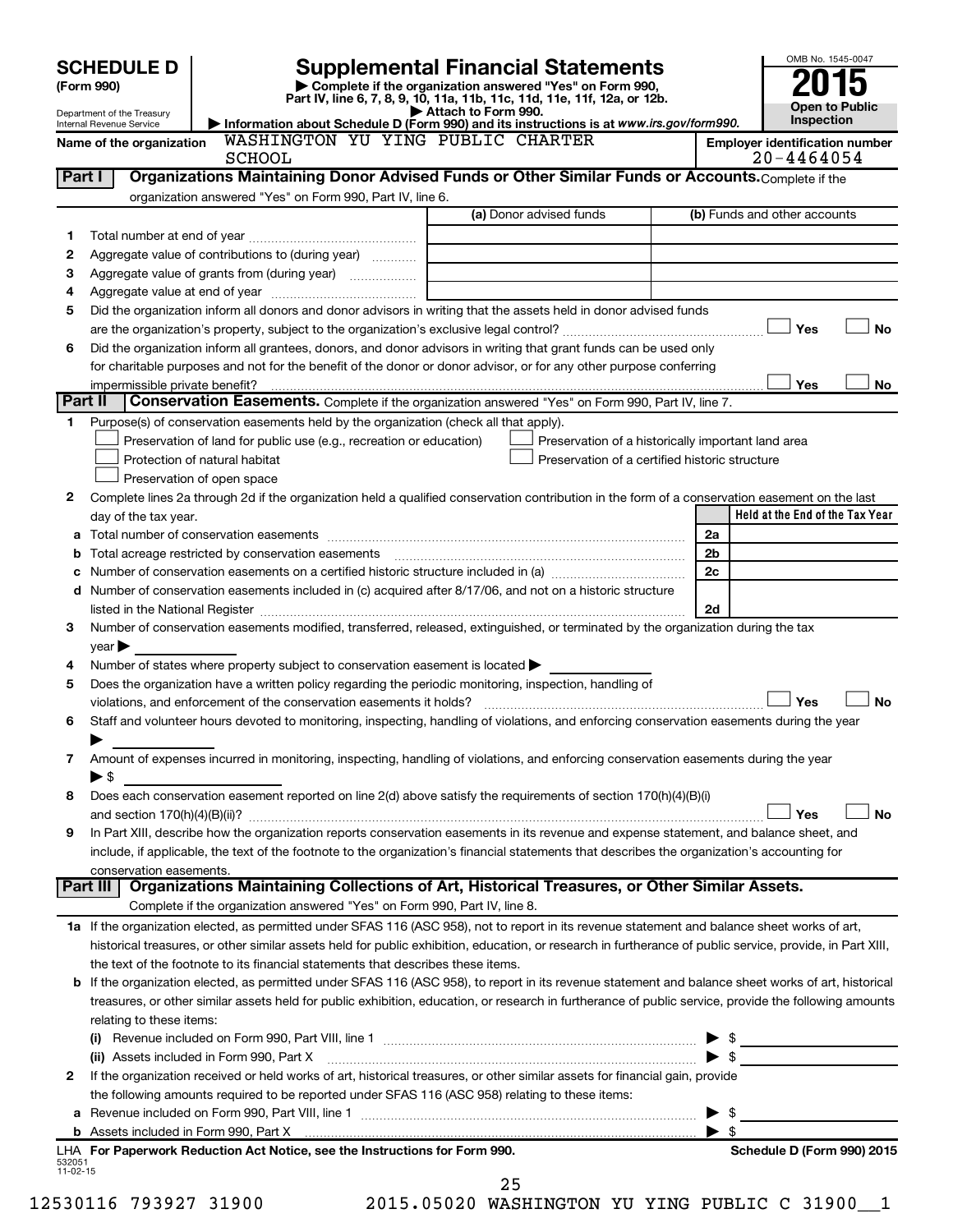|  | WASHINGTON YU YING PUBLIC CHARTER |  |  |  |  |
|--|-----------------------------------|--|--|--|--|
|--|-----------------------------------|--|--|--|--|

|               |                                                                                                                                                                                                                                | WASHINGTON YU YING PUBLIC CHARTER |   |                |                                                                                                                                                                                                                               |                                                         |                       |                     |
|---------------|--------------------------------------------------------------------------------------------------------------------------------------------------------------------------------------------------------------------------------|-----------------------------------|---|----------------|-------------------------------------------------------------------------------------------------------------------------------------------------------------------------------------------------------------------------------|---------------------------------------------------------|-----------------------|---------------------|
|               | <b>SCHOOL</b><br>Schedule D (Form 990) 2015                                                                                                                                                                                    |                                   |   |                |                                                                                                                                                                                                                               |                                                         | $20 - 4464054$ Page 2 |                     |
|               | Part III<br>Organizations Maintaining Collections of Art, Historical Treasures, or Other Similar Assets(continued)                                                                                                             |                                   |   |                |                                                                                                                                                                                                                               |                                                         |                       |                     |
| 3             | Using the organization's acquisition, accession, and other records, check any of the following that are a significant use of its collection items                                                                              |                                   |   |                |                                                                                                                                                                                                                               |                                                         |                       |                     |
|               | (check all that apply):                                                                                                                                                                                                        |                                   |   |                |                                                                                                                                                                                                                               |                                                         |                       |                     |
| a             | Public exhibition                                                                                                                                                                                                              |                                   |   |                | Loan or exchange programs                                                                                                                                                                                                     |                                                         |                       |                     |
| b             | Scholarly research                                                                                                                                                                                                             | e                                 |   |                | Other and the contract of the contract of the contract of the contract of the contract of the contract of the contract of the contract of the contract of the contract of the contract of the contract of the contract of the |                                                         |                       |                     |
| c             | Preservation for future generations                                                                                                                                                                                            |                                   |   |                |                                                                                                                                                                                                                               |                                                         |                       |                     |
| 4             | Provide a description of the organization's collections and explain how they further the organization's exempt purpose in Part XIII.                                                                                           |                                   |   |                |                                                                                                                                                                                                                               |                                                         |                       |                     |
| 5             | During the year, did the organization solicit or receive donations of art, historical treasures, or other similar assets                                                                                                       |                                   |   |                |                                                                                                                                                                                                                               |                                                         |                       |                     |
|               |                                                                                                                                                                                                                                |                                   |   |                |                                                                                                                                                                                                                               |                                                         | Yes                   | No                  |
|               | Part IV<br>Escrow and Custodial Arrangements. Complete if the organization answered "Yes" on Form 990, Part IV, line 9, or                                                                                                     |                                   |   |                |                                                                                                                                                                                                                               |                                                         |                       |                     |
|               | reported an amount on Form 990, Part X, line 21.                                                                                                                                                                               |                                   |   |                |                                                                                                                                                                                                                               |                                                         |                       |                     |
|               | 1a Is the organization an agent, trustee, custodian or other intermediary for contributions or other assets not included                                                                                                       |                                   |   |                |                                                                                                                                                                                                                               |                                                         |                       |                     |
|               | on Form 990, Part X? [11] matter contracts and contracts and contracts are contracted as a few of the contracts of the contract of the contract of the contract of the contract of the contract of the contract of the contrac |                                   |   |                |                                                                                                                                                                                                                               |                                                         | Yes                   | <b>No</b>           |
|               | b If "Yes," explain the arrangement in Part XIII and complete the following table:                                                                                                                                             |                                   |   |                |                                                                                                                                                                                                                               |                                                         |                       |                     |
|               |                                                                                                                                                                                                                                |                                   |   |                |                                                                                                                                                                                                                               |                                                         |                       |                     |
|               |                                                                                                                                                                                                                                |                                   |   |                |                                                                                                                                                                                                                               |                                                         | Amount                |                     |
|               |                                                                                                                                                                                                                                |                                   |   |                |                                                                                                                                                                                                                               | 1c                                                      |                       |                     |
|               |                                                                                                                                                                                                                                |                                   |   |                |                                                                                                                                                                                                                               | 1d                                                      |                       |                     |
| е             | Distributions during the year manufactured and continuum control of the year manufactured and the year manufactured and the year manufactured and the year manufactured and the year manufactured and the year manufactured an |                                   |   |                |                                                                                                                                                                                                                               | 1e                                                      |                       |                     |
| f.            |                                                                                                                                                                                                                                |                                   |   |                |                                                                                                                                                                                                                               | 1f                                                      |                       |                     |
|               | 2a Did the organization include an amount on Form 990, Part X, line 21, for escrow or custodial account liability?                                                                                                             |                                   |   |                |                                                                                                                                                                                                                               | .                                                       | <b>Yes</b>            | No                  |
|               |                                                                                                                                                                                                                                |                                   |   |                |                                                                                                                                                                                                                               |                                                         |                       |                     |
| <b>Part V</b> | <b>Endowment Funds.</b> Complete if the organization answered "Yes" on Form 990, Part IV, line 10.                                                                                                                             |                                   |   |                |                                                                                                                                                                                                                               |                                                         |                       |                     |
|               |                                                                                                                                                                                                                                | (a) Current year                  |   | (b) Prior year |                                                                                                                                                                                                                               | (c) Two years back $\vert$ (d) Three years back $\vert$ |                       | (e) Four years back |
|               | 1a Beginning of year balance                                                                                                                                                                                                   |                                   |   |                |                                                                                                                                                                                                                               |                                                         |                       |                     |
| b             |                                                                                                                                                                                                                                |                                   |   |                |                                                                                                                                                                                                                               |                                                         |                       |                     |
| с             | Net investment earnings, gains, and losses                                                                                                                                                                                     |                                   |   |                |                                                                                                                                                                                                                               |                                                         |                       |                     |
| d             |                                                                                                                                                                                                                                |                                   |   |                |                                                                                                                                                                                                                               |                                                         |                       |                     |
|               | e Other expenditures for facilities                                                                                                                                                                                            |                                   |   |                |                                                                                                                                                                                                                               |                                                         |                       |                     |
|               |                                                                                                                                                                                                                                |                                   |   |                |                                                                                                                                                                                                                               |                                                         |                       |                     |
|               |                                                                                                                                                                                                                                |                                   |   |                |                                                                                                                                                                                                                               |                                                         |                       |                     |
| g             |                                                                                                                                                                                                                                |                                   |   |                |                                                                                                                                                                                                                               |                                                         |                       |                     |
| 2             | Provide the estimated percentage of the current year end balance (line 1g, column (a)) held as:                                                                                                                                |                                   |   |                |                                                                                                                                                                                                                               |                                                         |                       |                     |
| а             | Board designated or quasi-endowment                                                                                                                                                                                            |                                   | % |                |                                                                                                                                                                                                                               |                                                         |                       |                     |
| b             | Permanent endowment                                                                                                                                                                                                            | %                                 |   |                |                                                                                                                                                                                                                               |                                                         |                       |                     |
|               | Temporarily restricted endowment >                                                                                                                                                                                             | %                                 |   |                |                                                                                                                                                                                                                               |                                                         |                       |                     |
| с             |                                                                                                                                                                                                                                |                                   |   |                |                                                                                                                                                                                                                               |                                                         |                       |                     |
|               | The percentages on lines 2a, 2b, and 2c should equal 100%                                                                                                                                                                      |                                   |   |                |                                                                                                                                                                                                                               |                                                         |                       |                     |
|               | 3a Are there endowment funds not in the possession of the organization that are held and administered for the organization                                                                                                     |                                   |   |                |                                                                                                                                                                                                                               |                                                         |                       |                     |
|               | by:                                                                                                                                                                                                                            |                                   |   |                |                                                                                                                                                                                                                               |                                                         |                       | Yes<br>No           |
|               | (i)                                                                                                                                                                                                                            |                                   |   |                |                                                                                                                                                                                                                               |                                                         | 3a(i)                 |                     |
|               |                                                                                                                                                                                                                                |                                   |   |                |                                                                                                                                                                                                                               |                                                         | 3a(ii)                |                     |
|               |                                                                                                                                                                                                                                |                                   |   |                |                                                                                                                                                                                                                               |                                                         | 3b                    |                     |
| 4             | Describe in Part XIII the intended uses of the organization's endowment funds.                                                                                                                                                 |                                   |   |                |                                                                                                                                                                                                                               |                                                         |                       |                     |
|               | Land, Buildings, and Equipment.<br>Part VI                                                                                                                                                                                     |                                   |   |                |                                                                                                                                                                                                                               |                                                         |                       |                     |
|               | Complete if the organization answered "Yes" on Form 990, Part IV, line 11a. See Form 990, Part X, line 10.                                                                                                                     |                                   |   |                |                                                                                                                                                                                                                               |                                                         |                       |                     |
|               | Description of property                                                                                                                                                                                                        | (a) Cost or other                 |   |                | (b) Cost or other                                                                                                                                                                                                             | (c) Accumulated                                         | (d) Book value        |                     |
|               |                                                                                                                                                                                                                                | basis (investment)                |   |                | basis (other)                                                                                                                                                                                                                 | depreciation                                            |                       |                     |
|               |                                                                                                                                                                                                                                |                                   |   |                | 3,070,000.                                                                                                                                                                                                                    |                                                         |                       | 3,070,000.          |
|               |                                                                                                                                                                                                                                |                                   |   |                | 14,164,311.                                                                                                                                                                                                                   | 1,524,667.                                              | 12,639,644.           |                     |
|               |                                                                                                                                                                                                                                |                                   |   |                |                                                                                                                                                                                                                               |                                                         |                       |                     |
|               |                                                                                                                                                                                                                                |                                   |   |                | 767,549.                                                                                                                                                                                                                      | 553, 369.                                               |                       | 214, 180.           |
|               |                                                                                                                                                                                                                                |                                   |   |                |                                                                                                                                                                                                                               |                                                         |                       |                     |
|               | Total. Add lines 1a through 1e. (Column (d) must equal Form 990, Part X, column (B), line 10c.)                                                                                                                                |                                   |   |                |                                                                                                                                                                                                                               |                                                         |                       | 15,923,824.         |
|               |                                                                                                                                                                                                                                |                                   |   |                |                                                                                                                                                                                                                               |                                                         |                       |                     |

**Schedule D (Form 990) 2015**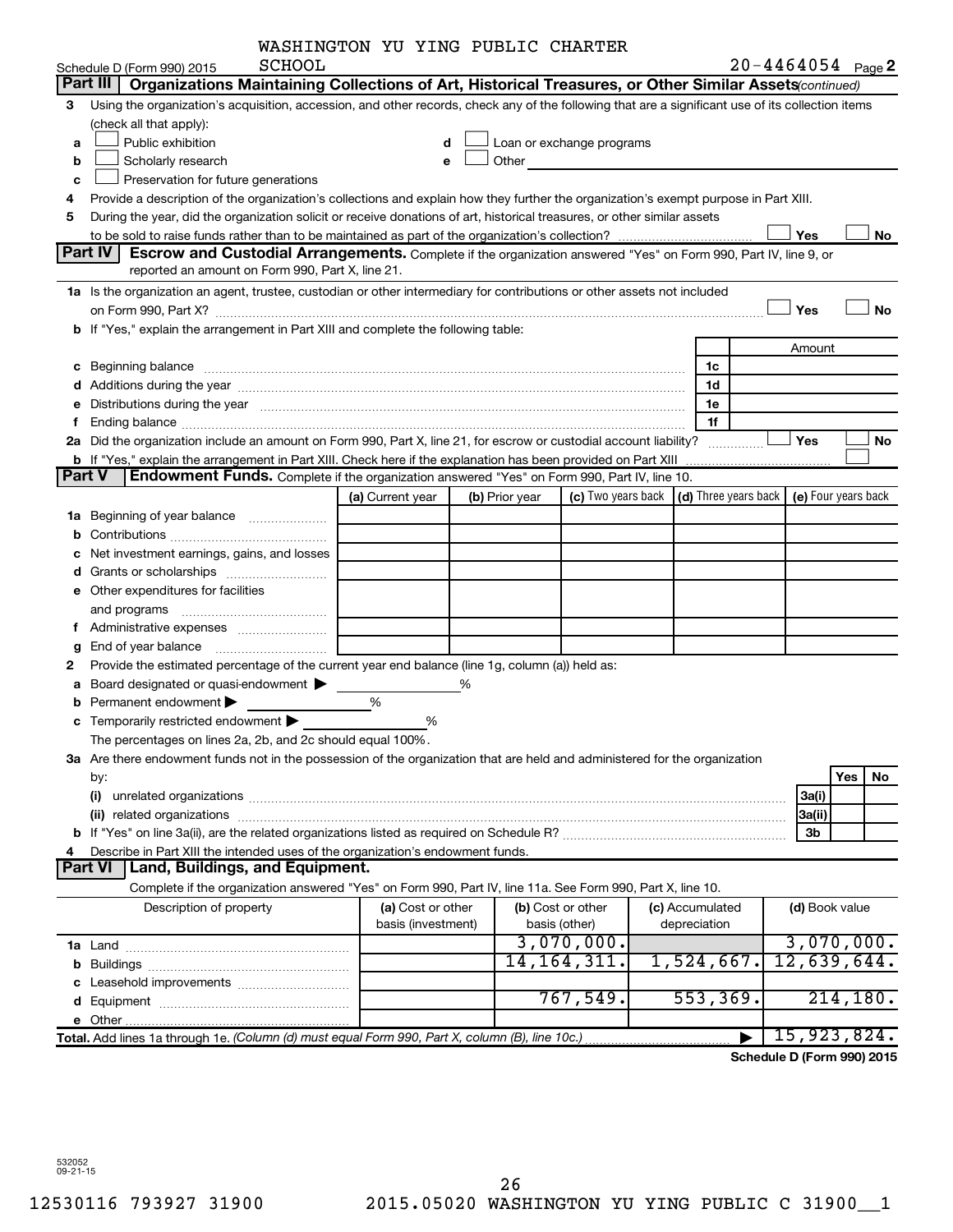| <b>SCHOOL</b><br>Schedule D (Form 990) 2015                                                                                                             |                 |                | $20 - 4464054$ Page 3                                     |
|---------------------------------------------------------------------------------------------------------------------------------------------------------|-----------------|----------------|-----------------------------------------------------------|
| <b>Investments - Other Securities.</b><br><b>Part VIII</b>                                                                                              |                 |                |                                                           |
| Complete if the organization answered "Yes" on Form 990, Part IV, line 11b. See Form 990, Part X, line 12.                                              |                 |                |                                                           |
| (a) Description of security or category (including name of security)                                                                                    | (b) Book value  |                | (c) Method of valuation: Cost or end-of-year market value |
| (1) Financial derivatives                                                                                                                               |                 |                |                                                           |
| (2) Closely-held equity interests<br>(3) Other                                                                                                          |                 |                |                                                           |
| (A)                                                                                                                                                     |                 |                |                                                           |
| (B)                                                                                                                                                     |                 |                |                                                           |
| (C)                                                                                                                                                     |                 |                |                                                           |
| (D)                                                                                                                                                     |                 |                |                                                           |
| (E)                                                                                                                                                     |                 |                |                                                           |
| (F)                                                                                                                                                     |                 |                |                                                           |
| (G)                                                                                                                                                     |                 |                |                                                           |
| (H)                                                                                                                                                     |                 |                |                                                           |
| Total. (Col. (b) must equal Form 990, Part X, col. (B) line 12.)                                                                                        |                 |                |                                                           |
| Part VIII Investments - Program Related.                                                                                                                |                 |                |                                                           |
| Complete if the organization answered "Yes" on Form 990, Part IV, line 11c. See Form 990, Part X, line 13.<br>(a) Description of investment             | (b) Book value  |                | (c) Method of valuation: Cost or end-of-year market value |
|                                                                                                                                                         |                 |                |                                                           |
| (1)                                                                                                                                                     |                 |                |                                                           |
| (2)                                                                                                                                                     |                 |                |                                                           |
| (3)<br>(4)                                                                                                                                              |                 |                |                                                           |
| (5)                                                                                                                                                     |                 |                |                                                           |
| (6)                                                                                                                                                     |                 |                |                                                           |
| (7)                                                                                                                                                     |                 |                |                                                           |
| (8)                                                                                                                                                     |                 |                |                                                           |
| (9)                                                                                                                                                     |                 |                |                                                           |
| Total. (Col. (b) must equal Form 990, Part X, col. (B) line 13.) $\blacktriangleright$                                                                  |                 |                |                                                           |
| <b>Other Assets.</b><br>Part IX                                                                                                                         |                 |                |                                                           |
| Complete if the organization answered "Yes" on Form 990, Part IV, line 11d. See Form 990, Part X, line 15.                                              |                 |                |                                                           |
|                                                                                                                                                         | (a) Description |                | (b) Book value                                            |
| (1)                                                                                                                                                     |                 |                |                                                           |
| (2)                                                                                                                                                     |                 |                |                                                           |
| (3)                                                                                                                                                     |                 |                |                                                           |
| (4)                                                                                                                                                     |                 |                |                                                           |
| (5)<br>(6)                                                                                                                                              |                 |                |                                                           |
| (7)                                                                                                                                                     |                 |                |                                                           |
| (8)                                                                                                                                                     |                 |                |                                                           |
| (9)                                                                                                                                                     |                 |                |                                                           |
| Total. (Column (b) must equal Form 990, Part X, col. (B) line 15.).                                                                                     |                 |                |                                                           |
| <b>Other Liabilities.</b><br>Part X                                                                                                                     |                 |                |                                                           |
| Complete if the organization answered "Yes" on Form 990, Part IV, line 11e or 11f. See Form 990, Part X, line 25.                                       |                 |                |                                                           |
| (a) Description of liability<br>1.                                                                                                                      |                 | (b) Book value |                                                           |
| Federal income taxes<br>(1)                                                                                                                             |                 |                |                                                           |
| <b>INTEREST RATE SWAP</b><br>(2)                                                                                                                        |                 | 439,543        |                                                           |
| CAPITAL LEASE OBLIGATION<br>(3)                                                                                                                         |                 | 44,141         |                                                           |
| (4)                                                                                                                                                     |                 |                |                                                           |
| (5)                                                                                                                                                     |                 |                |                                                           |
| (6)                                                                                                                                                     |                 |                |                                                           |
| (7)                                                                                                                                                     |                 |                |                                                           |
| (8)<br>(9)                                                                                                                                              |                 |                |                                                           |
| Total. (Column (b) must equal Form 990, Part X, col. (B) line 25.)                                                                                      |                 | 483,684.       |                                                           |
| Liability for uncertain tax positions. In Part XIII, provide the text of the footnote to the organization's financial statements that reports the<br>2. |                 |                |                                                           |
| organization's liability for uncertain tax positions under FIN 48 (ASC 740). Check here if the text of the footnote has been provided in Part XIII      |                 |                | $\mathbf{X}$                                              |
|                                                                                                                                                         |                 |                | Schedule D (Form 990) 2015                                |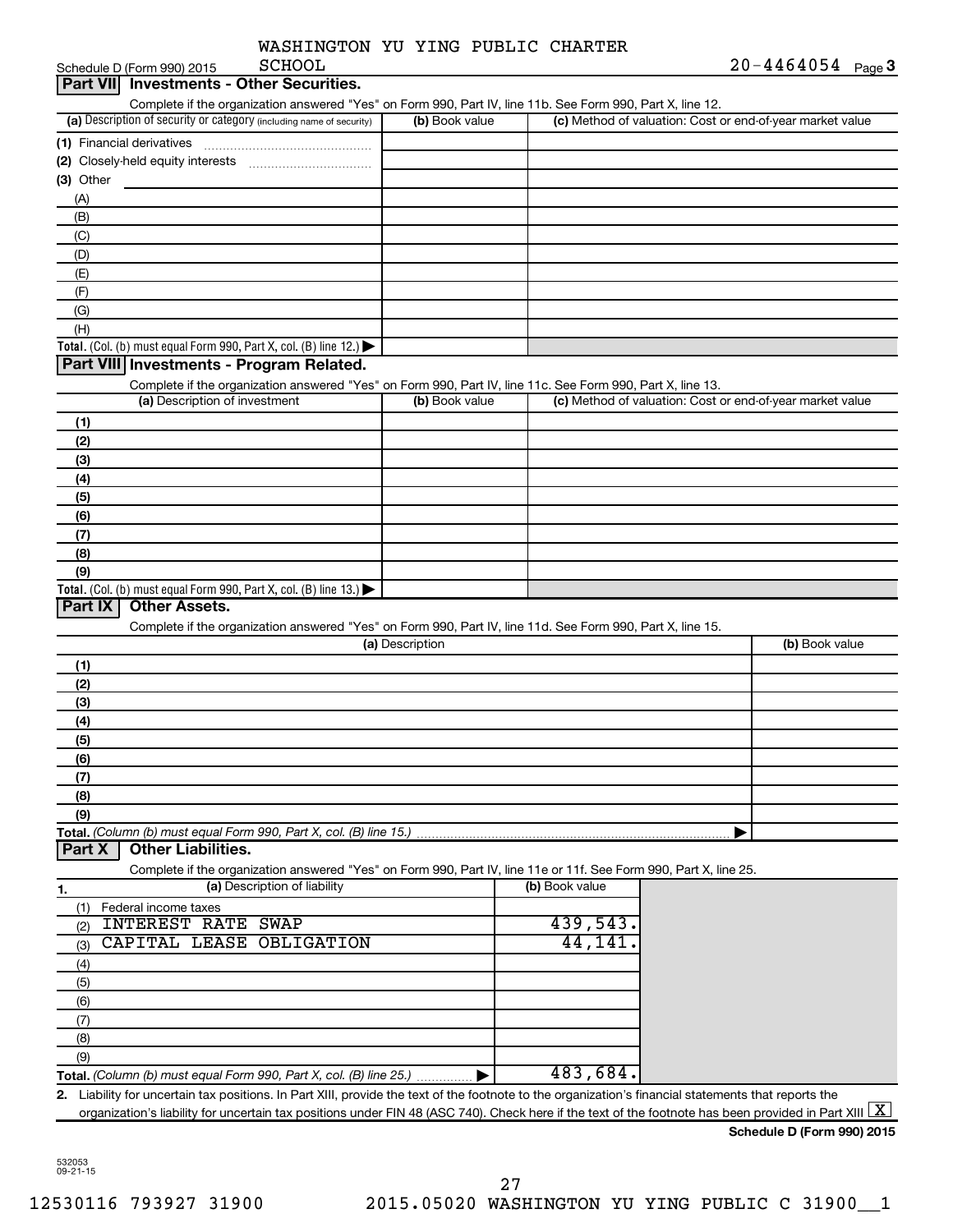| WASHINGTON YU YING PUBLIC CHARTER |  |  |  |  |  |
|-----------------------------------|--|--|--|--|--|
|-----------------------------------|--|--|--|--|--|

|   |         | Schedule D (Form 990) 2015                                                                                                                                                                                                           | SCHOOL |  |                |              |                | $20 - 4464054$ Page 4 |         |
|---|---------|--------------------------------------------------------------------------------------------------------------------------------------------------------------------------------------------------------------------------------------|--------|--|----------------|--------------|----------------|-----------------------|---------|
|   | Part XI | Reconciliation of Revenue per Audited Financial Statements With Revenue per Return.                                                                                                                                                  |        |  |                |              |                |                       |         |
|   |         | Complete if the organization answered "Yes" on Form 990, Part IV, line 12a.                                                                                                                                                          |        |  |                |              |                |                       |         |
| 1 |         | Total revenue, gains, and other support per audited financial statements [111] [11] Total revenue, gains, and other support per audited financial statements                                                                         |        |  |                |              | $\blacksquare$ | 9,961,856.            |         |
| 2 |         | Amounts included on line 1 but not on Form 990, Part VIII, line 12:                                                                                                                                                                  |        |  |                |              |                |                       |         |
| a |         |                                                                                                                                                                                                                                      |        |  | 2a             | $-241, 193.$ |                |                       |         |
|   |         |                                                                                                                                                                                                                                      |        |  | 2 <sub>b</sub> | 32,350.      |                |                       |         |
| с |         |                                                                                                                                                                                                                                      |        |  | 2 <sub>c</sub> |              |                |                       |         |
| d |         | Other (Describe in Part XIII.) <b>Construction Contract Construction</b> Chemistry Chemistry Chemistry Chemistry Chemistry                                                                                                           |        |  | 2d             |              |                |                       |         |
| е |         | Add lines 2a through 2d <b>continuum continuum contract and all the contract and all the contract and all the contract and all the contract of the contract of the contract of the contract of the contract of the contract of t</b> |        |  |                |              | 2e             | $-208,843.$           |         |
| 3 |         |                                                                                                                                                                                                                                      |        |  |                |              | $\mathbf{a}$   | 10, 170, 699.         |         |
| 4 |         | Amounts included on Form 990, Part VIII, line 12, but not on line 1:                                                                                                                                                                 |        |  |                |              |                |                       |         |
| a |         |                                                                                                                                                                                                                                      |        |  | 4a             |              |                |                       |         |
| b |         |                                                                                                                                                                                                                                      |        |  | 4 <sub>h</sub> |              |                |                       |         |
|   |         | Add lines 4a and 4b                                                                                                                                                                                                                  |        |  |                |              | 4c             |                       | 0.      |
| 5 |         |                                                                                                                                                                                                                                      |        |  |                |              | $\overline{5}$ | 10, 170, 699.         |         |
|   |         |                                                                                                                                                                                                                                      |        |  |                |              |                |                       |         |
|   |         | Part XII   Reconciliation of Expenses per Audited Financial Statements With Expenses per Return.                                                                                                                                     |        |  |                |              |                |                       |         |
|   |         | Complete if the organization answered "Yes" on Form 990, Part IV, line 12a.                                                                                                                                                          |        |  |                |              |                |                       |         |
| 1 |         |                                                                                                                                                                                                                                      |        |  |                |              | $\blacksquare$ | 8,947,778.            |         |
| 2 |         | Amounts included on line 1 but not on Form 990, Part IX, line 25:                                                                                                                                                                    |        |  |                |              |                |                       |         |
| a |         |                                                                                                                                                                                                                                      |        |  | 2a             | 32,350.      |                |                       |         |
| b |         |                                                                                                                                                                                                                                      |        |  | 2 <sub>b</sub> |              |                |                       |         |
| c |         |                                                                                                                                                                                                                                      |        |  | 2 <sub>c</sub> |              |                |                       |         |
|   |         |                                                                                                                                                                                                                                      |        |  | 2d             |              |                |                       |         |
| e |         | Add lines 2a through 2d <b>contained a contained a contained a contained a</b> contained a contained a contact the set                                                                                                               |        |  |                |              | <b>2e</b>      |                       | 32,350. |
| 3 |         |                                                                                                                                                                                                                                      |        |  |                |              | 3              | 8,915,428.            |         |
| 4 |         | Amounts included on Form 990, Part IX, line 25, but not on line 1:                                                                                                                                                                   |        |  |                |              |                |                       |         |
| a |         | Investment expenses not included on Form 990, Part VIII, line 7b [                                                                                                                                                                   |        |  | 4a             |              |                |                       |         |
|   |         |                                                                                                                                                                                                                                      |        |  | 4h             |              |                |                       |         |
|   |         | Add lines 4a and 4b                                                                                                                                                                                                                  |        |  |                |              | 4c             |                       | 0.      |
| 5 |         | Part XIII Supplemental Information.                                                                                                                                                                                                  |        |  |                |              | 5              | 8,915,428.            |         |

Provide the descriptions required for Part II, lines 3, 5, and 9; Part III, lines 1a and 4; Part IV, lines 1b and 2b; Part V, line 4; Part X, line 2; Part XI, lines 2d and 4b; and Part XII, lines 2d and 4b. Also complete this part to provide any additional information.

### PART X, LINE 2:

| YING PUBLIC CHARTER SCHOOL HAS ADOPTED<br>WASHINGTON<br>THE<br>ACCOUNTING<br>ΩF<br>YU               |
|-----------------------------------------------------------------------------------------------------|
| THE<br>TAXES AS REQUIRED BY THE<br>INCOME<br>INCOME<br>TAXES<br>TOPIC<br>UNCERTAINTY<br>ΙN<br>OF    |
| FASB ACCOUNTING STANDARDS CODIFICATION. WASHINGTON YU YING PUBLIC CHARTER                           |
| ITS TAX POSITIONS, AND HAS CONCLUDED<br>SCHOOL HAS ANALYZED<br>THAT<br>NO.<br>LIABILITY             |
| RECORDED RELATED<br>UNRECOGNIZED TAX BENEFITS<br>SHOULD BE<br><b>UNCERTAIN</b><br>TO.<br>ANY<br>FOR |
| TAX POSITIONS TAKEN ON RETURNS FILED FOR OPEN TAX YEARS (2012-2014), OR                             |
| IN ITS 2015 TAX RETURN. WASHINGTON<br>TAKEN<br><b>EXPECTED</b><br>TO BE<br>YU<br>PUBLIC<br>YING     |
| CHARTER SCHOOL IS NOT AWARE OF ANY TAX POSITIONS FOR WHICH IT<br>BELIEVES                           |
| A REASONABLE POSSIBILITY THAT<br>TOTAL<br>THERE<br>IS.<br>THE<br>AMOUNTS OF<br>THAT                 |
| TAX BENEFITS WILL CHANGE MATERIALLY<br>UNRECOGNIZED<br>TWELVE.<br>IN<br>THE<br>NEXT                 |
| MONTHS.                                                                                             |
| 532054<br>Schedule D (Form 990) 2015<br>$09 - 21 - 15$<br>28                                        |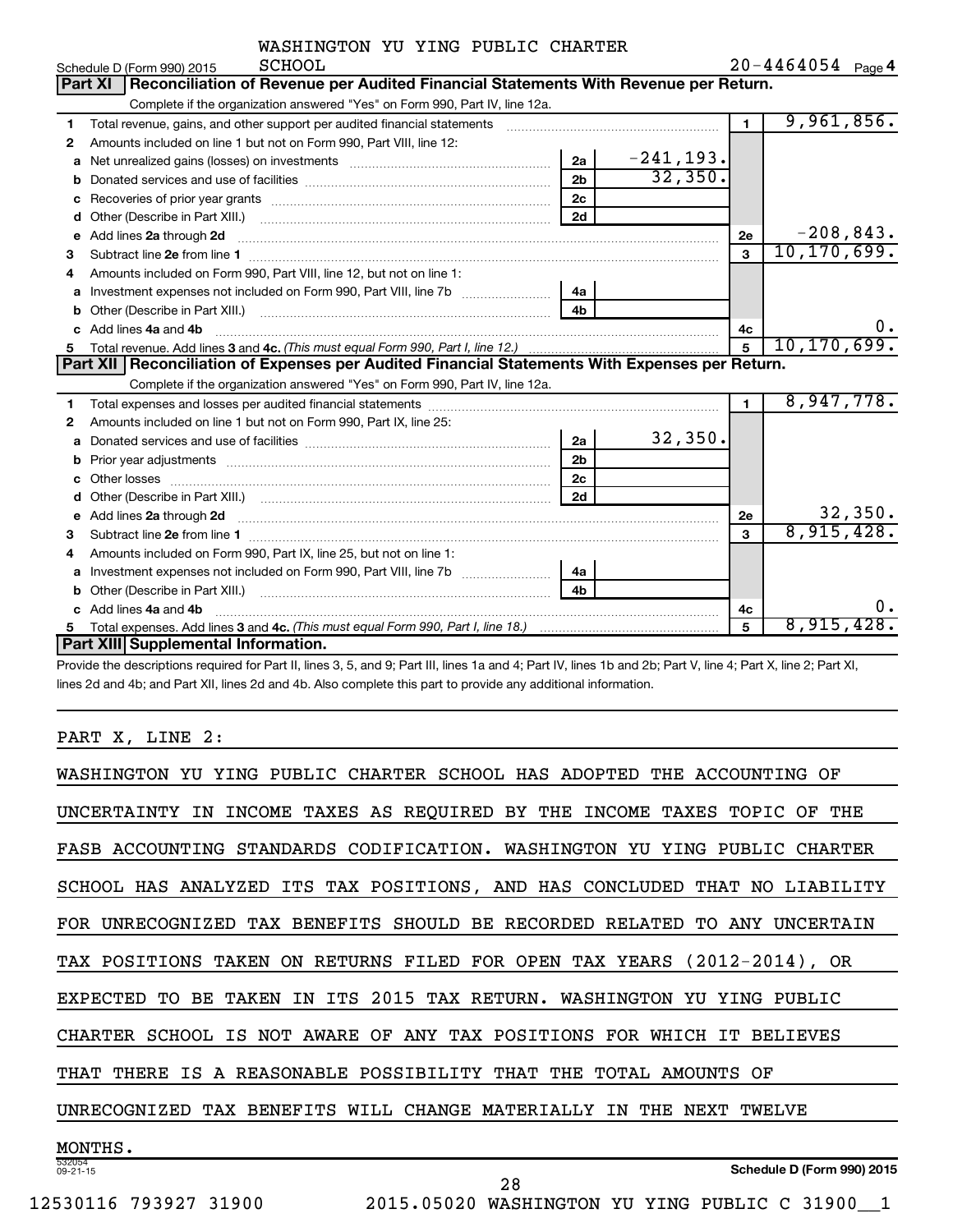| Schedule D (Form 990) 2015 SCHOOL<br><b>Part XIII   Supplemental Information</b> (continued) | WASHINGTON YU YING PUBLIC CHARTER<br>SCHOOL |  |    | $20 - 4464054$ Page 5      |
|----------------------------------------------------------------------------------------------|---------------------------------------------|--|----|----------------------------|
|                                                                                              |                                             |  |    |                            |
|                                                                                              |                                             |  |    |                            |
|                                                                                              |                                             |  |    |                            |
|                                                                                              |                                             |  |    |                            |
|                                                                                              |                                             |  |    |                            |
|                                                                                              |                                             |  |    |                            |
|                                                                                              |                                             |  |    |                            |
|                                                                                              |                                             |  |    |                            |
|                                                                                              |                                             |  |    |                            |
|                                                                                              |                                             |  |    |                            |
|                                                                                              |                                             |  |    |                            |
|                                                                                              |                                             |  |    |                            |
|                                                                                              |                                             |  |    |                            |
|                                                                                              |                                             |  |    |                            |
|                                                                                              |                                             |  |    |                            |
|                                                                                              |                                             |  |    |                            |
|                                                                                              |                                             |  |    |                            |
|                                                                                              |                                             |  |    |                            |
|                                                                                              |                                             |  |    |                            |
|                                                                                              |                                             |  |    |                            |
|                                                                                              |                                             |  |    |                            |
|                                                                                              |                                             |  |    |                            |
|                                                                                              |                                             |  |    |                            |
|                                                                                              |                                             |  |    |                            |
|                                                                                              |                                             |  |    |                            |
|                                                                                              |                                             |  |    |                            |
|                                                                                              |                                             |  |    |                            |
|                                                                                              |                                             |  |    |                            |
|                                                                                              |                                             |  |    |                            |
|                                                                                              |                                             |  |    |                            |
|                                                                                              |                                             |  |    |                            |
|                                                                                              |                                             |  |    |                            |
|                                                                                              |                                             |  |    |                            |
|                                                                                              |                                             |  |    |                            |
|                                                                                              |                                             |  |    |                            |
| 532055<br>09-21-15                                                                           |                                             |  |    | Schedule D (Form 990) 2015 |
|                                                                                              |                                             |  | 29 |                            |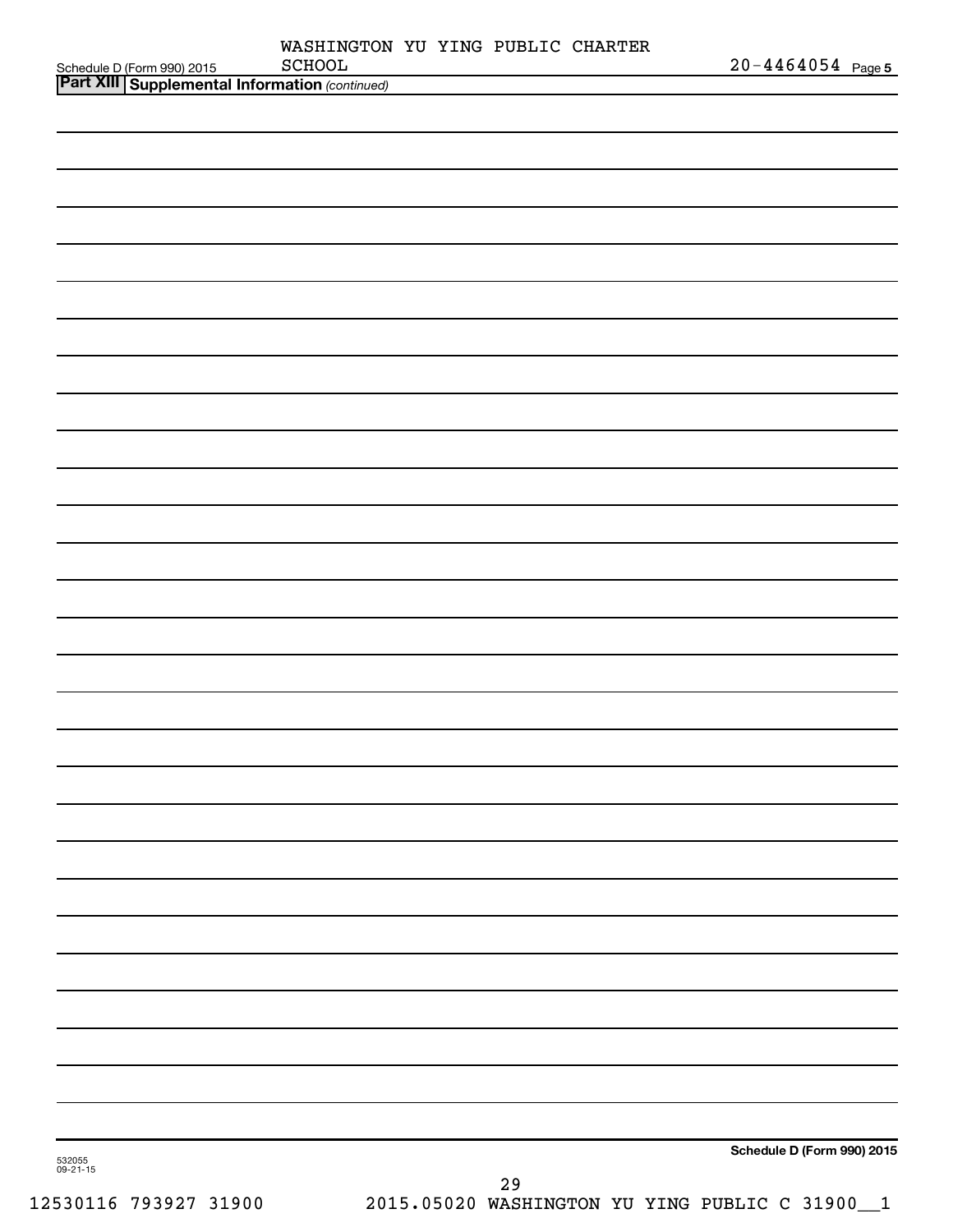|        | OMB No. 1545-0047<br>Schools<br><b>SCHEDULE E</b><br>Complete if the organization answered "Yes" on Form 990,<br>(Form 990 or 990-EZ)<br>Part IV, line 13, or Form 990-EZ, Part VI, line 48.<br>Attach to Form 990 or Form 990-EZ.<br><b>Open to Public</b><br>Department of the Treasury<br>Internal Revenue Service<br>Inspection<br>Information about Schedule E (Form 990 or 990-EZ) and its instructions is at WWW.irs.gov/form990. |              |                       |                                                  |  |
|--------|------------------------------------------------------------------------------------------------------------------------------------------------------------------------------------------------------------------------------------------------------------------------------------------------------------------------------------------------------------------------------------------------------------------------------------------|--------------|-----------------------|--------------------------------------------------|--|
|        | WASHINGTON YU YING PUBLIC CHARTER<br><b>Employer identification number</b><br>Name of the organization                                                                                                                                                                                                                                                                                                                                   |              |                       |                                                  |  |
|        | <b>SCHOOL</b>                                                                                                                                                                                                                                                                                                                                                                                                                            | 20-4464054   |                       |                                                  |  |
| Part I |                                                                                                                                                                                                                                                                                                                                                                                                                                          |              |                       |                                                  |  |
|        |                                                                                                                                                                                                                                                                                                                                                                                                                                          |              | YES                   | <b>NO</b>                                        |  |
| 1      | Does the organization have a racially nondiscriminatory policy toward students by statement in its charter, bylaws,                                                                                                                                                                                                                                                                                                                      | 1            | х                     |                                                  |  |
| 2      | Does the organization include a statement of its racially nondiscriminatory policy toward students in all its brochures,                                                                                                                                                                                                                                                                                                                 |              |                       |                                                  |  |
|        | catalogues, and other written communications with the public dealing with student admissions, programs, and scholarships?                                                                                                                                                                                                                                                                                                                | $\mathbf{2}$ |                       | x                                                |  |
| З      | Has the organization publicized its racially nondiscriminatory policy through newspaper or broadcast media during the                                                                                                                                                                                                                                                                                                                    |              |                       |                                                  |  |
|        | period of solicitation for students, or during the registration period if it has no solicitation program, in a way that makes<br>the policy known to all parts of the general community it serves? If "Yes," please describe. If "No," please explain.                                                                                                                                                                                   |              |                       |                                                  |  |
|        |                                                                                                                                                                                                                                                                                                                                                                                                                                          | 3            |                       | х                                                |  |
|        |                                                                                                                                                                                                                                                                                                                                                                                                                                          |              |                       |                                                  |  |
|        | A CONTRACT WITH THE DC GOVERNMENT REVENUE PROCEDURE 75-50                                                                                                                                                                                                                                                                                                                                                                                |              |                       |                                                  |  |
|        | DOES NOT APPLY TO PUBLIC CHARTER SCHOOLS.                                                                                                                                                                                                                                                                                                                                                                                                |              |                       |                                                  |  |
|        |                                                                                                                                                                                                                                                                                                                                                                                                                                          |              |                       |                                                  |  |
|        |                                                                                                                                                                                                                                                                                                                                                                                                                                          |              |                       |                                                  |  |
| 4      | Does the organization maintain the following?                                                                                                                                                                                                                                                                                                                                                                                            |              |                       |                                                  |  |
| а      |                                                                                                                                                                                                                                                                                                                                                                                                                                          | 4a           | х                     |                                                  |  |
|        | <b>b</b> Records documenting that scholarships and other financial assistance are awarded on a racially nondiscriminatory basis?                                                                                                                                                                                                                                                                                                         | 4b           |                       | $\overline{\textbf{X}}$                          |  |
|        | c Copies of all catalogues, brochures, announcements, and other written communications to the public dealing with student                                                                                                                                                                                                                                                                                                                |              | х                     |                                                  |  |
|        |                                                                                                                                                                                                                                                                                                                                                                                                                                          | 4с<br>4d     | $\overline{\text{x}}$ |                                                  |  |
|        | If you answered "No" to any of the above, please explain. If you need more space, use Part II.<br>REVENUE PROCEDURE 75 - 50 DOES NOT APPLY TO PUBLIC CHARTER<br>SCHOOLS.                                                                                                                                                                                                                                                                 |              |                       |                                                  |  |
| 5      | Does the organization discriminate by race in any way with respect to:                                                                                                                                                                                                                                                                                                                                                                   | 5a           |                       | x                                                |  |
|        |                                                                                                                                                                                                                                                                                                                                                                                                                                          | 5b           |                       | $\overline{\text{x}}$                            |  |
|        | <b>c</b> Employment of faculty or administrative staff?                                                                                                                                                                                                                                                                                                                                                                                  | 5c           |                       | $\overline{\text{x}}$                            |  |
|        |                                                                                                                                                                                                                                                                                                                                                                                                                                          | 5d           |                       | х                                                |  |
|        |                                                                                                                                                                                                                                                                                                                                                                                                                                          | 5е           |                       | X                                                |  |
|        | f Use of facilities?                                                                                                                                                                                                                                                                                                                                                                                                                     | 5f           |                       | $\overline{\textbf{X}}$                          |  |
|        |                                                                                                                                                                                                                                                                                                                                                                                                                                          | 5g           |                       | $\overline{\textbf{X}}$<br>$\overline{\text{X}}$ |  |
|        |                                                                                                                                                                                                                                                                                                                                                                                                                                          | 5h           |                       |                                                  |  |
|        | If you answered "Yes" to any of the above, please explain. If you need more space, use Part II.                                                                                                                                                                                                                                                                                                                                          |              |                       |                                                  |  |
|        |                                                                                                                                                                                                                                                                                                                                                                                                                                          |              |                       |                                                  |  |
|        |                                                                                                                                                                                                                                                                                                                                                                                                                                          | 6a           | X                     |                                                  |  |
|        |                                                                                                                                                                                                                                                                                                                                                                                                                                          | 6b           |                       | X                                                |  |
|        | If you answered "Yes" on either line 6a or line 6b, explain on Part II.                                                                                                                                                                                                                                                                                                                                                                  |              |                       |                                                  |  |
| 7      | Does the organization certify that it has complied with the applicable requirements of sections 4.01 through 4.05 of                                                                                                                                                                                                                                                                                                                     | 7            |                       | х                                                |  |
|        | Schedule E (Form 990 or 990-EZ) (2015)<br>LHA For Paperwork Reduction Act Notice, see the Instructions for Form 990 or Form 990-EZ.                                                                                                                                                                                                                                                                                                      |              |                       |                                                  |  |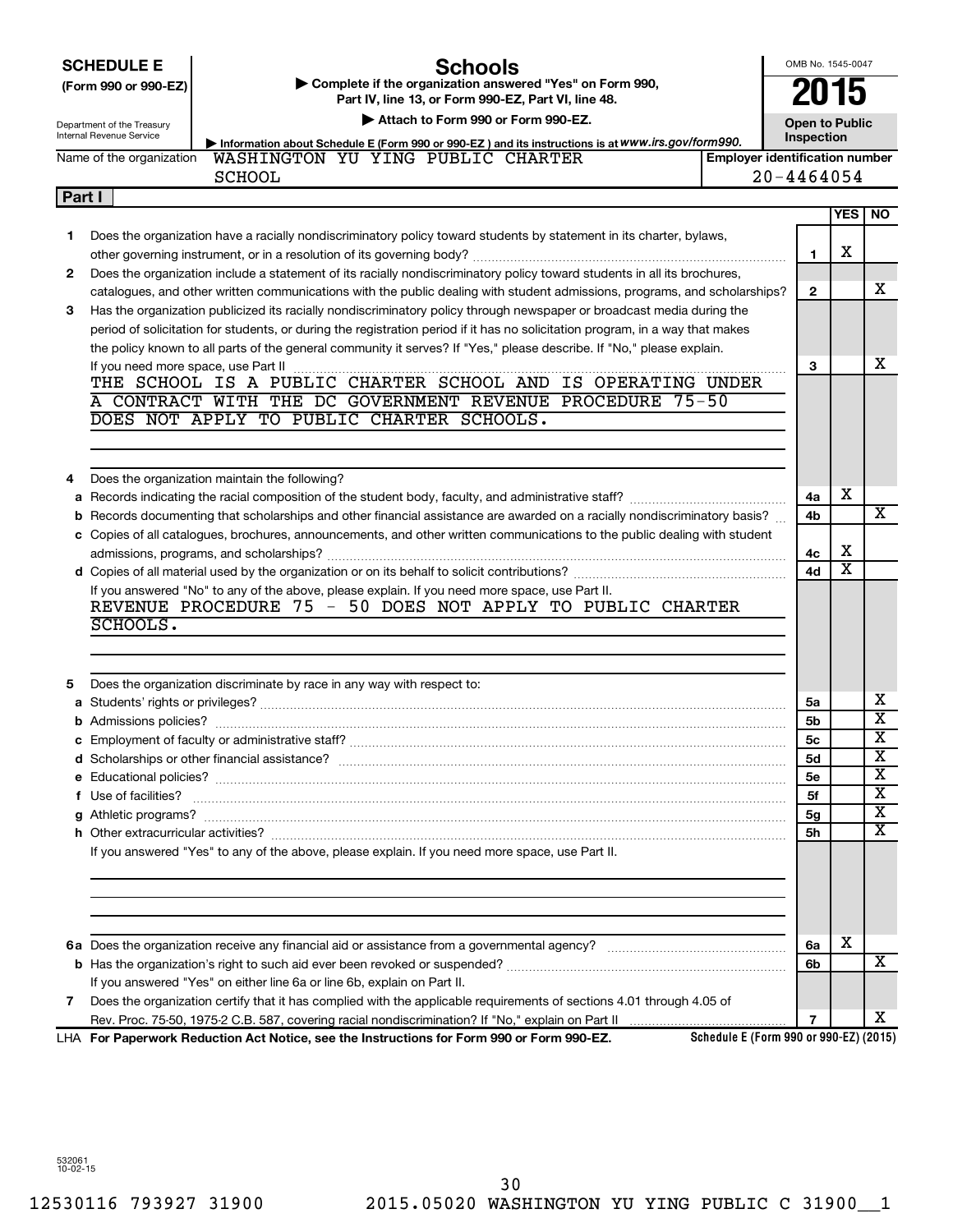**20-4464054** Page 2

Schedule E (Form 990 or 990-EZ) (2015)  $\operatorname{SCHOOL}$ Part II | Supplemental Information. Provide the explanations required by Part I, lines 3, 4d, 5h, 6b, and 7, as applicable. Also provide any other additional information.

LINE 6 - EXPLANATION OF GOVERNMENT FINANCIAL AID:

THE SCHOOL RECEIVES GOVERNMENT FINANCIAL ASSISTANCE FROM THE DISTRICT OF

COLUMBIA, DEPARTMENT OF EDUCATION FOR THE TITLE II, FEDERAL DEPARTMENT OF

AGRICULTURE SCHOOL LUNCH PROGRAM, IDEA GRANTS AND FEDERAL CONGRESSIONAL

APPROPRIATIONS.

LINE 7 - EXPLANATION OF RACIAL NONDISCRIMINATION COMPLIANCE:

THE SCHOOL IS A PUBLIC CHARTER SCHOOL AND IS OPERATING UNDER A CONTRACT

WITH THE DC GOVERNMENT REVENUE PROCEDURE 75-50 DOES NOT APPLY TO PUBLIC

CHARTER SCHOOLS.

**Schedule E (Form 990 or 990-EZ) (2015)**

532062 10-02-15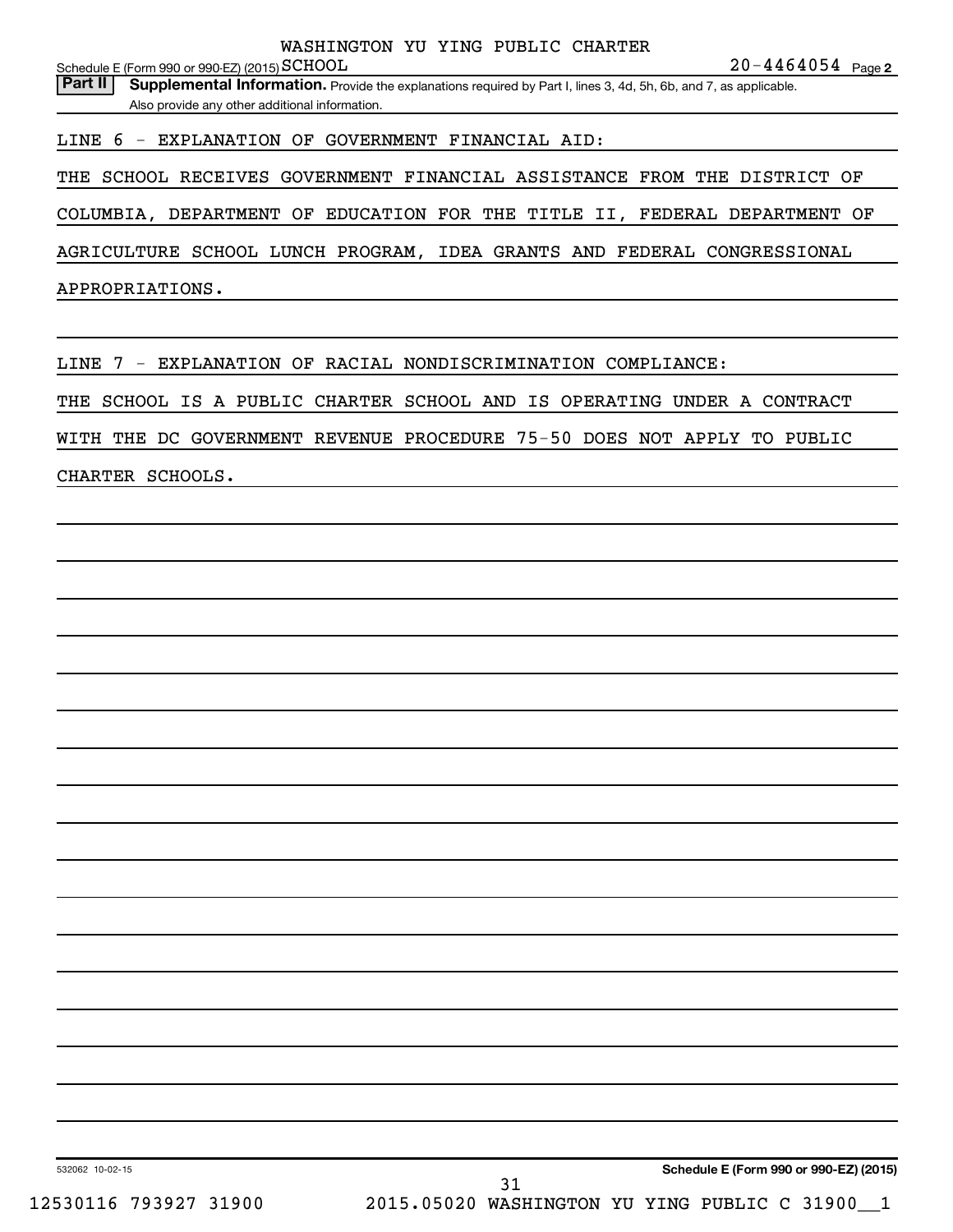| <b>SCHEDULE I</b><br>(Form 990)                         |                                                                                                                                                                                                                                                                                           |            | <b>Grants and Other Assistance to Organizations,</b><br>Governments, and Individuals in the United States                                                                   |                             |                                         |                                                                |                                           | OMB No. 1545-0047<br>2015                               |
|---------------------------------------------------------|-------------------------------------------------------------------------------------------------------------------------------------------------------------------------------------------------------------------------------------------------------------------------------------------|------------|-----------------------------------------------------------------------------------------------------------------------------------------------------------------------------|-----------------------------|-----------------------------------------|----------------------------------------------------------------|-------------------------------------------|---------------------------------------------------------|
| Department of the Treasury<br>Internal Revenue Service  |                                                                                                                                                                                                                                                                                           |            | Complete if the organization answered "Yes" on Form 990, Part IV, line 21 or 22.<br>Information about Schedule I (Form 990) and its instructions is at www.irs.gov/form990. | Attach to Form 990.         |                                         |                                                                |                                           | <b>Open to Public</b><br>Inspection                     |
| Name of the organization                                | <b>SCHOOL</b>                                                                                                                                                                                                                                                                             |            | WASHINGTON YU YING PUBLIC CHARTER                                                                                                                                           |                             |                                         |                                                                |                                           | <b>Employer identification number</b><br>$20 - 4464054$ |
| Part I                                                  | <b>General Information on Grants and Assistance</b>                                                                                                                                                                                                                                       |            |                                                                                                                                                                             |                             |                                         |                                                                |                                           |                                                         |
| $\mathbf{1}$<br>$\mathbf{2}$                            | Does the organization maintain records to substantiate the amount of the grants or assistance, the grantees' eligibility for the grants or assistance, and the selection<br>Describe in Part IV the organization's procedures for monitoring the use of grant funds in the United States. |            |                                                                                                                                                                             |                             |                                         |                                                                |                                           | $ \mathbf{X} $ Yes<br>l No                              |
| Part II                                                 | Grants and Other Assistance to Domestic Organizations and Domestic Governments. Complete if the organization answered "Yes" on Form 990, Part IV, line 21, for any                                                                                                                        |            |                                                                                                                                                                             |                             |                                         |                                                                |                                           |                                                         |
|                                                         | recipient that received more than \$5,000. Part II can be duplicated if additional space is needed.<br>1 (a) Name and address of organization<br>or government                                                                                                                            | $(b)$ EIN  | (c) IRC section<br>if applicable                                                                                                                                            | (d) Amount of<br>cash grant | (e) Amount of<br>non-cash<br>assistance | (f) Method of<br>valuation (book,<br>FMV, appraisal,<br>other) | (g) Description of<br>non-cash assistance | (h) Purpose of grant<br>or assistance                   |
| SCHOOL - 3220 16TH STREET, NW -<br>WASHINGTON, DC 20010 | DISTRICT OF COLUMBIA INTERNATIONAL                                                                                                                                                                                                                                                        | 46-1143189 | 501(C)(3)                                                                                                                                                                   | 414,727.                    | $\mathbf{0}$                            |                                                                |                                           | EDUCATIONAL ASSISTANCE.                                 |
|                                                         |                                                                                                                                                                                                                                                                                           |            |                                                                                                                                                                             |                             |                                         |                                                                |                                           |                                                         |
|                                                         |                                                                                                                                                                                                                                                                                           |            |                                                                                                                                                                             |                             |                                         |                                                                |                                           |                                                         |
|                                                         |                                                                                                                                                                                                                                                                                           |            |                                                                                                                                                                             |                             |                                         |                                                                |                                           |                                                         |
|                                                         |                                                                                                                                                                                                                                                                                           |            |                                                                                                                                                                             |                             |                                         |                                                                |                                           |                                                         |
|                                                         |                                                                                                                                                                                                                                                                                           |            |                                                                                                                                                                             |                             |                                         |                                                                |                                           |                                                         |
| $\mathbf{2}$<br>3                                       | Enter total number of section 501(c)(3) and government organizations listed in the line 1 table manufacture incommunity contains the manufacture of section 501(c)(3) and government organizations listed in the line 1 table                                                             |            |                                                                                                                                                                             |                             |                                         |                                                                |                                           | 1.<br>▶                                                 |

**For Paperwork Reduction Act Notice, see the Instructions for Form 990. Schedule I (Form 990) (2015)** LHA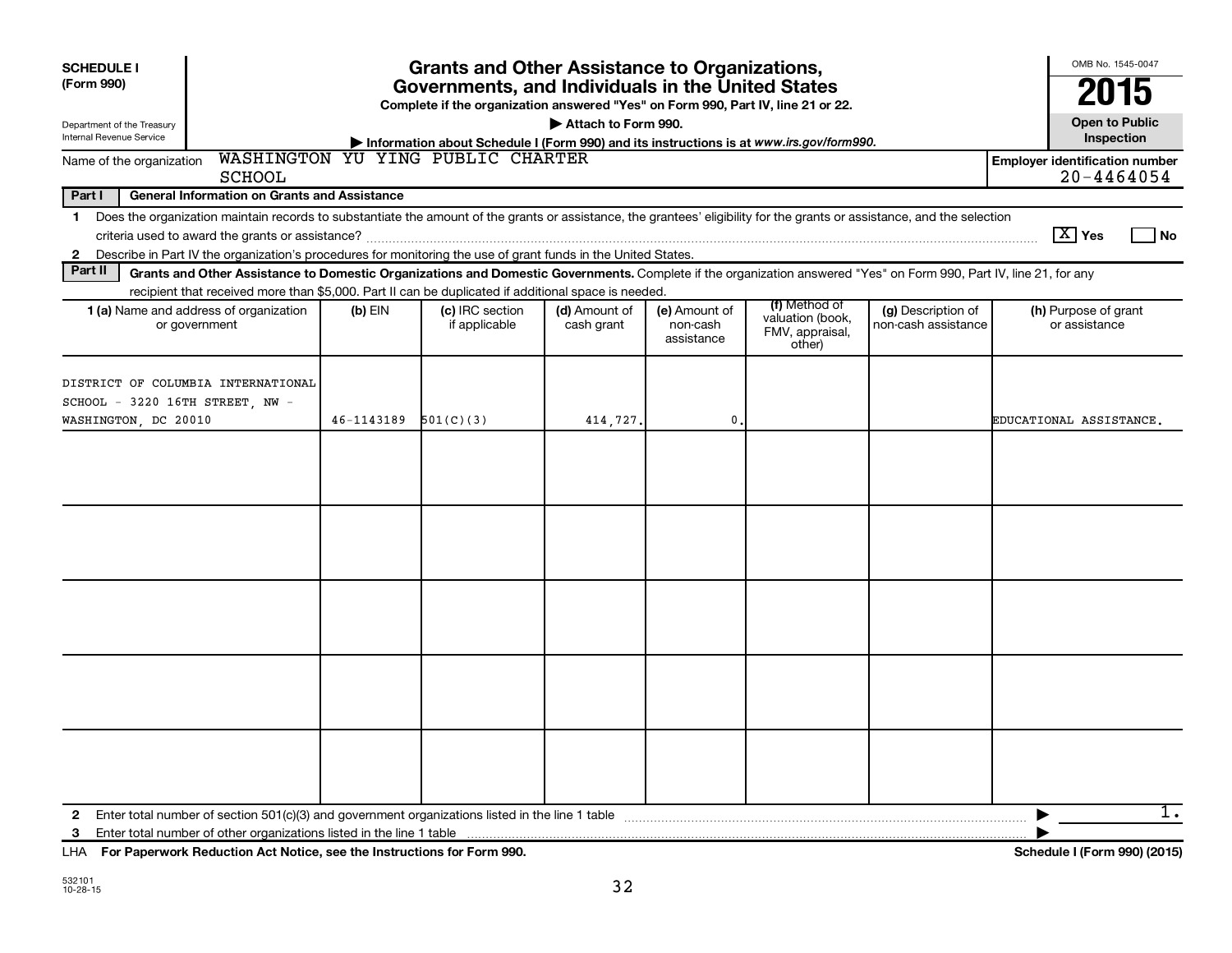Schedule I (Form 990) (2015) SCHOOL

SCHOOL 20-4464054

**2**

Part III | Grants and Other Assistance to Domestic Individuals. Complete if the organization answered "Yes" on Form 990, Part IV, line 22. Part III can be duplicated if additional space is needed.

| (a) Type of grant or assistance | (b) Number of<br>recipients | (c) Amount of<br>cash grant | (d) Amount of non-<br>cash assistance | (e) Method of valuation<br>(book, FMV, appraisal, other) | (f) Description of non-cash assistance |
|---------------------------------|-----------------------------|-----------------------------|---------------------------------------|----------------------------------------------------------|----------------------------------------|
|                                 |                             |                             |                                       |                                                          |                                        |
|                                 |                             |                             |                                       |                                                          |                                        |
|                                 |                             |                             |                                       |                                                          |                                        |
|                                 |                             |                             |                                       |                                                          |                                        |
|                                 |                             |                             |                                       |                                                          |                                        |
|                                 |                             |                             |                                       |                                                          |                                        |
|                                 |                             |                             |                                       |                                                          |                                        |
|                                 |                             |                             |                                       |                                                          |                                        |
|                                 |                             |                             |                                       |                                                          |                                        |
|                                 |                             |                             |                                       |                                                          |                                        |

Part IV | Supplemental Information. Provide the information required in Part I, line 2, Part III, column (b), and any other additional information.

PART I, LINE 2:

MINIMAL MONITORING IS CONSIDERED NECESSARY.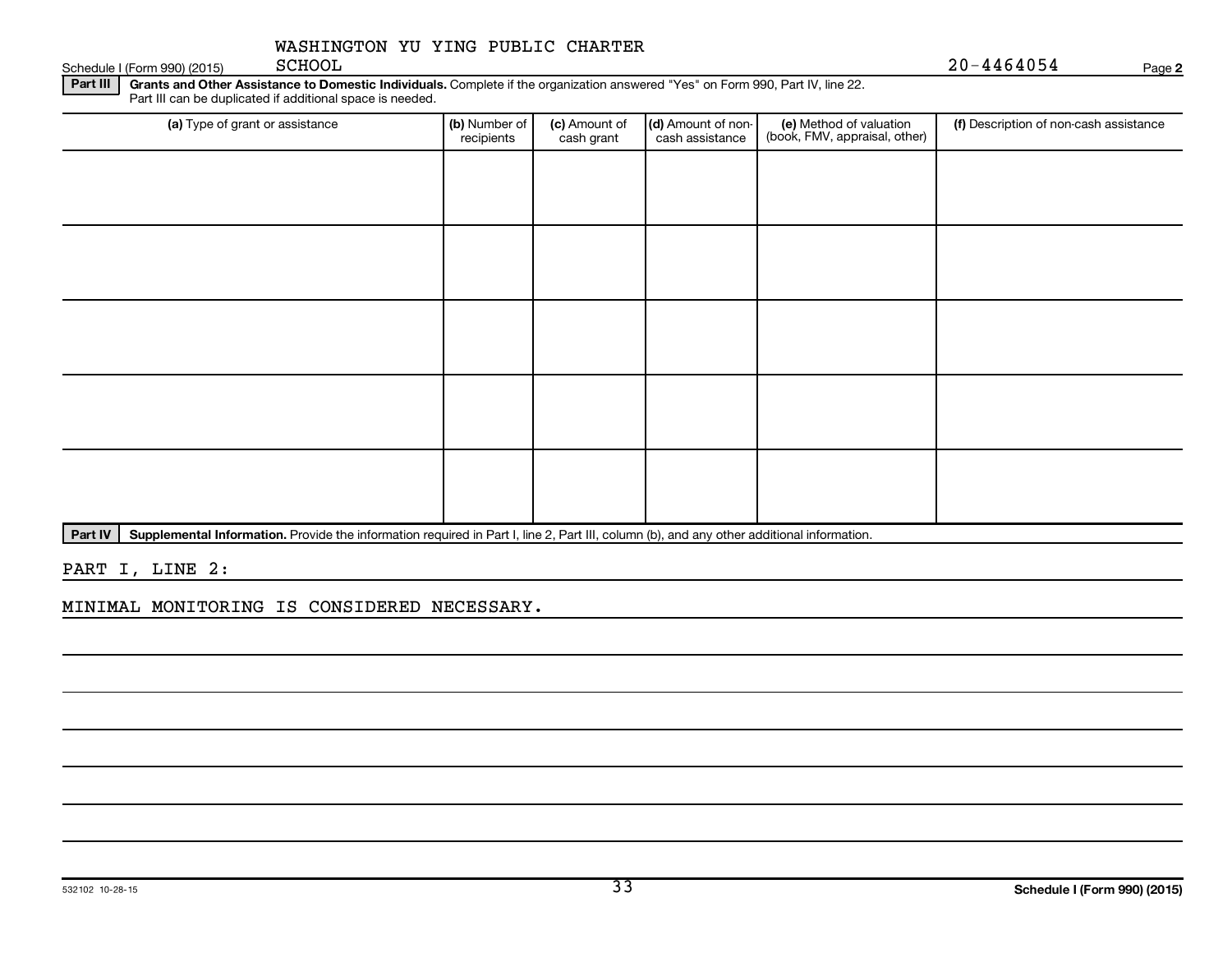| (Form 990)     | <b>SCHEDULE K</b><br>Department of the Treasury<br>Internal Revenue Service                                                                                                                                                    | Complete if the organization answered "Yes" on Form 990, Part IV, line 24a. Provide descriptions,<br>▶ Attach to Form 990. ▶ Information about Schedule K (Form 990) and its instructions is at www.irs.gov/form990. |               | <b>Supplemental Information on Tax-Exempt Bonds</b><br>explanations, and any additional information in Part VI. |               |                 |    |                            |     |    |                            | Inspection                                              | OMB No. 1545-0047<br>2015<br><b>Open to Public</b> |            |
|----------------|--------------------------------------------------------------------------------------------------------------------------------------------------------------------------------------------------------------------------------|----------------------------------------------------------------------------------------------------------------------------------------------------------------------------------------------------------------------|---------------|-----------------------------------------------------------------------------------------------------------------|---------------|-----------------|----|----------------------------|-----|----|----------------------------|---------------------------------------------------------|----------------------------------------------------|------------|
|                | Name of the organization<br><b>SCHOOL</b>                                                                                                                                                                                      | WASHINGTON YU YING PUBLIC CHARTER                                                                                                                                                                                    |               |                                                                                                                 |               |                 |    |                            |     |    |                            | <b>Employer identification number</b><br>$20 - 4464054$ |                                                    |            |
| Part I         | <b>Bond Issues</b>                                                                                                                                                                                                             |                                                                                                                                                                                                                      |               |                                                                                                                 |               |                 |    |                            |     |    |                            |                                                         |                                                    |            |
|                | (a) Issuer name                                                                                                                                                                                                                | (b) Issuer EIN                                                                                                                                                                                                       | $(c)$ CUSIP # | (d) Date issued                                                                                                 |               | (e) Issue price |    | (f) Description of purpose |     |    |                            | (g) Defeased (h) On behalf                              |                                                    | (i) Pooled |
|                |                                                                                                                                                                                                                                |                                                                                                                                                                                                                      |               |                                                                                                                 |               |                 |    |                            |     |    | of issuer                  |                                                         | financing                                          |            |
|                |                                                                                                                                                                                                                                |                                                                                                                                                                                                                      |               |                                                                                                                 |               |                 |    |                            | Yes | No | Yes <sub>1</sub>           | No                                                      | <b>Yes</b>                                         | No         |
|                | A DISTRICT OF COLUMBIA                                                                                                                                                                                                         | 53-6001131                                                                                                                                                                                                           | <b>NONE</b>   | 10/01/14                                                                                                        |               |                 |    | 13515000. TO REFINANCE     |     | х  |                            | х                                                       |                                                    | X          |
| В              |                                                                                                                                                                                                                                |                                                                                                                                                                                                                      |               |                                                                                                                 |               |                 |    |                            |     |    |                            |                                                         |                                                    |            |
| C              |                                                                                                                                                                                                                                |                                                                                                                                                                                                                      |               |                                                                                                                 |               |                 |    |                            |     |    |                            |                                                         |                                                    |            |
| D              |                                                                                                                                                                                                                                |                                                                                                                                                                                                                      |               |                                                                                                                 |               |                 |    |                            |     |    |                            |                                                         |                                                    |            |
| Part II        | Proceeds                                                                                                                                                                                                                       |                                                                                                                                                                                                                      |               |                                                                                                                 |               |                 |    |                            |     |    |                            |                                                         |                                                    |            |
|                |                                                                                                                                                                                                                                |                                                                                                                                                                                                                      |               | Α                                                                                                               |               |                 | в  | C                          |     |    |                            | D                                                       |                                                    |            |
| -1             | Amount of bonds retired                                                                                                                                                                                                        |                                                                                                                                                                                                                      |               |                                                                                                                 |               |                 |    |                            |     |    |                            |                                                         |                                                    |            |
| $\mathbf{2}$   |                                                                                                                                                                                                                                |                                                                                                                                                                                                                      |               |                                                                                                                 |               |                 |    |                            |     |    |                            |                                                         |                                                    |            |
| 3              |                                                                                                                                                                                                                                |                                                                                                                                                                                                                      |               |                                                                                                                 | 13, 515, 000. |                 |    |                            |     |    |                            |                                                         |                                                    |            |
| 4              |                                                                                                                                                                                                                                |                                                                                                                                                                                                                      |               |                                                                                                                 |               |                 |    |                            |     |    |                            |                                                         |                                                    |            |
| 5              |                                                                                                                                                                                                                                |                                                                                                                                                                                                                      |               |                                                                                                                 |               |                 |    |                            |     |    |                            |                                                         |                                                    |            |
| 6              | Proceeds in refunding escrows                                                                                                                                                                                                  |                                                                                                                                                                                                                      |               |                                                                                                                 |               |                 |    |                            |     |    |                            |                                                         |                                                    |            |
| $\overline{7}$ | Issuance costs from proceeds                                                                                                                                                                                                   |                                                                                                                                                                                                                      |               |                                                                                                                 |               |                 |    |                            |     |    |                            |                                                         |                                                    |            |
| 8              |                                                                                                                                                                                                                                |                                                                                                                                                                                                                      |               |                                                                                                                 |               |                 |    |                            |     |    |                            |                                                         |                                                    |            |
| 9              |                                                                                                                                                                                                                                |                                                                                                                                                                                                                      |               |                                                                                                                 | 14,642.       |                 |    |                            |     |    |                            |                                                         |                                                    |            |
| 10             |                                                                                                                                                                                                                                |                                                                                                                                                                                                                      |               |                                                                                                                 | 3,714,920.    |                 |    |                            |     |    |                            |                                                         |                                                    |            |
| 11             | Other spent proceeds                                                                                                                                                                                                           |                                                                                                                                                                                                                      |               |                                                                                                                 | 9,785,438.    |                 |    |                            |     |    |                            |                                                         |                                                    |            |
| 12             | Other unspent proceeds measurements are all the contract of the contract of the contract of the contract of the contract of the contract of the contract of the contract of the contract of the contract of the contract of th |                                                                                                                                                                                                                      |               |                                                                                                                 |               |                 |    |                            |     |    |                            |                                                         |                                                    |            |
| 13             |                                                                                                                                                                                                                                |                                                                                                                                                                                                                      |               |                                                                                                                 | 2015          |                 |    |                            |     |    |                            |                                                         |                                                    |            |
|                |                                                                                                                                                                                                                                |                                                                                                                                                                                                                      |               | Yes                                                                                                             | No            | Yes             | No | Yes                        | No  |    | Yes                        |                                                         | No                                                 |            |
| 14             | Were the bonds issued as part of a current refunding issue?                                                                                                                                                                    |                                                                                                                                                                                                                      |               | х                                                                                                               |               |                 |    |                            |     |    |                            |                                                         |                                                    |            |
| 15             |                                                                                                                                                                                                                                |                                                                                                                                                                                                                      |               |                                                                                                                 | x             |                 |    |                            |     |    |                            |                                                         |                                                    |            |
| 16             |                                                                                                                                                                                                                                |                                                                                                                                                                                                                      |               | х                                                                                                               |               |                 |    |                            |     |    |                            |                                                         |                                                    |            |
| 17             | Does the organization maintain adequate books and records to support the final allocation of proceeds?                                                                                                                         |                                                                                                                                                                                                                      |               | $\overline{\text{x}}$                                                                                           |               |                 |    |                            |     |    |                            |                                                         |                                                    |            |
|                | Part III Private Business Use                                                                                                                                                                                                  |                                                                                                                                                                                                                      |               |                                                                                                                 |               |                 |    |                            |     |    |                            |                                                         |                                                    |            |
|                |                                                                                                                                                                                                                                |                                                                                                                                                                                                                      |               | A                                                                                                               |               |                 | B  | C                          |     |    |                            | D                                                       |                                                    |            |
| 1.             | Was the organization a partner in a partnership, or a member of an LLC,                                                                                                                                                        |                                                                                                                                                                                                                      |               | Yes                                                                                                             | ${\sf No}$    | Yes             | No | Yes                        | No  |    | Yes                        |                                                         | No                                                 |            |
|                |                                                                                                                                                                                                                                |                                                                                                                                                                                                                      |               |                                                                                                                 | x             |                 |    |                            |     |    |                            |                                                         |                                                    |            |
|                | 2 Are there any lease arrangements that may result in private business use of                                                                                                                                                  |                                                                                                                                                                                                                      |               |                                                                                                                 |               |                 |    |                            |     |    |                            |                                                         |                                                    |            |
| 532121         |                                                                                                                                                                                                                                |                                                                                                                                                                                                                      |               | 34                                                                                                              | X             |                 |    |                            |     |    |                            |                                                         |                                                    |            |
|                | $^{532121}_{10-22-15}$ LHA For Paperwork Reduction Act Notice, see the Instructions for Form 990.                                                                                                                              |                                                                                                                                                                                                                      |               |                                                                                                                 |               |                 |    |                            |     |    | Schedule K (Form 990) 2015 |                                                         |                                                    |            |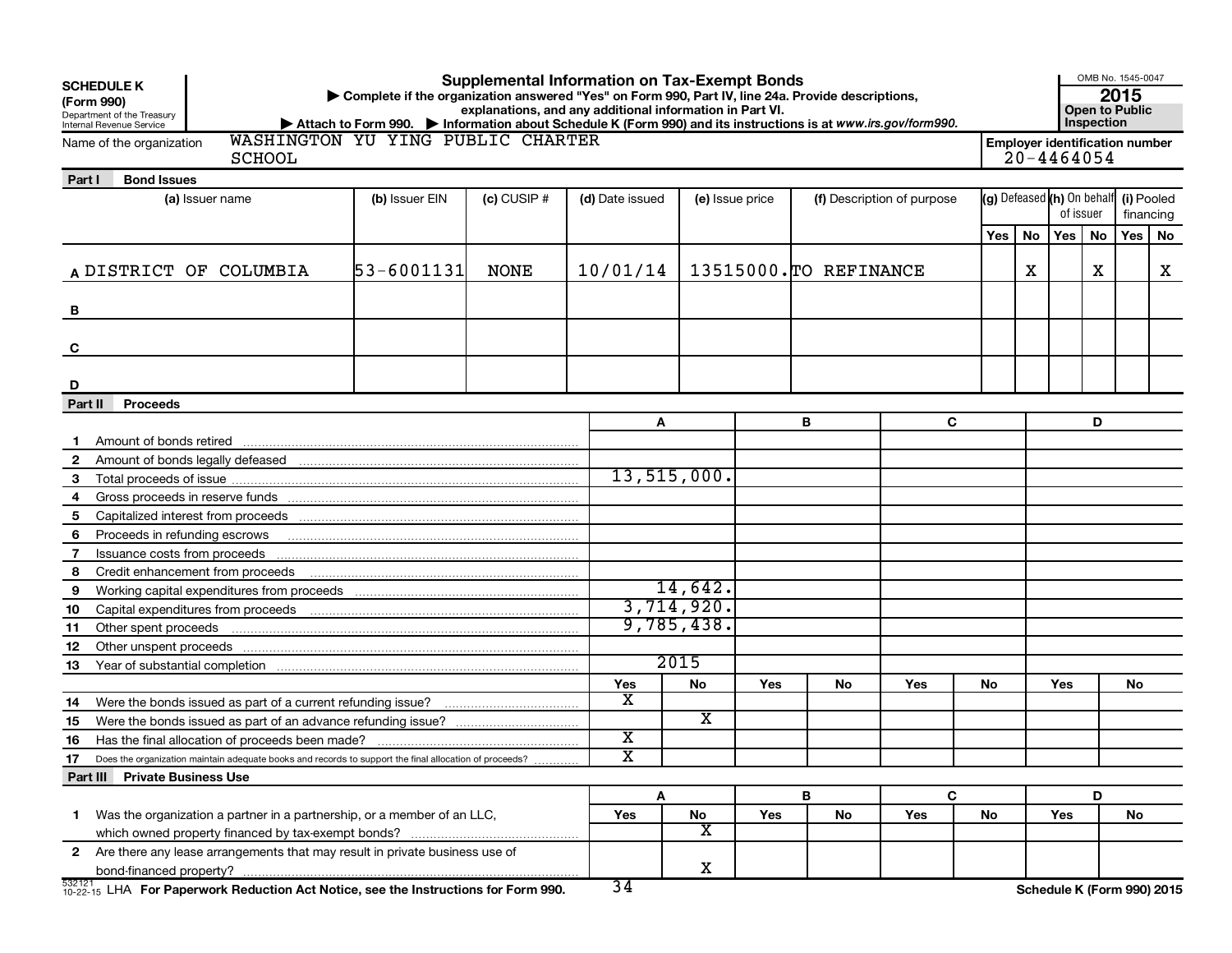| <b>SCHOOL</b><br>Schedule K (Form 990) 2015                                                            |                         | $20 - 4464054$          |     |           |            |             |     |    |  |
|--------------------------------------------------------------------------------------------------------|-------------------------|-------------------------|-----|-----------|------------|-------------|-----|----|--|
| <b>Part III</b> Private Business Use (Continued)                                                       |                         |                         |     |           |            |             |     |    |  |
|                                                                                                        | A                       |                         |     | в         |            | $\mathbf C$ | D   |    |  |
| 3a Are there any management or service contracts that may result in private                            | <b>Yes</b>              | No                      | Yes | <b>No</b> | <b>Yes</b> | No          | Yes | No |  |
|                                                                                                        |                         | $\overline{\texttt{x}}$ |     |           |            |             |     |    |  |
| b If "Yes" to line 3a, does the organization routinely engage bond counsel or other outside            |                         |                         |     |           |            |             |     |    |  |
| counsel to review any management or service contracts relating to the financed property?               |                         |                         |     |           |            |             |     |    |  |
| c Are there any research agreements that may result in private business use of bond-financed property? |                         | $\overline{\mathtt{x}}$ |     |           |            |             |     |    |  |
| d If "Yes" to line 3c, does the organization routinely engage bond counsel or other outside            |                         |                         |     |           |            |             |     |    |  |
| counsel to review any research agreements relating to the financed property?                           |                         |                         |     |           |            |             |     |    |  |
| Enter the percentage of financed property used in a private business use by<br>4                       |                         |                         |     |           |            |             |     |    |  |
| entities other than a section $501(c)(3)$ organization or a state or local government                  |                         | %                       |     | %         |            | %           |     | %  |  |
| 5<br>Enter the percentage of financed property used in a private business use as a result of           |                         |                         |     |           |            |             |     |    |  |
| unrelated trade or business activity carried on by your organization, another                          |                         |                         |     |           |            |             |     |    |  |
|                                                                                                        |                         | %                       |     | %         |            | %           |     | %  |  |
| 6                                                                                                      |                         | %                       |     | %         |            | %           |     | %  |  |
| 7                                                                                                      |                         | $\overline{\mathbf{X}}$ |     |           |            |             |     |    |  |
| 8a Has there been a sale or disposition of any of the bond-financed property to a non-                 |                         |                         |     |           |            |             |     |    |  |
| governmental person other than a 501(c)(3) organization since the bonds were issued?                   |                         | $\mathbf X$             |     |           |            |             |     |    |  |
| b If "Yes" to line 8a, enter the percentage of bond-financed property sold or disposed                 |                         |                         |     |           |            |             |     |    |  |
|                                                                                                        |                         | %                       |     | $\%$      |            | %           |     |    |  |
| c If "Yes" to line 8a, was any remedial action taken pursuant to Regulations sections                  |                         |                         |     |           |            |             |     |    |  |
|                                                                                                        |                         |                         |     |           |            |             |     |    |  |
| 9 Has the organization established written procedures to ensure that all nonqualified                  |                         |                         |     |           |            |             |     |    |  |
| bonds of the issue are remediated in accordance with the requirements under                            |                         |                         |     |           |            |             |     |    |  |
| Regulations sections 1.141-12 and 1.145-2?                                                             |                         | x                       |     |           |            |             |     |    |  |
| Part IV Arbitrage                                                                                      |                         |                         |     |           |            |             |     |    |  |
|                                                                                                        |                         | A                       |     | в         |            | C           | D   |    |  |
| Has the issuer filed Form 8038-T, Arbitrage Rebate, Yield Reduction and<br>$\mathbf{1}$                | <b>Yes</b>              | No                      | Yes | <b>No</b> | <b>Yes</b> | No          | Yes | No |  |
|                                                                                                        |                         | $\overline{\mathbf{X}}$ |     |           |            |             |     |    |  |
| $\mathbf{2}$                                                                                           |                         |                         |     |           |            |             |     |    |  |
|                                                                                                        |                         | X                       |     |           |            |             |     |    |  |
|                                                                                                        |                         | $\overline{\textbf{x}}$ |     |           |            |             |     |    |  |
|                                                                                                        |                         | $\overline{\text{x}}$   |     |           |            |             |     |    |  |
| If "Yes" to line 2c, provide in Part VI the date the rebate computation was                            |                         |                         |     |           |            |             |     |    |  |
|                                                                                                        |                         |                         |     |           |            |             |     |    |  |
|                                                                                                        | $\overline{\mathbf{X}}$ |                         |     |           |            |             |     |    |  |
| 4a Has the organization or the governmental issuer entered into a qualified                            |                         |                         |     |           |            |             |     |    |  |
|                                                                                                        |                         | x                       |     |           |            |             |     |    |  |
|                                                                                                        |                         |                         |     |           |            |             |     |    |  |
|                                                                                                        |                         |                         |     |           |            |             |     |    |  |
|                                                                                                        |                         |                         |     |           |            |             |     |    |  |
| e Was the hedge terminated?                                                                            |                         |                         |     |           |            |             |     |    |  |

**Schedule K (Form 990) 2015**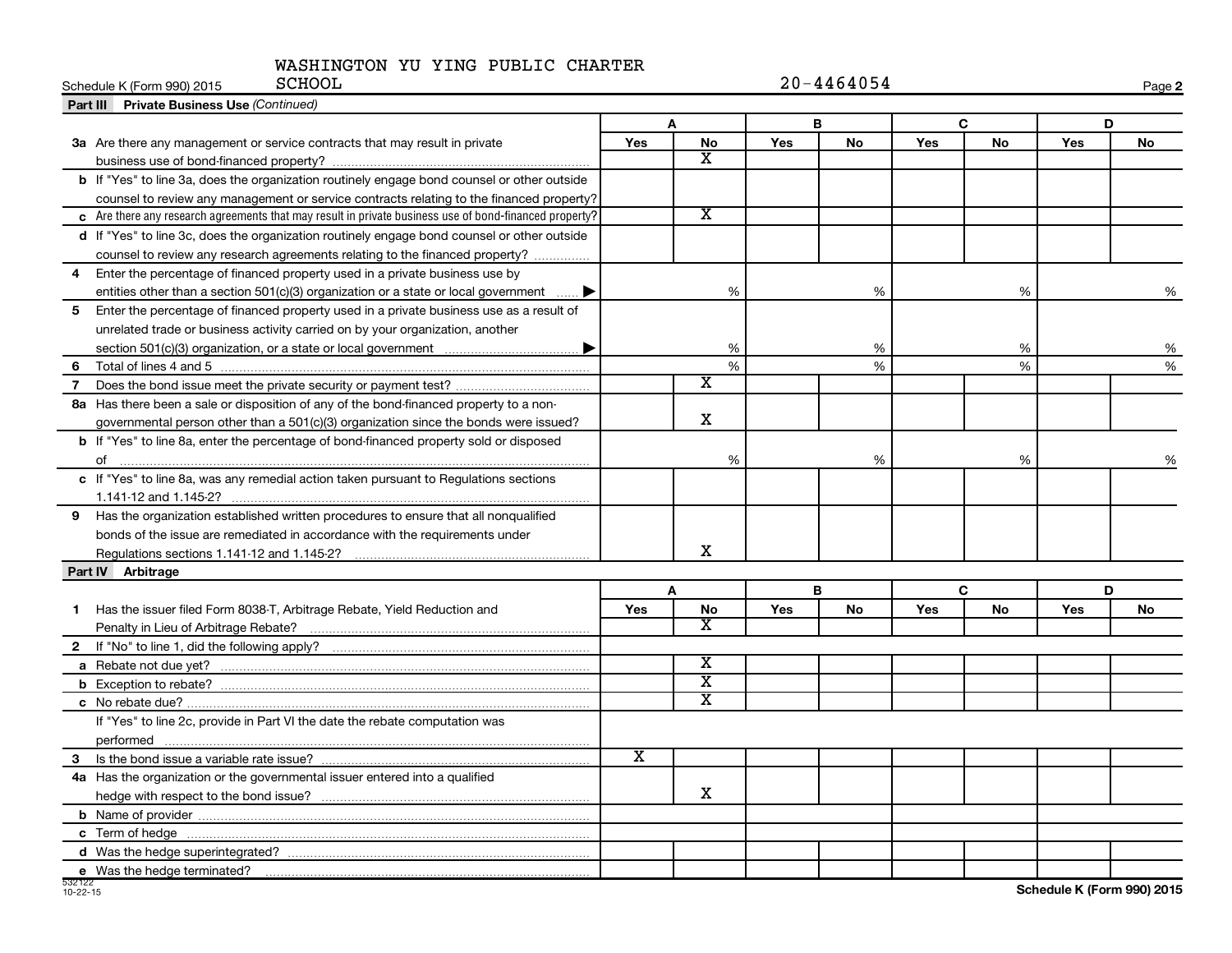| <b>SCHOOL</b><br>Schedule K (Form 990) 2015                                                                                   | $20 - 4464054$ |                         |            |           |              |           |     | Page 3 |  |
|-------------------------------------------------------------------------------------------------------------------------------|----------------|-------------------------|------------|-----------|--------------|-----------|-----|--------|--|
| Part IV Arbitrage (Continued)                                                                                                 |                |                         |            |           |              |           |     |        |  |
|                                                                                                                               | $\mathbf{A}$   |                         | B          |           | $\mathbf{C}$ |           | D   |        |  |
|                                                                                                                               | <b>Yes</b>     | No                      | <b>Yes</b> | No        | Yes          | <b>No</b> | Yes | No     |  |
| 5a Were gross proceeds invested in a guaranteed investment contract (GIC)?                                                    |                | x                       |            |           |              |           |     |        |  |
|                                                                                                                               |                |                         |            |           |              |           |     |        |  |
|                                                                                                                               |                |                         |            |           |              |           |     |        |  |
| d Was the regulatory safe harbor for establishing the fair market value of the GIC satisfied?                                 |                |                         |            |           |              |           |     |        |  |
| 6 Were any gross proceeds invested beyond an available temporary period?                                                      |                | $\overline{\texttt{x}}$ |            |           |              |           |     |        |  |
| 7 Has the organization established written procedures to monitor the requirements of                                          |                |                         |            |           |              |           |     |        |  |
|                                                                                                                               |                | X                       |            |           |              |           |     |        |  |
| Part V Procedures To Undertake Corrective Action                                                                              |                |                         |            |           |              |           |     |        |  |
|                                                                                                                               |                | A                       |            | B         |              | C         | D   |        |  |
|                                                                                                                               | <b>Yes</b>     | <b>No</b>               | <b>Yes</b> | <b>No</b> | Yes          | <b>No</b> | Yes | No     |  |
| Has the organization established written procedures to ensure that violations of                                              |                |                         |            |           |              |           |     |        |  |
| federal tax requirements are timely identified and corrected through the voluntary                                            |                |                         |            |           |              |           |     |        |  |
| closing agreement program if self-remediation is not available under applicable                                               |                |                         |            |           |              |           |     |        |  |
|                                                                                                                               |                | X                       |            |           |              |           |     |        |  |
| Part VI Supplemental Information. Provide additional information for responses to questions on Schedule K (see instructions). |                |                         |            |           |              |           |     |        |  |
| <b>SCHEDULE K</b>                                                                                                             |                |                         |            |           |              |           |     |        |  |
| THE SERIES 2014 BOND WAS ISSUED TO REFINANCE EXISTING DEBTS, FINANCE                                                          |                |                         |            |           |              |           |     |        |  |
| APPROVED CONSTRUCTION COSTS, AND PAY APPROVED LOAN COSTS RELATED TO THE                                                       |                |                         |            |           |              |           |     |        |  |
| TAX-EXEMPT DEBT.                                                                                                              |                |                         |            |           |              |           |     |        |  |
|                                                                                                                               |                |                         |            |           |              |           |     |        |  |
|                                                                                                                               |                |                         |            |           |              |           |     |        |  |
|                                                                                                                               |                |                         |            |           |              |           |     |        |  |
|                                                                                                                               |                |                         |            |           |              |           |     |        |  |
|                                                                                                                               |                |                         |            |           |              |           |     |        |  |
|                                                                                                                               |                |                         |            |           |              |           |     |        |  |
|                                                                                                                               |                |                         |            |           |              |           |     |        |  |
|                                                                                                                               |                |                         |            |           |              |           |     |        |  |
|                                                                                                                               |                |                         |            |           |              |           |     |        |  |
|                                                                                                                               |                |                         |            |           |              |           |     |        |  |
|                                                                                                                               |                |                         |            |           |              |           |     |        |  |
|                                                                                                                               |                |                         |            |           |              |           |     |        |  |
|                                                                                                                               |                |                         |            |           |              |           |     |        |  |
|                                                                                                                               |                |                         |            |           |              |           |     |        |  |
|                                                                                                                               |                |                         |            |           |              |           |     |        |  |
|                                                                                                                               |                |                         |            |           |              |           |     |        |  |
|                                                                                                                               |                |                         |            |           |              |           |     |        |  |
|                                                                                                                               |                |                         |            |           |              |           |     |        |  |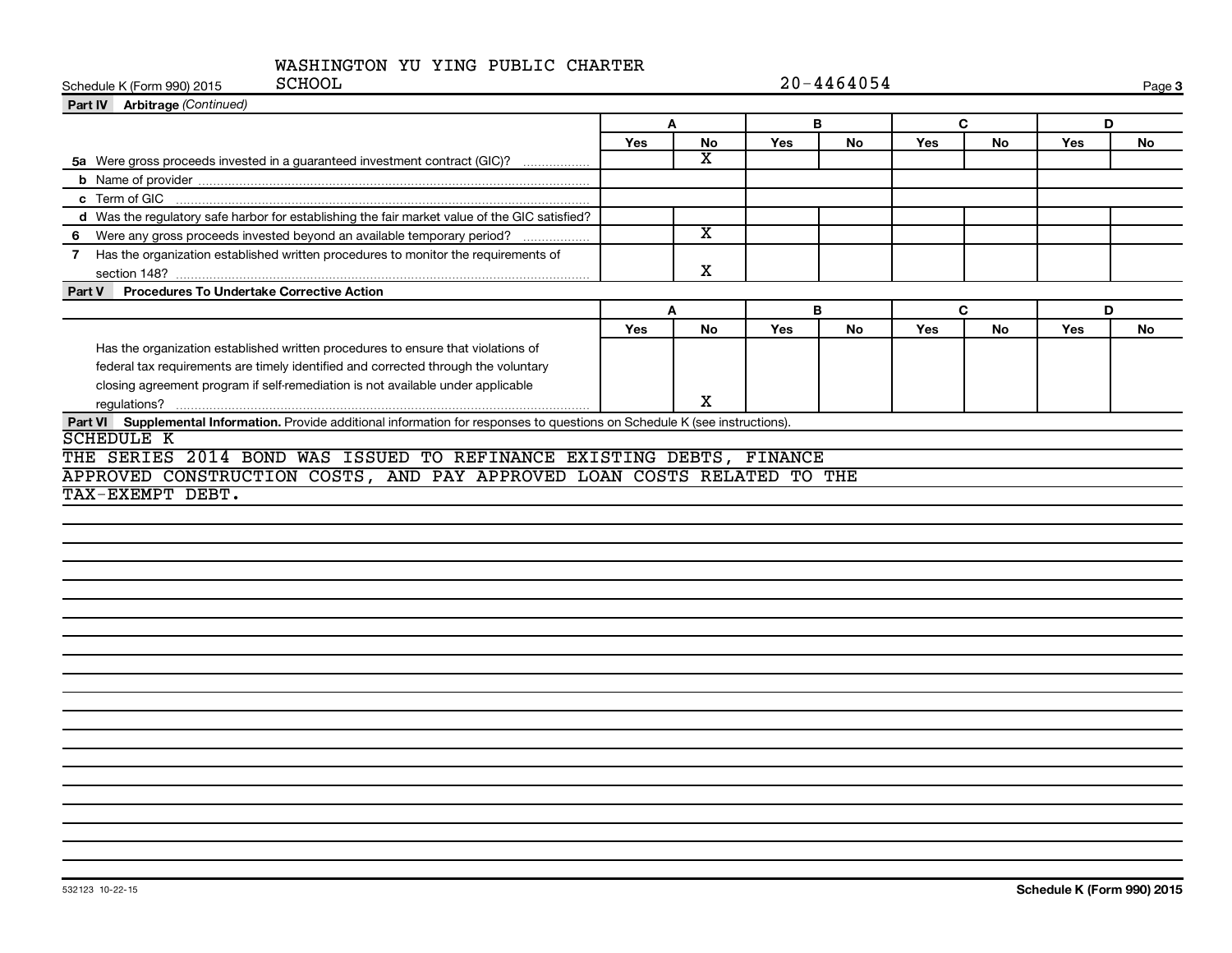**(Form 990 or 990-EZ)**

Department of the Treasury Internal Revenue Service Name of the organization

**Information about Schedule O (Form 990 or 990-EZ) and its instructions is at WWW.irs.gov/form990. Complete to provide information for responses to specific questions on Form 990 or 990-EZ or to provide any additional information. | Attach to Form 990 or 990-EZ.** SCHEDULE O **Supplemental Information to Form 990 or 990-EZ** 2015<br>(Form 990 or 990-EZ) Complete to provide information for responses to specific questions on



**Employer identification number** SCHOOL 20-4464054

#### FORM 990, PART VI, SECTION A, LINE 8B:

WASHINGTON YU YING PUBLIC CHARTER SCHOOL DOES NOT HAVE A COMMITTEE WITH

WASHINGTON YU YING PUBLIC CHARTER

AUTHORITY TO ACT ON BEHALF OF THE GOVERNING BODY.

FORM 990, PART VI, SECTION B, LINE 11:

THE FINANCE COMMITTEE REVIEWS THE FORM 990 AND THEN FORWARDS TO THE BOARD

OF TRUSTEES FOR REVIEW AND APPROVAL PRIOR TO FILING.

FORM 990, PART VI, SECTION B, LINE 12C:

NEW TRUSTEES HAVE TO COMPLETE A CONFLICT OF INTEREST QUESTIONNAIRE UPON JOINING THE BOARD. IN ADDITION, ALL TRUSTEES, THE COO, AND THE HEAD OF SCHOOL ARE REQUIRED TO COMPLETE A CONFLICT OF INTEREST QUESTIONNAIRE ANNUALLY. THE COMPLETED QUESTIONNAIRES ARE THEN REVIEWED BY THE SECRETARY AND THE HEAD OF SCHOOL TO DETERMINE IF ANY FURTHER ACTION IS NEEDED WHEN ACTUAL OR APPARENT CONFLICTS OF INTEREST EXIST, SUCH PERSON WILL BE ASKED TO RECUSE HIM/HERSELF FROM PARTICIPATING IN THE DISCUSSION AND DECISION OF THE TRANSACTION.

532211  $09 - 02 - 15$ LHA For Paperwork Reduction Act Notice, see the Instructions for Form 990 or 990-EZ. Schedule O (Form 990 or 990-EZ) (2015) FORM 990, PART VI, SECTION B, LINE 15: THE BOARD OF TRUSTEES EVALUATE THE HEAD OF SCHOOL'S PERFORMANCE ANNUALLY AND SET THE SALARY INCREASE. ACCORDINGLY, COMPARABLE SALARY DATA FOR A SIMILAR POSITION IN THE DISTRICT OF COLUMBIA IS CONSIDERED IN THE COMPENSATION ARRANGEMENT DECISION. THE BOARD CHAIR THEN DISCUSSES THE PERFORMANCE EVALUATION AND COMPENSATION ARRANGEMENT DECISION WITH THE HEAD OF SCHOOL. THE LAST COMPENSATION REVIEW FOR THE HEAD OF SCHOOL WAS DONE IN JUNE, 2016 AND CHIEF OPERATING OFFICER'S LAST COMPENSATION REVIEW WAS 37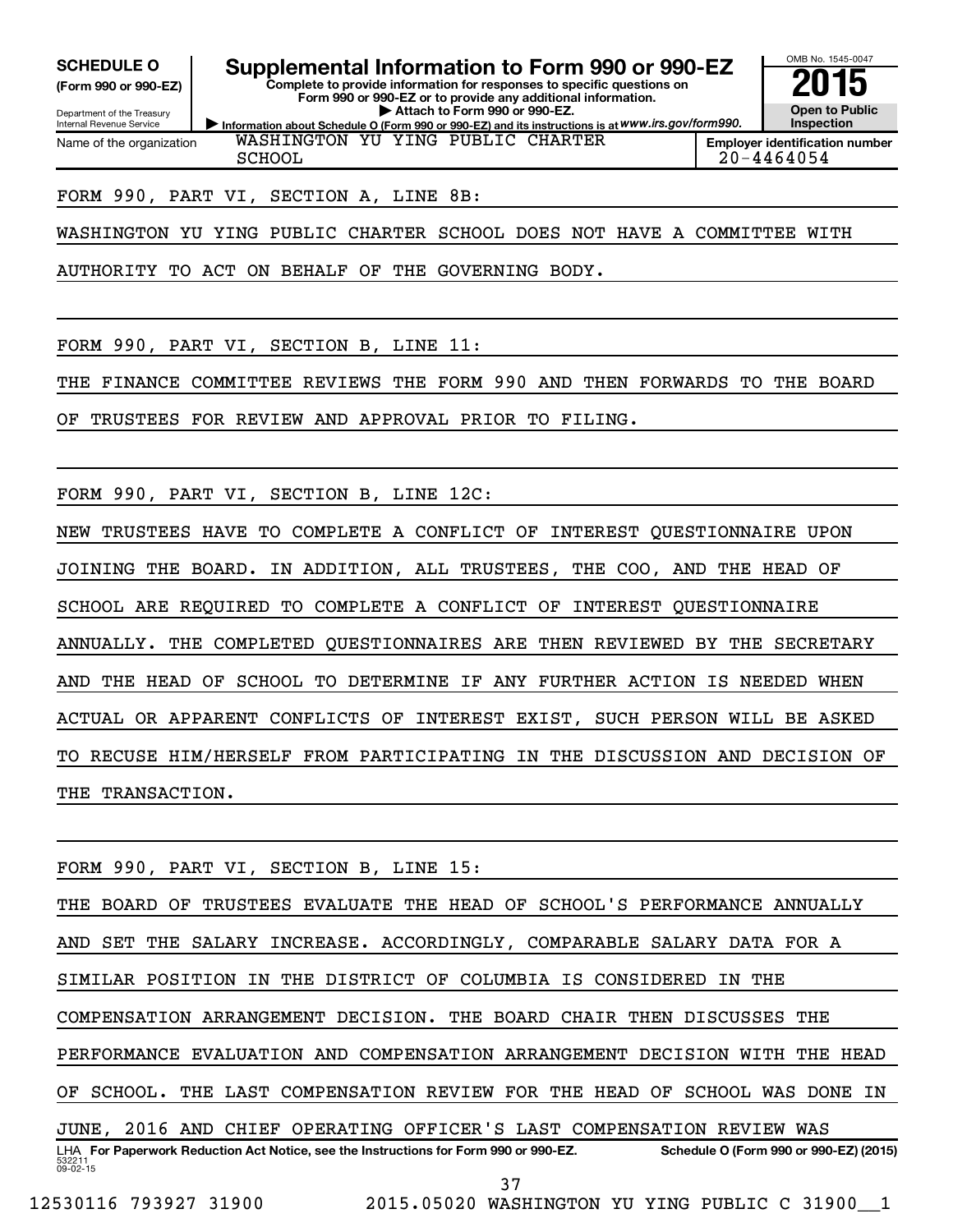| Schedule O (Form 990 or 990-EZ) (2015)<br>Page 2                        |  |  |  |  |                                               |                                                         |  |  |
|-------------------------------------------------------------------------|--|--|--|--|-----------------------------------------------|---------------------------------------------------------|--|--|
| WASHINGTON YU YING PUBLIC CHARTER<br>Name of the organization<br>SCHOOL |  |  |  |  |                                               | <b>Employer identification number</b><br>$20 - 4464054$ |  |  |
| CONDUCTED IN MARCH 2015.                                                |  |  |  |  | THE HEAD OF SCHOOL USED A COMPENSATION SURVEY |                                                         |  |  |

(FROM EDFUEL) TO HELP SET THE COO SALARY.

FORM 990, PART VI, SECTION C, LINE 19:

THE GOVERNING DOCUMENTS, CONFLICT OF INTEREST POLICY, AND FINANCIAL

STATEMENTS ARE AVAILABLE TO THE PUBLIC ON THE ORGANIZATION'S WEBSITE UPON

REQUEST, THE FORM 990 IS AVAILABLE ON THE WEBSITE GUIDESTAR.ORG AND

DCPCSB.ORG.

FORM 990, PART XII, LINE 2C:

THIS PROCEDURE HAS NOT CHANGED FROM THE PRIOR YEAR.

532212 09-02-15